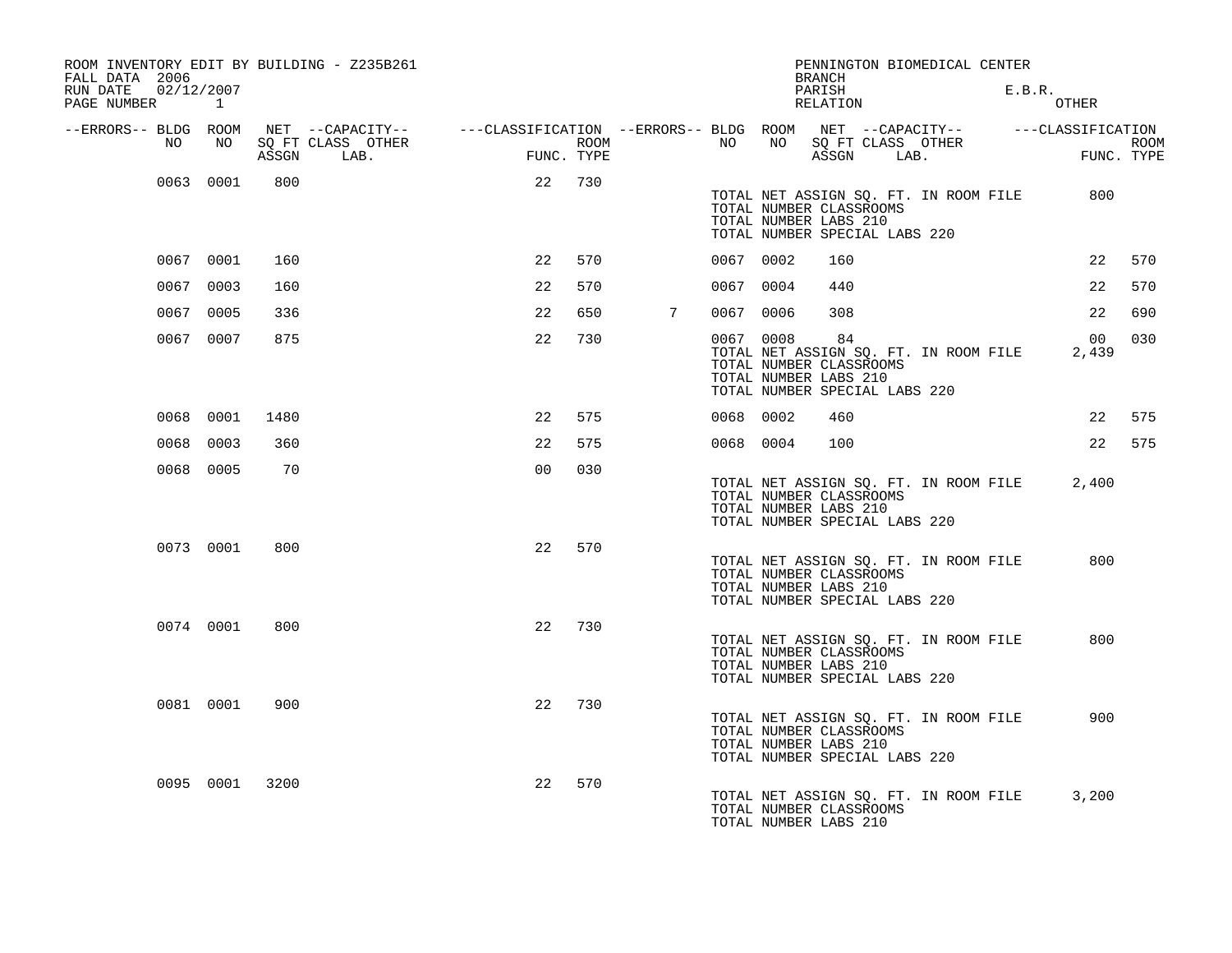| ROOM INVENTORY EDIT BY BUILDING - Z235B261<br>FALL DATA 2006 |                                 |            | PENNINGTON BIOMEDICAL CENTER<br>BRANCH                                                                                                               |                                              |
|--------------------------------------------------------------|---------------------------------|------------|------------------------------------------------------------------------------------------------------------------------------------------------------|----------------------------------------------|
| RUN DATE 02/12/2007<br>PAGE NUMBER<br>2                      |                                 |            | PARISH<br>RELATION                                                                                                                                   | E.B.R.<br>OTHER                              |
| --ERRORS-- BLDG ROOM<br>NO .<br>NO                           |                                 |            | NET --CAPACITY--    ---CLASSIFICATION --ERRORS-- BLDG ROOM NET --CAPACITY--    ---CLASSIFICATION<br>NO<br>NO                                         |                                              |
|                                                              | SQ FT CLASS OTHER<br>ASSGN LAB. | FUNC. TYPE | SQ FT CLASS OTHER<br>ROOM <b>ROOM</b><br>ASSGN LAB.<br>TOTAL NUMBER SPECIAL LABS 220                                                                 | $\overline{FU}$<br><b>ROOM</b><br>FUNC. TYPE |
| 0096 0001                                                    | 300                             | 22<br>720  | 0096 0002<br>800<br>TOTAL NET ASSIGN SQ. FT. IN ROOM FILE 1,100<br>TOTAL NUMBER CLASSROOMS<br>TOTAL NUMBER LABS 210<br>TOTAL NUMBER SPECIAL LABS 220 | 22 740                                       |
| 0113 0001 1832                                               |                                 | 22<br>730  | TOTAL NET ASSIGN SQ. FT. IN ROOM FILE<br>TOTAL NUMBER CLASSROOMS<br>TOTAL NUMBER LABS 210<br>TOTAL NUMBER SPECIAL LABS 220                           | 1,832                                        |
| 0114 0001 1080                                               |                                 | 22<br>570  | TOTAL NET ASSIGN SQ. FT. IN ROOM FILE<br>TOTAL NUMBER CLASSROOMS<br>TOTAL NUMBER LABS 210<br>TOTAL NUMBER SPECIAL LABS 220                           | 1,080                                        |
| 0141 0001 9000                                               |                                 | 22<br>570  | TOTAL NET ASSIGN SQ. FT. IN ROOM FILE<br>TOTAL NUMBER CLASSROOMS<br>TOTAL NUMBER LABS 210<br>TOTAL NUMBER SPECIAL LABS 220                           | 9,000                                        |
| 0142 0001 9000                                               |                                 | 22<br>570  | TOTAL NET ASSIGN SQ. FT. IN ROOM FILE<br>TOTAL NUMBER CLASSROOMS<br>TOTAL NUMBER LABS 210<br>TOTAL NUMBER SPECIAL LABS 220                           | 9,000                                        |
| 0143 0001                                                    | 896                             | 22<br>720  | TOTAL NET ASSIGN SQ. FT. IN ROOM FILE<br>TOTAL NUMBER CLASSROOMS<br>TOTAL NUMBER LABS 210<br>TOTAL NUMBER SPECIAL LABS 220                           | 896                                          |
| 0150 0001                                                    | 800                             | 970<br>92  | TOTAL NET ASSIGN SQ. FT. IN ROOM FILE<br>TOTAL NUMBER CLASSROOMS<br>TOTAL NUMBER LABS 210<br>TOTAL NUMBER SPECIAL LABS 220                           | 800                                          |
| 0157 0001                                                    | 9000                            | 22<br>570  | TOTAL NET ASSIGN SQ. FT. IN ROOM FILE<br>TOTAL NUMBER CLASSROOMS<br>TOTAL NUMBER LABS 210<br>TOTAL NUMBER SPECIAL LABS 220                           | 9,000                                        |
| 0158 0001                                                    | 100                             | 22<br>575  | TOTAL NET ASSIGN SQ. FT. IN ROOM FILE                                                                                                                | 100                                          |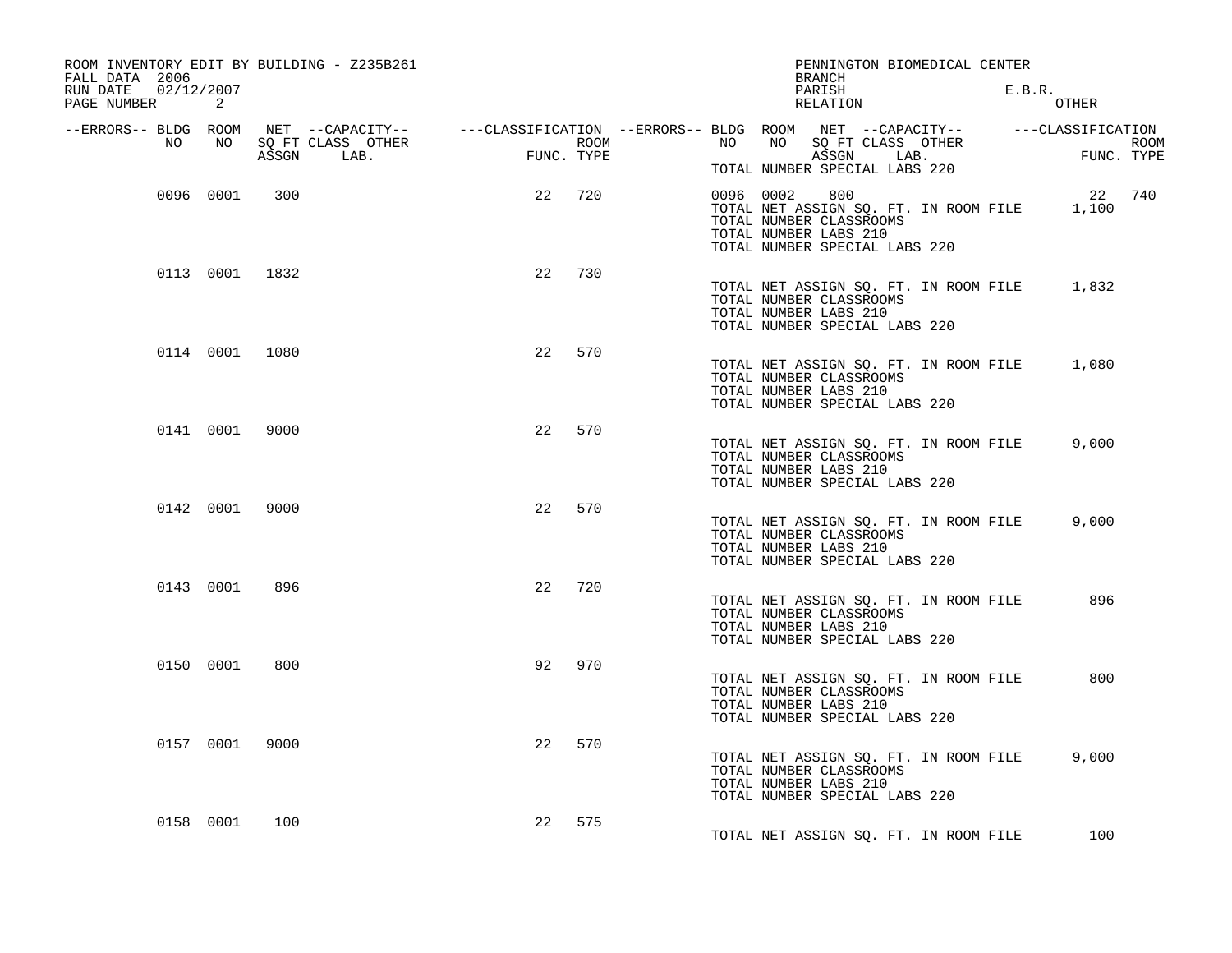| ROOM INVENTORY EDIT BY BUILDING - Z235B261<br>FALL DATA 2006 |                   |                           |      | PENNINGTON BIOMEDICAL CENTER<br>BRANCH                                                                                                         |                               |
|--------------------------------------------------------------|-------------------|---------------------------|------|------------------------------------------------------------------------------------------------------------------------------------------------|-------------------------------|
| 02/12/2007<br>RUN DATE<br>PAGE NUMBER 3                      |                   |                           |      | PARISH<br>RELATION                                                                                                                             | E.B.R.<br>OTHER               |
| --ERRORS-- BLDG ROOM<br>NO<br>NO                             | SQ FT CLASS OTHER |                           | ROOM | NET --CAPACITY-- - ---CLASSIFICATION --ERRORS-- BLDG ROOM NET --CAPACITY-- - ---CLASSIFICATION<br>NO<br>NO 11<br>SQ FT CLASS OTHER             | ROOM                          |
|                                                              | LAB.<br>ASSGN     | <b>FUNC</b><br>FUNC. TYPE |      | ASSGN LAB.<br>TOTAL NUMBER CLASSROOMS<br>TOTAL NUMBER LABS 210<br>TOTAL NUMBER SPECIAL LABS 220                                                | FUNC. TYPE                    |
| 0159 0001 1400                                               |                   | 22                        | 570  | TOTAL NET ASSIGN SQ. FT. IN ROOM FILE<br>TOTAL NUMBER CLASSROOMS<br>TOTAL NUMBER LABS 210<br>TOTAL NUMBER SPECIAL LABS 220                     | 1,400                         |
| 0160 0001 3000                                               |                   | 22                        | 570  | TOTAL NET ASSIGN SQ. FT. IN ROOM FILE<br>TOTAL NUMBER CLASSROOMS<br>TOTAL NUMBER LABS 210<br>TOTAL NUMBER SPECIAL LABS 220                     | 3,000                         |
| 0161 0001 2700                                               |                   | 22                        | 570  | TOTAL NET ASSIGN SQ. FT. IN ROOM FILE<br>TOTAL NUMBER CLASSROOMS<br>TOTAL NUMBER LABS 210<br>TOTAL NUMBER SPECIAL LABS 220                     | 2,700                         |
| 0162 0001 1400                                               |                   | 81                        | 081  | TOTAL NET ASSIGN SQ. FT. IN ROOM FILE<br>TOTAL NUMBER CLASSROOMS<br>TOTAL NUMBER LABS 210<br>TOTAL NUMBER SPECIAL LABS 220                     | 1,400                         |
| 0163 0001                                                    | 9000              | 22                        | 570  | TOTAL NET ASSIGN SQ. FT. IN ROOM FILE<br>TOTAL NUMBER CLASSROOMS<br>TOTAL NUMBER LABS 210<br>TOTAL NUMBER SPECIAL LABS 220                     | 9,000                         |
| 0164 0001 6000                                               |                   | 22                        | 570  | TOTAL NET ASSIGN SQ. FT. IN ROOM FILE<br>TOTAL NUMBER CLASSROOMS<br>TOTAL NUMBER LABS 210<br>TOTAL NUMBER SPECIAL LABS 220                     | 6,000                         |
| 0181 0102                                                    | 300               | 21                        | 730  | 5<br>0181 0102A<br>250                                                                                                                         | 21<br>250                     |
| 0181 0102B                                                   | 144               | 21                        | 730  | 0181 0102C<br>50<br>TOTAL NET ASSIGN SQ. FT. IN ROOM FILE<br>TOTAL NUMBER CLASSROOMS<br>TOTAL NUMBER LABS 210<br>TOTAL NUMBER SPECIAL LABS 220 | 030<br>00 <sup>o</sup><br>694 |
| 0182 0101 1260                                               |                   | 21                        | 580  | TOTAL NET ASSIGN SQ. FT. IN ROOM FILE<br>TOTAL NUMBER CLASSROOMS                                                                               | 1,260                         |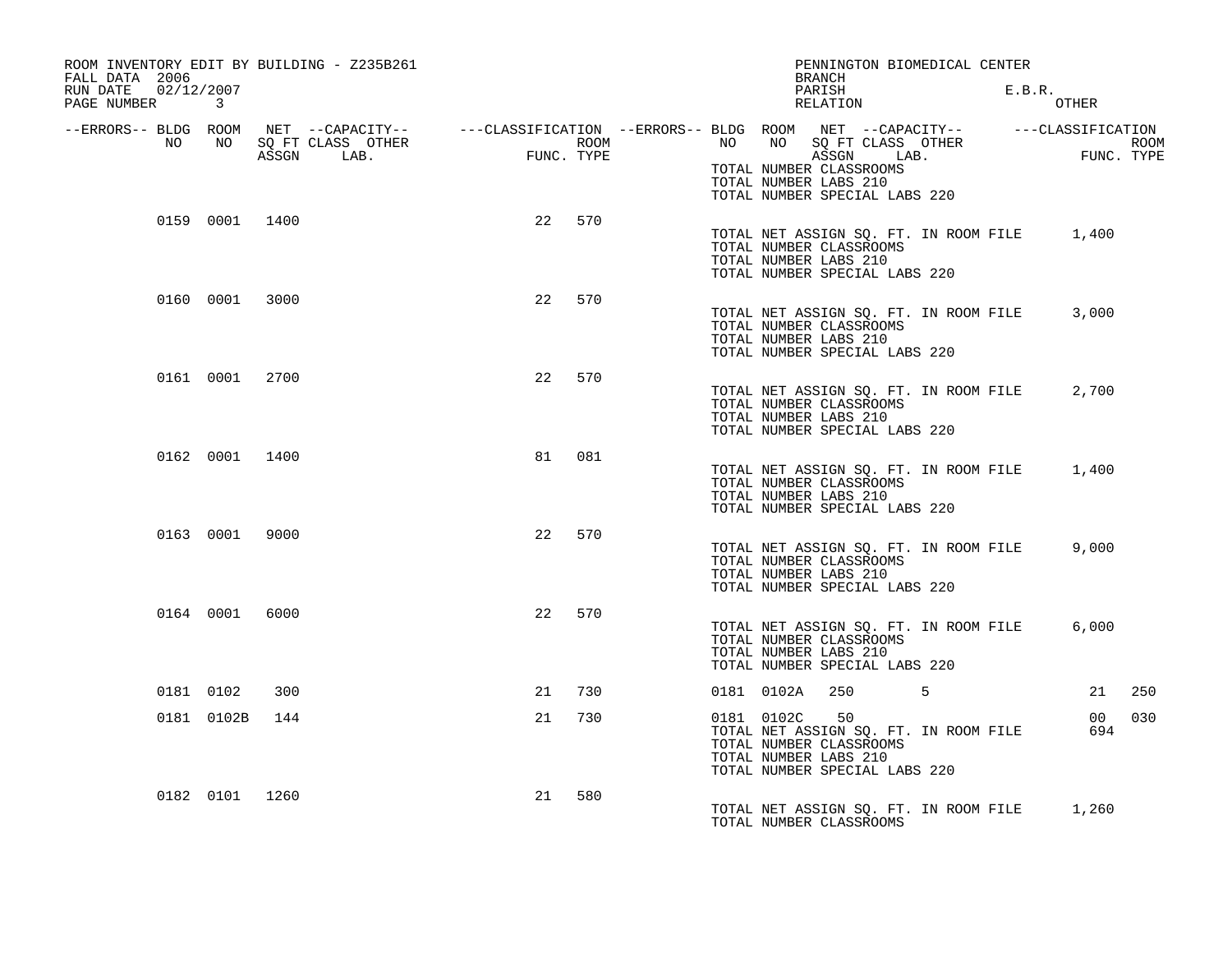| ROOM INVENTORY EDIT BY BUILDING - Z235B261<br>FALL DATA 2006 |                 |       |                           |                                                                                                |            |           |                                                                                   | <b>BRANCH</b>      | PENNINGTON BIOMEDICAL CENTER          |        |                |             |
|--------------------------------------------------------------|-----------------|-------|---------------------------|------------------------------------------------------------------------------------------------|------------|-----------|-----------------------------------------------------------------------------------|--------------------|---------------------------------------|--------|----------------|-------------|
| RUN DATE<br>02/12/2007<br>PAGE NUMBER                        | $4\overline{ }$ |       |                           |                                                                                                |            |           |                                                                                   | PARISH<br>RELATION |                                       | E.B.R. | <b>OTHER</b>   |             |
| --ERRORS-- BLDG ROOM<br>NO                                   | NO              |       |                           | NET --CAPACITY-- - ---CLASSIFICATION --ERRORS-- BLDG ROOM NET --CAPACITY-- - ---CLASSIFICATION | ROOM       | NO        | NO                                                                                |                    |                                       |        |                | <b>ROOM</b> |
|                                                              |                 | ASSGN | SQ FT CLASS OTHER<br>LAB. |                                                                                                | FUNC. TYPE |           | TOTAL NUMBER LABS 210<br>TOTAL NUMBER SPECIAL LABS 220                            | ASSGN              | SQ FT CLASS OTHER<br>LAB.             |        |                | FUNC. TYPE  |
|                                                              | 0183 0001A      | 126   |                           | 21                                                                                             | 730        |           | 0183 0001B                                                                        | 50                 |                                       |        | 21             | 255         |
|                                                              | 0183 0101       | 408   | 8                         | 21                                                                                             | 250        |           | 0183 0101A                                                                        | 126                |                                       |        | 21             | 730         |
|                                                              | 0183 0101B      | 50    |                           | 0 <sub>0</sub>                                                                                 | 030        | 0183 0102 |                                                                                   | 408                | 8                                     |        | 21             | 250         |
|                                                              | 0183 0102A      | 126   |                           | 21                                                                                             | 730        |           | TOTAL NUMBER CLASSROOMS<br>TOTAL NUMBER LABS 210<br>TOTAL NUMBER SPECIAL LABS 220 |                    | TOTAL NET ASSIGN SQ. FT. IN ROOM FILE |        | 1,244          |             |
|                                                              | 0205 0001       | 560   |                           | 22                                                                                             | 570        |           | TOTAL NUMBER CLASSROOMS<br>TOTAL NUMBER LABS 210<br>TOTAL NUMBER SPECIAL LABS 220 |                    | TOTAL NET ASSIGN SQ. FT. IN ROOM FILE |        | 560            |             |
|                                                              | 0319 0001       | 153   |                           | 22                                                                                             | 730        |           | TOTAL NUMBER CLASSROOMS<br>TOTAL NUMBER LABS 210<br>TOTAL NUMBER SPECIAL LABS 220 |                    | TOTAL NET ASSIGN SQ. FT. IN ROOM FILE |        | 153            |             |
|                                                              | 0339 0001       | 700   |                           | 22                                                                                             | 735        | 0339 0002 | TOTAL NUMBER CLASSROOMS<br>TOTAL NUMBER LABS 210<br>TOTAL NUMBER SPECIAL LABS 220 | 700                | TOTAL NET ASSIGN SQ. FT. IN ROOM FILE |        | 1,400          | 22 570      |
|                                                              | 0340 0001       | 150   |                           | 22                                                                                             | 730        |           | TOTAL NUMBER CLASSROOMS<br>TOTAL NUMBER LABS 210<br>TOTAL NUMBER SPECIAL LABS 220 |                    | TOTAL NET ASSIGN SQ. FT. IN ROOM FILE |        | 150            |             |
|                                                              | 0427 0101       | 406   | $\mathbf{1}$              | 21                                                                                             | 310        |           | 0427 0101A                                                                        | 24                 | $\mathbf{1}$                          |        | 21             | 310         |
|                                                              | 0427 0101B      | 50    |                           | 0 <sub>0</sub>                                                                                 | 030        |           | 0427 0101C                                                                        | 50                 |                                       |        | 0 <sub>0</sub> | 030         |
|                                                              | 0427 0101D      | 576   |                           | 21                                                                                             | 350        | 0427 0102 |                                                                                   | 2448               |                                       |        | 21             | 720         |
|                                                              | 0427 0102A      | 1200  |                           | 21                                                                                             | 730        | 0427 0103 |                                                                                   | 6250               |                                       |        | 21             | 730         |
|                                                              | 0427 0103A      | 520   |                           | 21                                                                                             | 730        |           | 0427 0103B                                                                        | 500                |                                       |        | 21             | 730         |
| 0427                                                         | 0103C           | 500   |                           | 21                                                                                             | 730        |           | 0427 0103D                                                                        | 500                |                                       |        | 21             | 730         |
|                                                              | 0427 0104       | 728   | 15                        | 21                                                                                             | 250        |           | 0427 0104A                                                                        | 468                |                                       |        | 21             | 730         |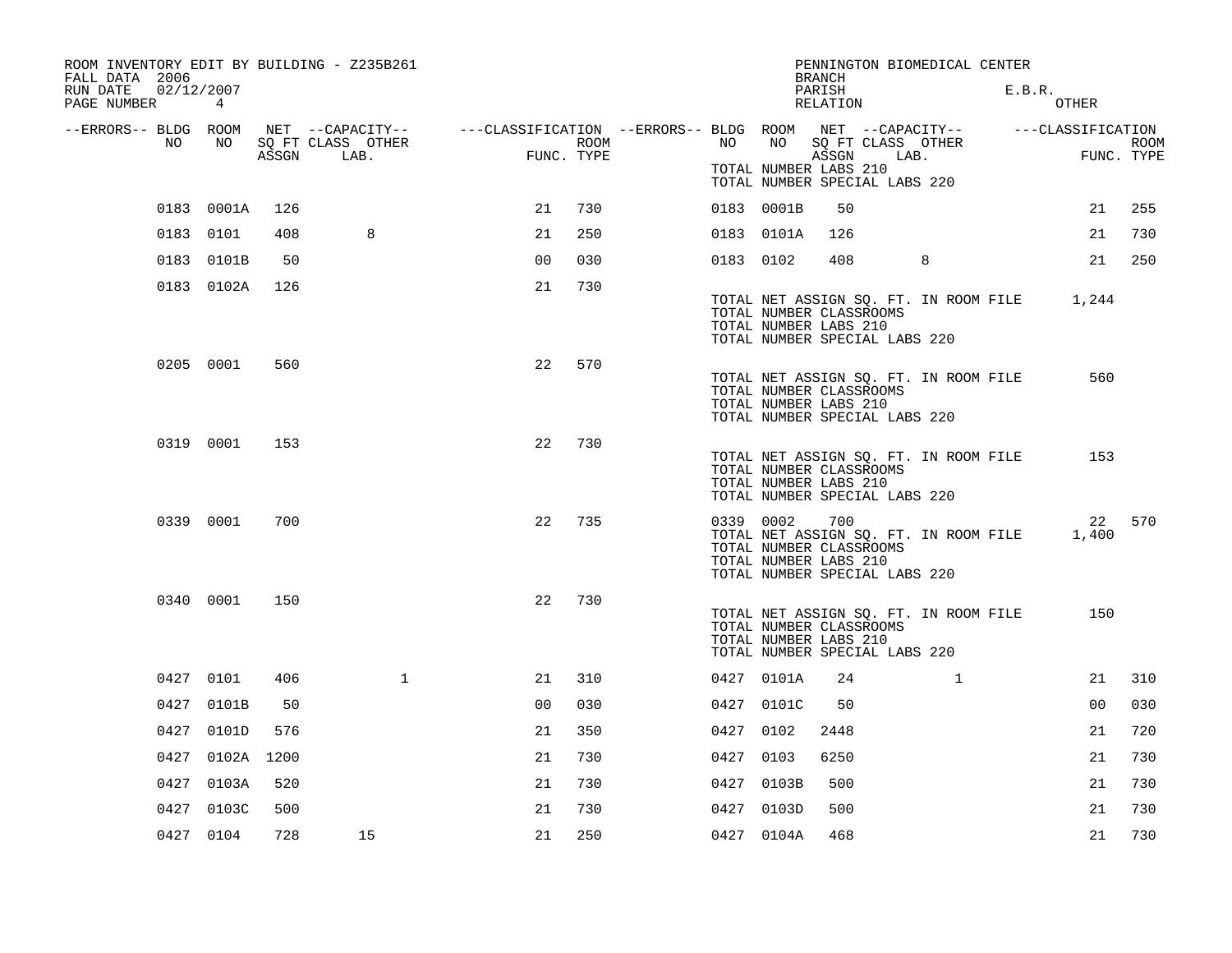| ROOM INVENTORY EDIT BY BUILDING - Z235B261<br>FALL DATA 2006 |                 |       |                                       |                                                         |                |      |    |                                                                                                 | <b>BRANCH</b>              |      | PENNINGTON BIOMEDICAL CENTER          |        |                   |             |
|--------------------------------------------------------------|-----------------|-------|---------------------------------------|---------------------------------------------------------|----------------|------|----|-------------------------------------------------------------------------------------------------|----------------------------|------|---------------------------------------|--------|-------------------|-------------|
| RUN DATE<br>PAGE NUMBER                                      | 02/12/2007<br>5 |       |                                       |                                                         |                |      |    |                                                                                                 | PARISH<br>RELATION         |      |                                       | E.B.R. | OTHER             |             |
| --ERRORS-- BLDG ROOM                                         |                 |       | NET --CAPACITY--<br>SO FT CLASS OTHER | ---CLASSIFICATION --ERRORS-- BLDG ROOM NET --CAPACITY-- |                |      |    | NO                                                                                              |                            |      |                                       |        | ---CLASSIFICATION |             |
| NO                                                           | NO              | ASSGN | LAB.                                  |                                                         | FUNC. TYPE     | ROOM | NO |                                                                                                 | SQ FT CLASS OTHER<br>ASSGN | LAB. |                                       |        | FUNC. TYPE        | <b>ROOM</b> |
|                                                              | 0427 0105       | 500   |                                       |                                                         | 21             | 730  |    | TOTAL NUMBER CLASSROOMS<br>TOTAL NUMBER LABS 210<br>TOTAL NUMBER SPECIAL LABS 220               |                            |      | TOTAL NET ASSIGN SQ. FT. IN ROOM FILE |        | 14,620            |             |
|                                                              | 0428 0001       | 800   |                                       |                                                         | 22             | 730  |    | TOTAL NUMBER CLASSROOMS<br>TOTAL NUMBER LABS 210<br>TOTAL NUMBER SPECIAL LABS 220               |                            |      | TOTAL NET ASSIGN SQ. FT. IN ROOM FILE |        | 800               |             |
|                                                              | 0460 0001       | 200   |                                       |                                                         | 21             | 580  |    | 0460 0001A                                                                                      | 200                        |      |                                       |        | 00                | 030         |
|                                                              | 0460 0001B      | 200   |                                       |                                                         | 21             | 560  |    | 0460 0001C<br>TOTAL NUMBER CLASSROOMS<br>TOTAL NUMBER LABS 210<br>TOTAL NUMBER SPECIAL LABS 220 | 200                        |      | TOTAL NET ASSIGN SQ. FT. IN ROOM FILE |        | 21<br>600         | 730         |
|                                                              | 0612 0001       | 4440  |                                       |                                                         | 22             | 730  |    | 0612 0002                                                                                       | 2054                       |      |                                       |        | 22                | 735         |
|                                                              | 0612 0003       | 130   |                                       |                                                         | 22             | 735  |    | 0612 0004<br>TOTAL NUMBER CLASSROOMS<br>TOTAL NUMBER LABS 210<br>TOTAL NUMBER SPECIAL LABS 220  | 2340                       |      | TOTAL NET ASSIGN SQ. FT. IN ROOM FILE |        | 22<br>8,964       | 735         |
|                                                              | 0768 0101       | 6903  |                                       |                                                         | 21             | 730  |    | TOTAL NUMBER CLASSROOMS<br>TOTAL NUMBER LABS 210<br>TOTAL NUMBER SPECIAL LABS 220               |                            |      | TOTAL NET ASSIGN SQ. FT. IN ROOM FILE |        | 6,903             |             |
|                                                              | 0772 B1001      | 4561  |                                       |                                                         | 0 <sup>0</sup> | 020  |    | 0772 B1003                                                                                      | 158                        |      |                                       |        | 0 <sub>0</sub>    | 020         |
|                                                              | 0772 B1004      | 153   |                                       |                                                         | 0 <sub>0</sub> | 020  |    | 0772 B1007                                                                                      | 13                         |      |                                       |        | 0 <sub>0</sub>    | 030         |
|                                                              | 0772 B1008      | 41    |                                       |                                                         | 0 <sub>0</sub> | 030  |    | 0772 B1011                                                                                      | 1389                       |      |                                       |        | 22                | 680         |
|                                                              | 0772 B1012      | 720   |                                       |                                                         | 0 <sub>0</sub> | 030  |    | 0772 B1013                                                                                      | 21                         |      |                                       |        | 0 <sub>0</sub>    | 030         |
|                                                              | 0772 B1014      | 228   | $\mathbf{1}$                          |                                                         | 65             | 310  |    | 0772 B1015                                                                                      | 21                         |      |                                       |        | 0 <sub>0</sub>    | 020         |
|                                                              | 0772 B1016      | 472   |                                       |                                                         | 0 <sub>0</sub> | 020  |    | 0772 B1017                                                                                      | 475                        |      | $\mathbf{1}$                          |        | 61                | 310         |
|                                                              | 0772 B1018      | 483   | $\mathbf{1}$                          |                                                         | 63             | 310  |    | 0772 B1020                                                                                      | 42                         |      |                                       |        | 63                | 315         |
|                                                              | 0772 B1021      | 26    |                                       |                                                         | 0 <sub>0</sub> | 030  |    | 0772 B1022                                                                                      | 37                         |      | $\mathbf{1}$                          |        | 63                | 310         |
|                                                              | 0772 B1023      | 227   |                                       |                                                         | 63             | 350  |    | 0772 B1024                                                                                      | 79                         |      |                                       |        | 63                | 315         |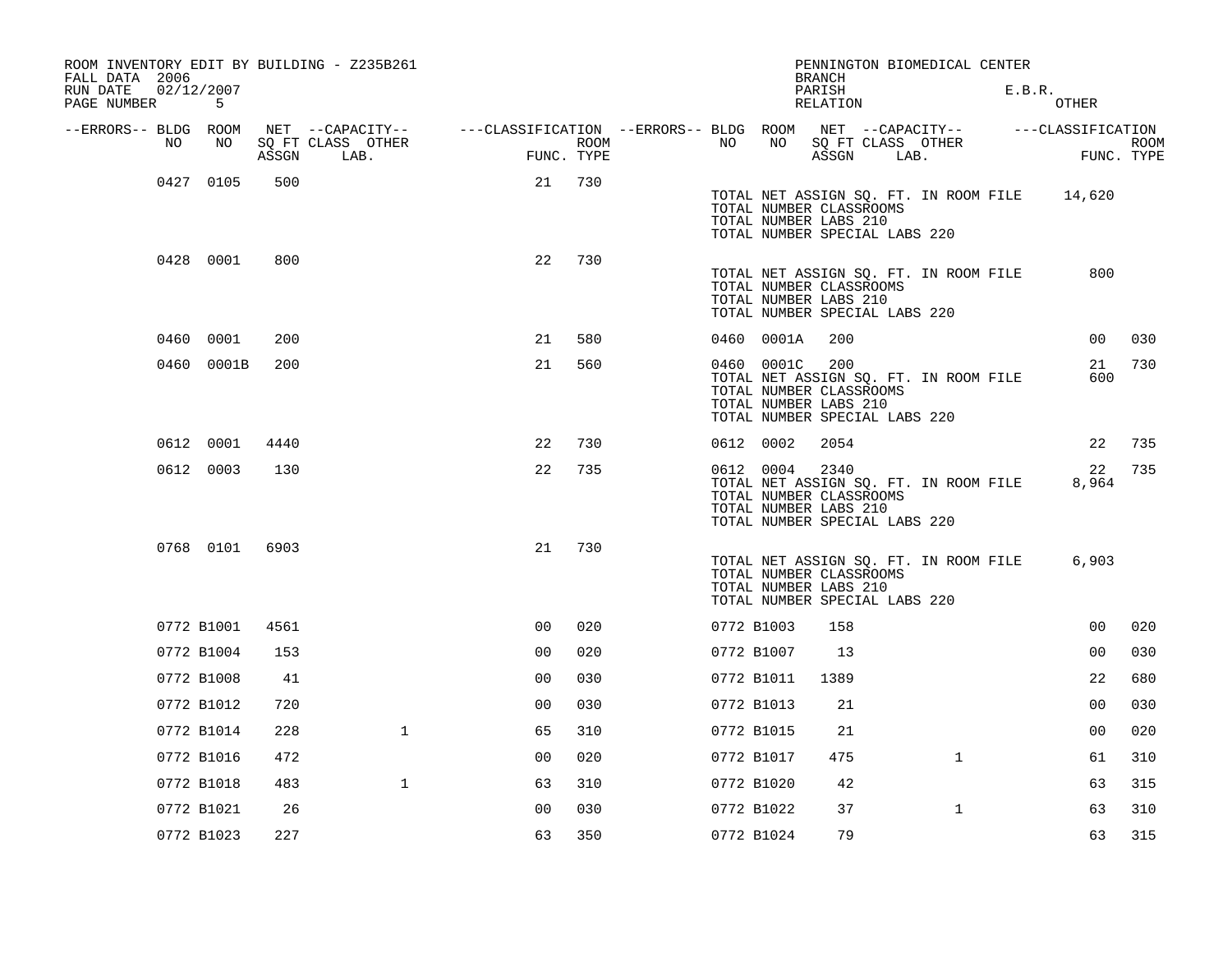| FALL DATA 2006          |           |                 |       | ROOM INVENTORY EDIT BY BUILDING - Z235B261 |                                   |             |   |     |             | <b>BRANCH</b>      | PENNINGTON BIOMEDICAL CENTER |                        |                           |
|-------------------------|-----------|-----------------|-------|--------------------------------------------|-----------------------------------|-------------|---|-----|-------------|--------------------|------------------------------|------------------------|---------------------------|
| RUN DATE<br>PAGE NUMBER |           | 02/12/2007<br>6 |       |                                            |                                   |             |   |     |             | PARISH<br>RELATION |                              | E.B.R.<br><b>OTHER</b> |                           |
| --ERRORS-- BLDG         |           | ROOM            |       | NET --CAPACITY--                           | ---CLASSIFICATION --ERRORS-- BLDG |             |   |     | ROOM        |                    | NET --CAPACITY--             | ---CLASSIFICATION      |                           |
|                         | <b>NO</b> | NO.             | ASSGN | SO FT CLASS OTHER<br>LAB.                  | FUNC. TYPE                        | <b>ROOM</b> |   | NO. | NO          | ASSGN              | SQ FT CLASS OTHER<br>LAB.    |                        | <b>ROOM</b><br>FUNC. TYPE |
|                         |           | 0772 B1025      | 26    |                                            | 0 <sub>0</sub>                    | 030         |   |     | 0772 B1027  | 374                | $\mathbf{1}$                 | 61                     | 310                       |
|                         |           | 0772 B1028      | 275   | $\mathbf{1}$                               | 63                                | 310         |   |     | 0772 B1029  | 426                | $\mathbf{1}$                 | 63                     | 310                       |
|                         |           | 0772 B1030      | 102   |                                            | 63                                | 315         |   |     | 0772 B1031  | 48                 |                              | 00                     | 030                       |
|                         |           | 0772 B1032      | 241   |                                            | 63                                | 315         |   |     | 0772 B1033  | 268                |                              | 63                     | 315                       |
|                         |           | 0772 B1035      | 585   |                                            | 0 <sub>0</sub>                    | 030         |   |     | 0772 B1036  | 1240               | $\mathbf{1}$                 | 62                     | 310                       |
|                         |           | 0772 B10361     | 221   | $\mathbf 1$                                | 62                                | 310         |   |     | 0772 B10362 | 221                | $\mathbf{1}$                 | 62                     | 310                       |
|                         |           | 0772 B10363     | 221   | $\mathbf{1}$                               | 62                                | 310         |   |     | 0772 B10364 | 221                | $\mathbf{1}$                 | 62                     | 310                       |
|                         |           | 0772 B1037      | 394   |                                            | 64                                | 350         |   |     | 0772 B1038  | 122                |                              | 00                     | 020                       |
|                         |           | 0772 B1039      | 122   |                                            | 0 <sub>0</sub>                    | 020         |   |     | 0772 B1041  | 114                |                              | 0 <sub>0</sub>         | 010                       |
|                         |           | 0772 B1044      | 69    |                                            | 0 <sub>0</sub>                    | 030         |   |     | 0772 B1045  | 153                | $\mathbf{1}$                 | 65                     | 310                       |
|                         |           | 0772 B1046      | 221   | $\mathbf{1}$                               | 65                                | 310         |   |     | 0772 B1047  | 257                | $\mathbf{1}$                 | 65                     | 310                       |
|                         |           | 0772 B1048      | 202   | $\mathbf{1}$                               | 65                                | 310         |   |     | 0772 B1049  | 198                | $\mathbf{1}$                 | 65                     | 310                       |
|                         |           | 0772 B1050      | 201   | $\mathbf 1$                                | 62                                | 310         |   |     | 0772 B1051  | 199                | $\mathbf{1}$                 | 65                     | 310                       |
|                         |           | 0772 B1052      | 190   | $\mathbf 1$                                | 65                                | 310         |   |     | 0772 B1053  | 109                | $\mathbf{1}$                 | 65                     | 310                       |
|                         |           | 0772 B1054      | 170   | $\mathbf{1}$                               | 65                                | 310         |   |     | 0772 B1055  | 262                | $\mathbf{1}$                 | 65                     | 310                       |
|                         |           | 0772 B2001      | 859   |                                            | 22                                | 680         |   |     | 0772 B2002  | 19                 |                              | 22                     | 730                       |
|                         |           | 0772 B2003      | 133   |                                            | 31                                | 685         |   |     | 0772 B2004  | 275                |                              | 00                     | 030                       |
|                         |           | 0772 B2005      | 3950  |                                            | 0 <sub>0</sub>                    | 020         |   |     | 0772 B2009  | 614                | $\mathbf{1}$                 | 61                     | 310                       |
|                         |           | 0772 B2010      | 49    |                                            | 61                                | 315         |   |     | 0772 B2011  | 33                 |                              | 0 <sub>0</sub>         | 020                       |
|                         |           | 0772 B2012      | 54    |                                            | 61                                | 315         |   |     | 0772 B2013  | 539                | $\mathbf{1}$                 | 61                     | 310                       |
|                         |           | 0772 B2015      | 576   |                                            | 61                                | 350         |   |     | 0772 B2016  | 80                 |                              | 61                     | 315                       |
|                         |           | 0772 B2017      | 30    |                                            | 0 <sub>0</sub>                    | 030         |   |     | 0772 B2018  | 997                | $\mathbf{1}$                 | 61                     | 310                       |
| 9                       |           | 0772 B2020      | 825   | 12                                         | 41                                | 410         |   |     | 0772 B2021  | 297                |                              | 41                     | 350                       |
|                         |           | 0772 B2022      | 104   |                                            | 41                                | 315         |   |     | 0772 B2023  | 36                 |                              | 41                     | 730                       |
|                         |           | 0772 B2024      | 660   |                                            | 0 <sub>0</sub>                    | 030         | 9 |     | 0772 B2025  | 2610               | 12                           | 41                     | 410                       |
|                         |           | 0772 B2026      | 163   |                                            | 64                                | 350         |   |     | 0772 B2027  | 200                | $\mathbf{1}$                 | 22                     | 310                       |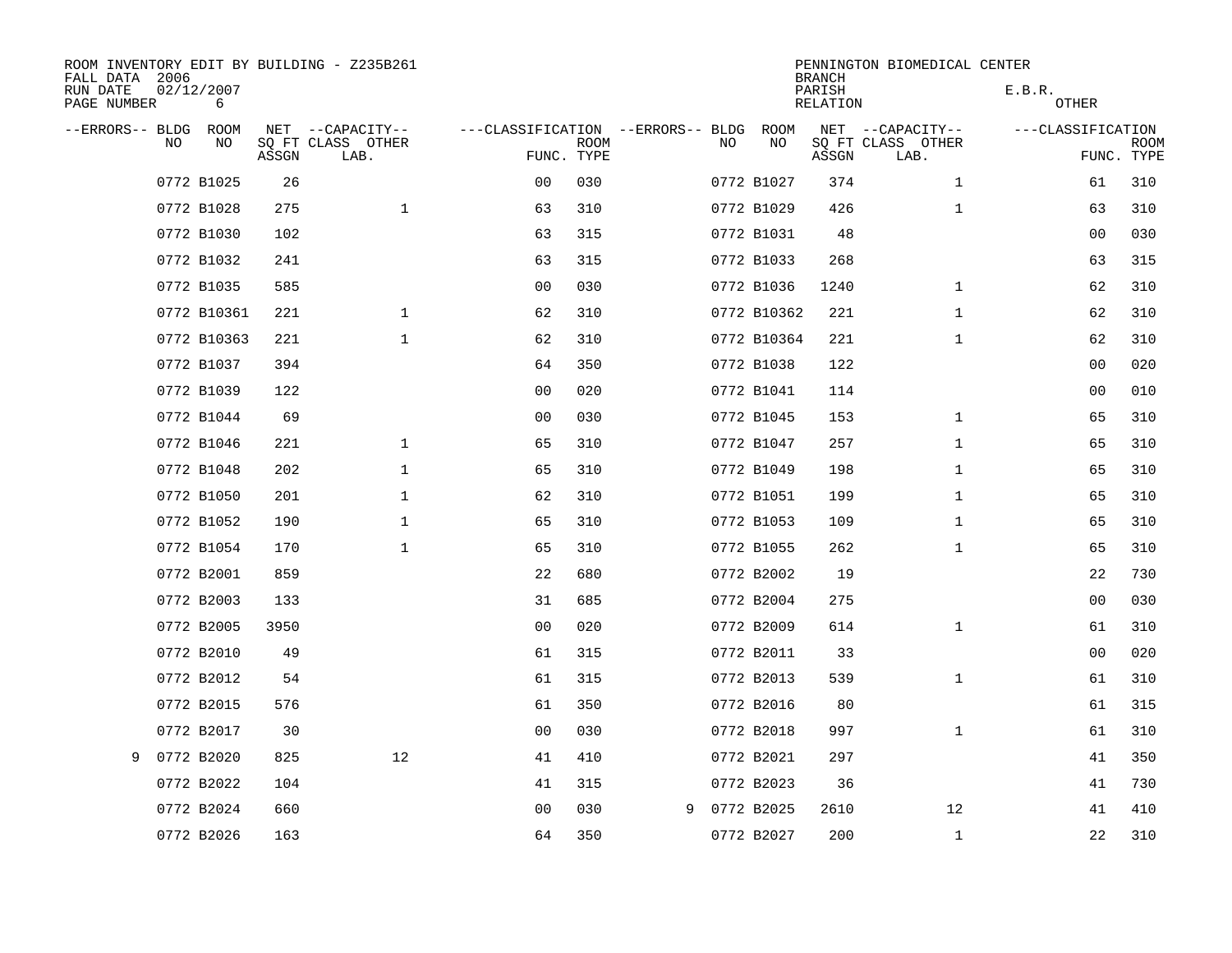| ROOM INVENTORY EDIT BY BUILDING - Z235B261<br>FALL DATA 2006 |                 |       |                           |                                        |             |    |             | <b>BRANCH</b>             | PENNINGTON BIOMEDICAL CENTER |                        |                           |
|--------------------------------------------------------------|-----------------|-------|---------------------------|----------------------------------------|-------------|----|-------------|---------------------------|------------------------------|------------------------|---------------------------|
| RUN DATE<br>PAGE NUMBER                                      | 02/12/2007<br>7 |       |                           |                                        |             |    |             | PARISH<br><b>RELATION</b> |                              | E.B.R.<br><b>OTHER</b> |                           |
| --ERRORS-- BLDG                                              | ROOM            |       | NET --CAPACITY--          | ---CLASSIFICATION --ERRORS-- BLDG ROOM |             |    |             |                           | NET --CAPACITY--             | ---CLASSIFICATION      |                           |
| NO                                                           | NO              | ASSGN | SQ FT CLASS OTHER<br>LAB. | FUNC. TYPE                             | <b>ROOM</b> | NO | NO          | ASSGN                     | SQ FT CLASS OTHER<br>LAB.    |                        | <b>ROOM</b><br>FUNC. TYPE |
|                                                              | 0772 B2028      | 174   | $\mathbf 1$               | 64                                     | 310         |    | 0772 B2029  | 23                        |                              | 64                     | 730                       |
|                                                              | 0772 B2030      | 165   | $\mathbf 1$               | 64                                     | 310         |    | 0772 B2031  | 119                       |                              | 00                     | 020                       |
|                                                              | 0772 B2032      | 119   |                           | 0 <sub>0</sub>                         | 020         |    | 0772 B2033  | 183                       |                              | 64                     | 315                       |
|                                                              | 0772 B2034      | 114   | $\mathbf 1$               | 64                                     | 310         |    | 0772 B2035  | 119                       | $\mathbf{1}$                 | 22                     | 310                       |
|                                                              | 0772 B2036      | 198   | $\mathbf{1}$              | 22                                     | 310         |    | 0772 B2038  | 47                        |                              | 0 <sub>0</sub>         | 030                       |
|                                                              | 0772 B2039      | 260   |                           | 0 <sub>0</sub>                         | 020         |    | 0772 B2040  | 23                        |                              | 64                     | 730                       |
|                                                              | 0772 B2041      | 102   | $\mathbf{1}$              | 64                                     | 310         |    | 0772 B2043  | 203                       | $\mathbf{1}$                 | 64                     | 310                       |
|                                                              | 0772 B2044      | 221   |                           | 0 <sub>0</sub>                         | 030         |    | 0772 B2045  | 402                       |                              | 64                     | 710                       |
|                                                              | 0772 B2046A     | 512   | $\mathbf 1$               | 64                                     | 310         |    | 0772 B2046B | 415                       | $\mathbf{1}$                 | 64                     | 310                       |
|                                                              | 0772 B2046C     | 226   | $\mathbf{1}$              | 64                                     | 310         |    | 0772 C1001  | 661                       |                              | 0 <sub>0</sub>         | 030                       |
|                                                              | 0772 C1002      | 789   | 12                        | 45                                     | 570         |    | 0772 C1003  | 10000                     |                              | 0 <sub>0</sub>         | 020                       |
|                                                              | 0772 C1005      | 189   | 12                        | 45                                     | 570         |    | 0772 C1007  | 360                       |                              | 0 <sub>0</sub>         | 020                       |
|                                                              | 0772 C1010      | 211   |                           | 0 <sub>0</sub>                         | 030         |    | 0772 C1011  | 334                       |                              | 22                     | 255                       |
|                                                              | 0772 C1012      | 100   |                           | 22                                     | 255         |    | 0772 C1013  | 118                       |                              | 22                     | 255                       |
|                                                              | 0772 C1014      | 123   |                           | 22                                     | 255         |    | 0772 C1015  | 646                       |                              | 22                     | 255                       |
|                                                              | 0772 C1018      | 255   |                           | 0 <sub>0</sub>                         | 020         |    | 0772 C1022  | 64                        |                              | 0 <sub>0</sub>         | 030                       |
|                                                              | 0772 C1026      | 302   | 12                        | 22                                     | 250         |    | 0772 C1027  | 154                       | 12                           | 22                     | 250                       |
|                                                              | 0772 C1028      | 133   | 12                        | 22                                     | 250         |    | 0772 C1029  | 142                       | 12                           | 22                     | 250                       |
|                                                              | 0772 C1030      | 133   | 12                        | 22                                     | 250         |    | 0772 C1035  | 388                       |                              | 0 <sub>0</sub>         | 030                       |
|                                                              | 0772 C1037      | 231   |                           | 0 <sub>0</sub>                         | 030         |    | 0772 C1038E | 770                       | 12                           | 22                     | 250                       |
|                                                              | 0772 C1038W     | 770   | 12                        | 22                                     | 250         |    | 0772 C1041  | 254                       | 12                           | 22                     | 250                       |
|                                                              | 0772 C1044E     | 770   | 12                        | 22                                     | 250         |    | 0772 C1044W | 770                       | 12                           | 22                     | 250                       |
|                                                              | 0772 C1046      | 366   |                           | 22                                     | 255         |    | 0772 C1047  | 387                       |                              | 22                     | 255                       |
|                                                              | 0772 C1048      | 387   |                           | 22                                     | 255         |    | 0772 C1049  | 150                       |                              | 0 <sub>0</sub>         | 010                       |
|                                                              | 0772 C1050      | 117   |                           | 22                                     | 255         |    | 0772 C1051  | 375                       |                              | 00                     | 030                       |
|                                                              | 0772 C1052E     | 770   | 12                        | 22                                     | 250         |    | 0772 C1052W | 770                       | 12                           | 22                     | 250                       |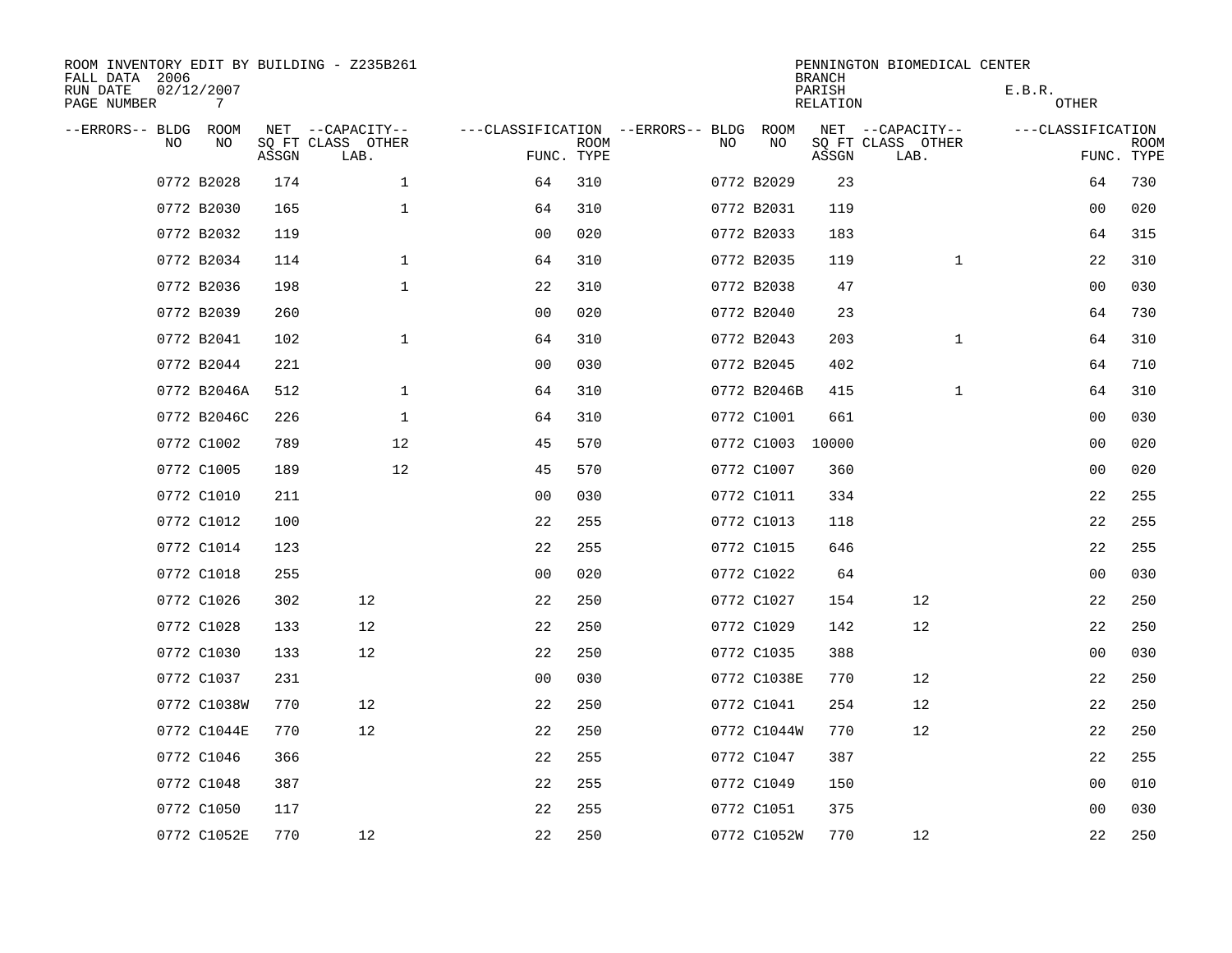| ROOM INVENTORY EDIT BY BUILDING - Z235B261<br>FALL DATA 2006 |                 |       |                           |                                   |             |    |             | <b>BRANCH</b>             | PENNINGTON BIOMEDICAL CENTER |                   |                           |
|--------------------------------------------------------------|-----------------|-------|---------------------------|-----------------------------------|-------------|----|-------------|---------------------------|------------------------------|-------------------|---------------------------|
| RUN DATE<br>PAGE NUMBER                                      | 02/12/2007<br>8 |       |                           |                                   |             |    |             | PARISH<br><b>RELATION</b> |                              | E.B.R.<br>OTHER   |                           |
| --ERRORS-- BLDG ROOM                                         |                 |       | NET --CAPACITY--          | ---CLASSIFICATION --ERRORS-- BLDG |             |    | ROOM        |                           | NET --CAPACITY--             | ---CLASSIFICATION |                           |
| NO                                                           | NO              | ASSGN | SQ FT CLASS OTHER<br>LAB. | FUNC. TYPE                        | <b>ROOM</b> | NO | NO          | ASSGN                     | SQ FT CLASS OTHER<br>LAB.    |                   | <b>ROOM</b><br>FUNC. TYPE |
|                                                              | 0772 C1054      | 1153  |                           | 22                                | 255         |    | 0772 C1055E | 770                       | 12                           | 22                | 250                       |
|                                                              | 0772 C1055W     | 770   | 12                        | 22                                | 250         |    | 0772 C1057  | 382                       |                              | 0 <sub>0</sub>    | 030                       |
|                                                              | 0772 C1058      | 227   |                           | 0 <sub>0</sub>                    | 030         |    | 0772 C1060  | 382                       |                              | 0 <sub>0</sub>    | 030                       |
|                                                              | 0772 C1061E     | 770   | 12                        | 22                                | 250         |    | 0772 C1061W | 770                       | 12                           | 22                | 250                       |
|                                                              | 0772 C1063      | 117   |                           | 22                                | 255         |    | 0772 C1064  | 117                       |                              | 22                | 255                       |
|                                                              | 0772 C1065      | 117   |                           | 22                                | 255         |    | 0772 C1066  | 117                       |                              | 22                | 255                       |
|                                                              | 0772 C1067E     | 770   | 12                        | 22                                | 250         |    | 0772 C1067W | 770                       | 12                           | 22                | 250                       |
|                                                              | 0772 C1071      | 236   |                           | 0 <sub>0</sub>                    | 030         |    | 0772 C1073  | 257                       |                              | 0 <sub>0</sub>    | 030                       |
|                                                              | 0772 C1075      | 390   |                           | 0 <sub>0</sub>                    | 030         |    | 0772 C1076  | 80                        |                              | 0 <sub>0</sub>    | 030                       |
|                                                              | 0772 C1081      | 1404  | 12                        | 22                                | 250         |    | 0772 C1082  | 153                       |                              | 0 <sub>0</sub>    | 030                       |
|                                                              | 0772 C1090      | 60    |                           | 0 <sub>0</sub>                    | 030         |    | 0772 C1092  | 186                       |                              | 0 <sub>0</sub>    | 020                       |
|                                                              | 0772 C1093      | 177   |                           | 0 <sub>0</sub>                    | 020         |    | 0772 C1097  | 435                       | 12                           | 22                | 250                       |
|                                                              | 0772 C1097A     | 71    | $\mathbf{1}$              | 22                                | 250         |    | 0772 C1097B | 51                        | $\mathbf 1$                  | 22                | 250                       |
|                                                              | 0772 C1097D     | 212   | $\mathbf 1$               | 22                                | 250         |    | 0772 C1097E | 171                       | 1                            | 22                | 250                       |
|                                                              | 0772 C1099      | 86    |                           | 22                                | 730         |    | 0772 C1101  | 126                       |                              | 0 <sub>0</sub>    | 030                       |
|                                                              | 0772 C2001      | 334   |                           | 22                                | 255         |    | 0772 C2002  | 162                       | $\mathbf{1}$                 | 22                | 310                       |
|                                                              | 0772 C2003      | 797   | $\mathbf{1}$              | 22                                | 310         |    | 0772 C2004  | 207                       | $\mathbf{1}$                 | 22                | 310                       |
|                                                              | 0772 C2005      | 88    |                           | 22                                | 315         |    | 0772 C2007  | 266                       |                              | 0 <sub>0</sub>    | 030                       |
|                                                              | 0772 C2008E     | 950   | 12                        | 22                                | 250         |    | 0772 C2008W | 950                       | 12                           | 22                | 250                       |
|                                                              | 0772 C2010      | 7870  | $\mathbf{1}$              | 0 <sub>0</sub>                    | 020         |    | 0772 C2013  | 47                        |                              | 0 <sub>0</sub>    | 030                       |
|                                                              | 0772 C2017      | 359   |                           | 00                                | 020         |    | 0772 C2018  | 332                       |                              | 0 <sub>0</sub>    | 020                       |
|                                                              | 0772 C2025      | 231   |                           | 0 <sub>0</sub>                    | 030         |    | 0772 C2026E | 950                       | 12                           | 63                | 730                       |
|                                                              | 0772 C2026W     | 950   | 12                        | 63                                | 730         |    | 0772 C2027  | 98                        |                              | 00                | 020                       |
|                                                              | 0772 C2029      | 652   |                           | 0 <sub>0</sub>                    | 030         |    | 0772 C2030E | 950                       | 12                           | 22                | 250                       |
|                                                              | 0772 C2030W     | 950   | 12                        | 22                                | 250         |    | 0772 C2032  | 669                       |                              | 0 <sub>0</sub>    | 030                       |
|                                                              | 0772 C2033      | 109   |                           | 22                                | 730         |    | 0772 C2038E | 950                       | 12                           | 22                | 250                       |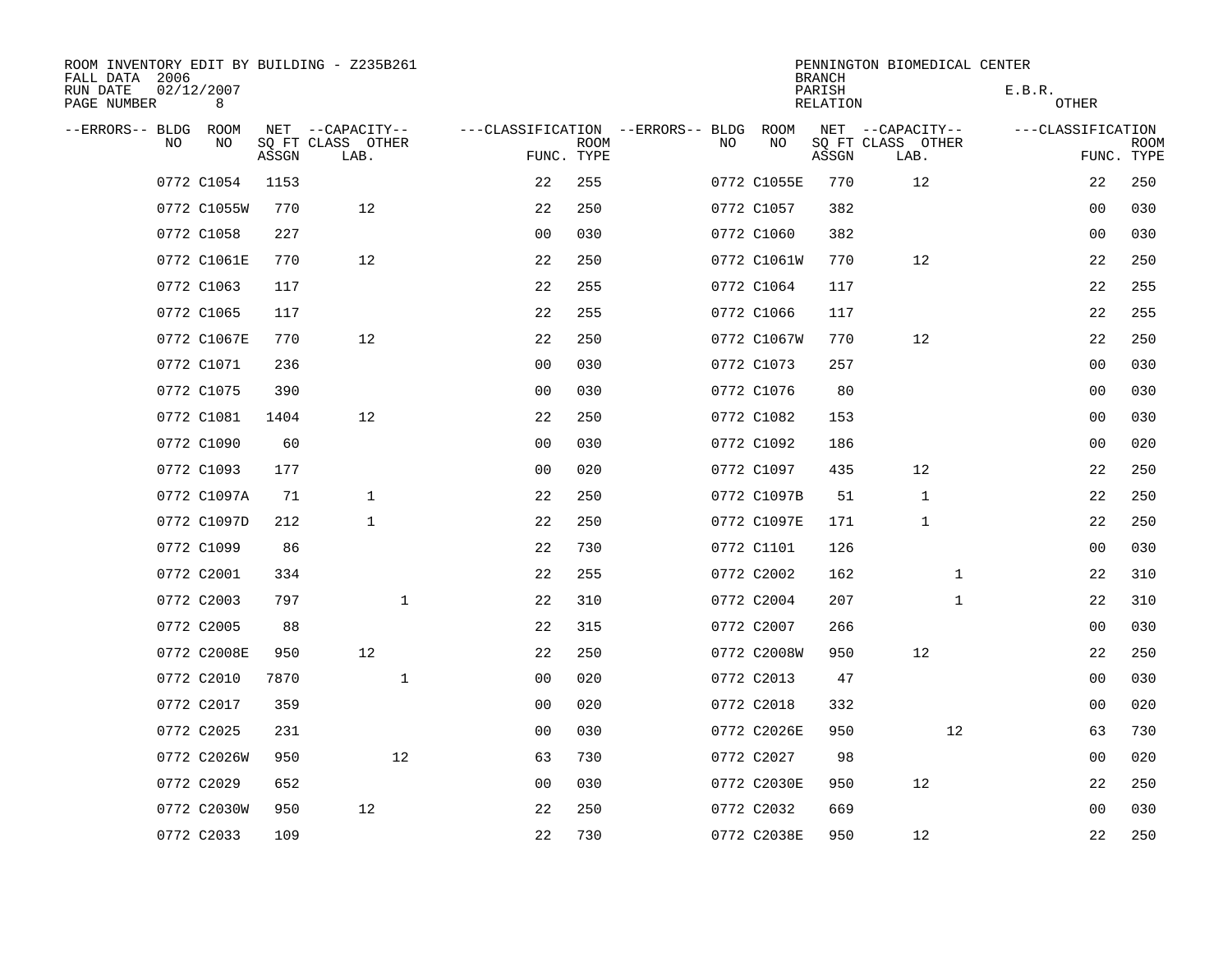| ROOM INVENTORY EDIT BY BUILDING - Z235B261<br>FALL DATA 2006 |                 |       |                           |              |                                   |                           |     |             | <b>BRANCH</b>      | PENNINGTON BIOMEDICAL CENTER |                   |                           |
|--------------------------------------------------------------|-----------------|-------|---------------------------|--------------|-----------------------------------|---------------------------|-----|-------------|--------------------|------------------------------|-------------------|---------------------------|
| RUN DATE<br>PAGE NUMBER                                      | 02/12/2007<br>9 |       |                           |              |                                   |                           |     |             | PARISH<br>RELATION |                              | E.B.R.<br>OTHER   |                           |
| --ERRORS-- BLDG                                              | ROOM            |       | NET --CAPACITY--          |              | ---CLASSIFICATION --ERRORS-- BLDG |                           |     | ROOM        |                    | NET --CAPACITY--             | ---CLASSIFICATION |                           |
| NO                                                           | NO              | ASSGN | SQ FT CLASS OTHER<br>LAB. |              |                                   | <b>ROOM</b><br>FUNC. TYPE | NO. | NO          | ASSGN              | SQ FT CLASS OTHER<br>LAB.    |                   | <b>ROOM</b><br>FUNC. TYPE |
|                                                              | 0772 C2038W     | 950   | 12                        |              | 22                                | 250                       |     | 0772 C2041  | 145                |                              | 22                | 255                       |
|                                                              | 0772 C2042      | 187   | 12                        |              | 22                                | 250                       |     | 0772 C2043  | 206                |                              | 22                | 730                       |
|                                                              | 0772 C2045      | 684   |                           |              | 0 <sub>0</sub>                    | 030                       |     | 0772 C2046E | 850                | 12                           | 22                | 250                       |
|                                                              | 0772 C2046W     | 850   | 12                        |              | 22                                | 250                       |     | 0772 C2047  | 98                 |                              | 0 <sub>0</sub>    | 020                       |
|                                                              | 0772 C2048      | 384   |                           | $\mathbf{1}$ | 0 <sub>0</sub>                    | 030                       |     | 0772 C2049  | 1152               |                              | 22                | 255                       |
|                                                              | 0772 C2050      | 98    |                           |              | 0 <sub>0</sub>                    | 020                       |     | 0772 C2051  | 333                |                              | 0 <sub>0</sub>    | 030                       |
|                                                              | 0772 C2052E     | 950   | 12                        |              | 22                                | 250                       |     | 0772 C2052W | 950                | 12                           | 22                | 250                       |
|                                                              | 0772 C2053      | 165   |                           |              | 64                                | 730                       |     | 0772 C2053W | 165                | $\mathbf{1}$                 | 64                | 730                       |
|                                                              | 0772 C2055      | 85    |                           |              | 63                                | 730                       |     | 0772 C2057  | 377                |                              | 00                | 030                       |
|                                                              | 0772 C2058E     | 950   | 12                        |              | 22                                | 250                       |     | 0772 C2058W | 950                | 12                           | 22                | 250                       |
|                                                              | 0772 C2060      | 369   |                           |              | 0 <sub>0</sub>                    | 030                       |     | 0772 C2062  | 108                |                              | 22                | 255                       |
|                                                              | 0772 C2063      | 117   |                           |              | 22                                | 255                       |     | 0772 C2064  | 117                |                              | 22                | 255                       |
|                                                              | 0772 C2065      | 117   |                           |              | 22                                | 255                       |     | 0772 C2066E | 950                | 12                           | 22                | 250                       |
|                                                              | 0772 C2066W     | 950   | 12                        |              | 22                                | 250                       |     | 0772 C2071  | 617                |                              | 0 <sub>0</sub>    | 030                       |
|                                                              | 0772 C2072E     | 950   | 12                        |              | 22                                | 250                       |     | 0772 C2072W | 950                | 12                           | 22                | 250                       |
|                                                              | 0772 C2076      | 565   |                           |              | 0 <sub>0</sub>                    | 030                       |     | 0772 C2077E | 950                | 12                           | 22                | 250                       |
|                                                              | 0772 C2077W     | 950   | 12                        |              | 22                                | 250                       |     | 0772 C2082  | 243                |                              | 0 <sub>0</sub>    | 030                       |
|                                                              | 0772 C2084      | 101   |                           |              | 22                                | 730                       |     | 0772 C2085  | 321                |                              | 00                | 030                       |
|                                                              | 0772 C2087      | 157   |                           | $\mathbf 1$  | 22                                | 310                       |     | 0772 C2088  | 690                | 12                           | 22                | 250                       |
|                                                              | 0772 C2089      | 534   | 12                        |              | 22                                | 250                       |     | 0772 C2091  | 1721               |                              | 0 <sub>0</sub>    | 030                       |
|                                                              | 0772 D1001      | 800   |                           |              | 0 <sub>0</sub>                    | 020                       |     | 0772 D1004  | 177                |                              | 0 <sub>0</sub>    | 020                       |
|                                                              | 0772 D1005      | 196   |                           |              | 0 <sub>0</sub>                    | 020                       |     | 0772 D1006  | 23                 |                              | 00                | 010                       |
|                                                              | 0772 D1007      | 45    |                           |              | 00                                | 030                       |     | 0772 D1008  | 121                |                              | 22                | 540                       |
|                                                              | 0772 D1009      | 134   |                           |              | 22                                | 540                       |     | 0772 D1010  | 43                 |                              | 0 <sub>0</sub>    | 030                       |
|                                                              | 0772 D1011      | 198   |                           |              | 22                                | 540                       |     | 0772 D1012  | 5436               |                              | 00                | 020                       |
|                                                              | 0772 D1013      | 111   |                           |              | 22                                | 540                       |     | 0772 D1014  | 111                |                              | 22                | 540                       |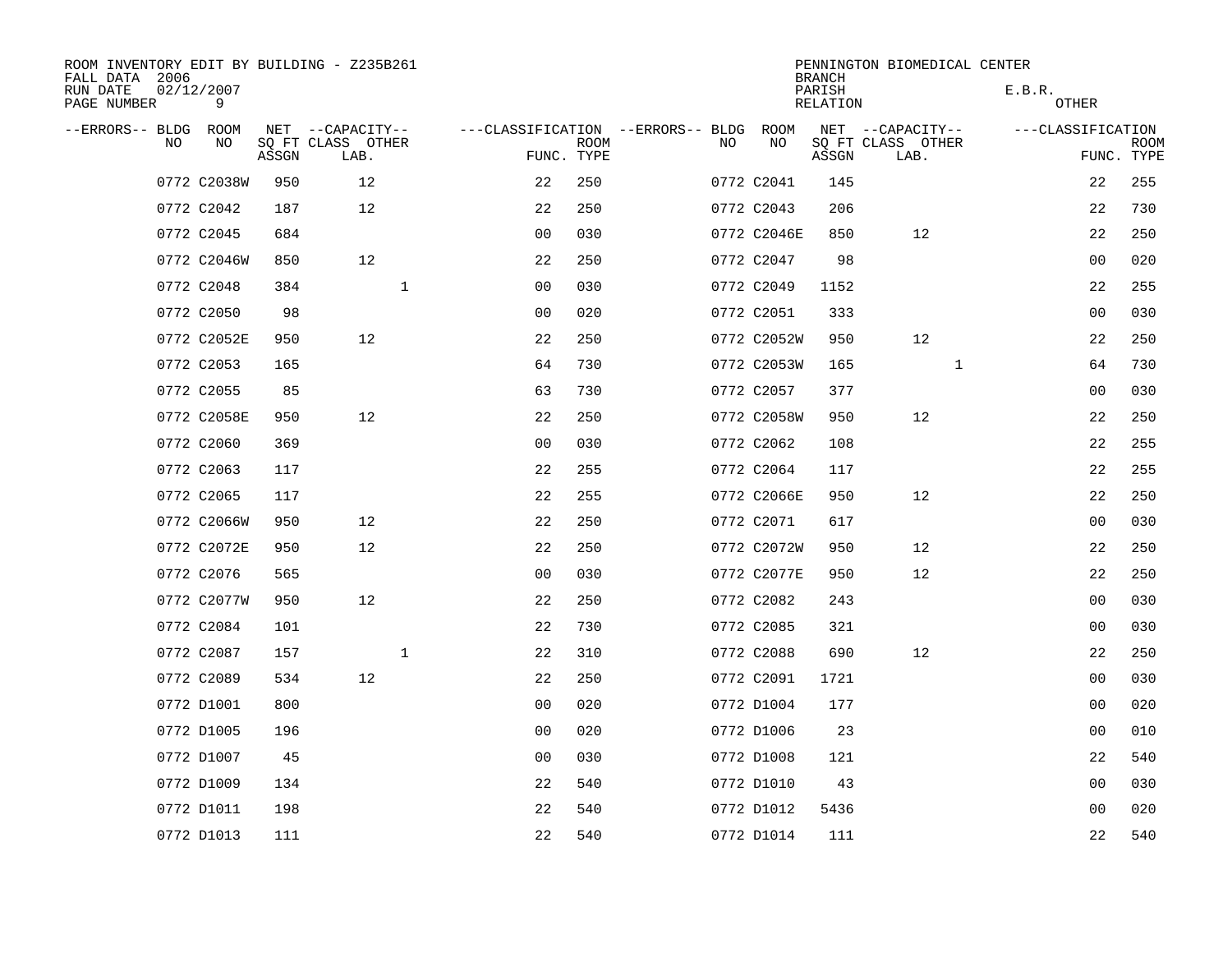| ROOM INVENTORY EDIT BY BUILDING - Z235B261<br>FALL DATA 2006 |                  |       |                           |                                        |             |    |             | <b>BRANCH</b>      | PENNINGTON BIOMEDICAL CENTER |                   |                           |
|--------------------------------------------------------------|------------------|-------|---------------------------|----------------------------------------|-------------|----|-------------|--------------------|------------------------------|-------------------|---------------------------|
| RUN DATE<br>PAGE NUMBER                                      | 02/12/2007<br>10 |       |                           |                                        |             |    |             | PARISH<br>RELATION |                              | E.B.R.<br>OTHER   |                           |
| --ERRORS-- BLDG ROOM                                         |                  |       | NET --CAPACITY--          | ---CLASSIFICATION --ERRORS-- BLDG ROOM |             |    |             |                    | NET --CAPACITY--             | ---CLASSIFICATION |                           |
| NO                                                           | NO               | ASSGN | SQ FT CLASS OTHER<br>LAB. | FUNC. TYPE                             | <b>ROOM</b> | NO | NO          | ASSGN              | SQ FT CLASS OTHER<br>LAB.    |                   | <b>ROOM</b><br>FUNC. TYPE |
|                                                              | 0772 D1016       | 656   |                           | 22                                     | 880         |    | 0772 D1017  | 103                |                              | 22                | 545                       |
|                                                              | 0772 D1018       | 25    |                           | 22                                     | 545         |    | 0772 D1019A | 40                 |                              | 22                | 545                       |
|                                                              | 0772 D1019B      | 40    |                           | 22                                     | 545         |    | 0772 D1020  | 109                |                              | 22                | 540                       |
|                                                              | 0772 D1021       | 111   |                           | 22                                     | 540         |    | 0772 D1023  | 116                |                              | 63                | 730                       |
|                                                              | 0772 D1024       | 114   |                           | 22                                     | 540         |    | 0772 D1025  | 131                |                              | 22                | 540                       |
|                                                              | 0772 D1027       | 94    |                           | 22                                     | 540         |    | 0772 D1028  | 73                 |                              | 22                | 540                       |
|                                                              | 0772 D1028A      | 120   |                           | 22                                     | 540         |    | 0772 D1028B | 128                |                              | 22                | 540                       |
|                                                              | 0772 D1030       | 224   | $\mathbf{1}$              | 22                                     | 310         |    | 0772 D1031A | 108                | $\mathbf{1}$                 | 22                | 310                       |
|                                                              | 0772 D1031B      | 109   | $\mathbf 1$               | 32                                     | 310         |    | 0772 D1032  | 219                | $\mathbf{1}$                 | 22                | 310                       |
|                                                              | 0772 D1033A      | 110   |                           | 22                                     | 540         |    | 0772 D1033C | 61                 |                              | 22                | 540                       |
|                                                              | 0772 D1033D      | 61    |                           | 22                                     | 540         |    | 0772 D1033E | 61                 |                              | 22                | 540                       |
|                                                              | 0772 D1034       | 215   | $\mathbf{1}$              | 22                                     | 310         |    | 0772 D1035  | 220                | $\mathbf{1}$                 | 22                | 310                       |
|                                                              | 0772 D1036       | 252   |                           | 22                                     | 545         |    | 0772 D1038  | 111                | $\mathbf{1}$                 | 22                | 310                       |
|                                                              | 0772 D1039       | 103   |                           | 63                                     | 730         |    | 0772 D1040  | 129                | $\mathbf{1}$                 | 22                | 310                       |
|                                                              | 0772 D1041       | 120   |                           | 0 <sup>0</sup>                         | 030         |    | 0772 D1047  | 804                |                              | 22                | 350                       |
|                                                              | 0772 D1048       | 145   |                           | 0 <sub>0</sub>                         | 030         |    | 0772 D1049  | 14                 |                              | 0 <sub>0</sub>    | 030                       |
|                                                              | 0772 D1050       | 11    |                           | 0 <sub>0</sub>                         | 030         |    | 0772 D1051  | 352                |                              | 00                | 020                       |
|                                                              | 0772 D1054       | 341   |                           | 0 <sub>0</sub>                         | 020         |    | 0772 D1061  | 139                | $\mathbf{1}$                 | 22                | 310                       |
|                                                              | 0772 D1062       | 144   | $\mathbf{1}$              | 22                                     | 310         |    | 0772 D1063  | 63                 | $\mathbf{1}$                 | 22                | 310                       |
|                                                              | 0772 D1064       | 30    | $\mathbf 1$               | 22                                     | 310         |    | 0772 D1065  | 142                |                              | 22                | 540                       |
|                                                              | 0772 D1067       | 113   | $\mathbf 1$               | 22                                     | 310         |    | 0772 D1068  | 656                |                              | 22                | 880                       |
|                                                              | 0772 D1069       | 115   |                           | 22                                     | 545         |    | 0772 D1070  | 84                 |                              | 22                | 545                       |
|                                                              | 0772 D1071       | 125   |                           | 22                                     | 545         |    | 0772 D1072  | 93                 |                              | 22                | 545                       |
|                                                              | 0772 D1073       | 112   |                           | 22                                     | 545         |    | 0772 D1074  | 65                 |                              | 22                | 545                       |
|                                                              | 0772 D1075       | 97    |                           | 22                                     | 540         |    | 0772 D1076  | 86                 |                              | 22                | 540                       |
|                                                              | 0772 D1078       | 98    |                           | 22                                     | 540         |    | 0772 D1079  | 268                |                              | 22                | 545                       |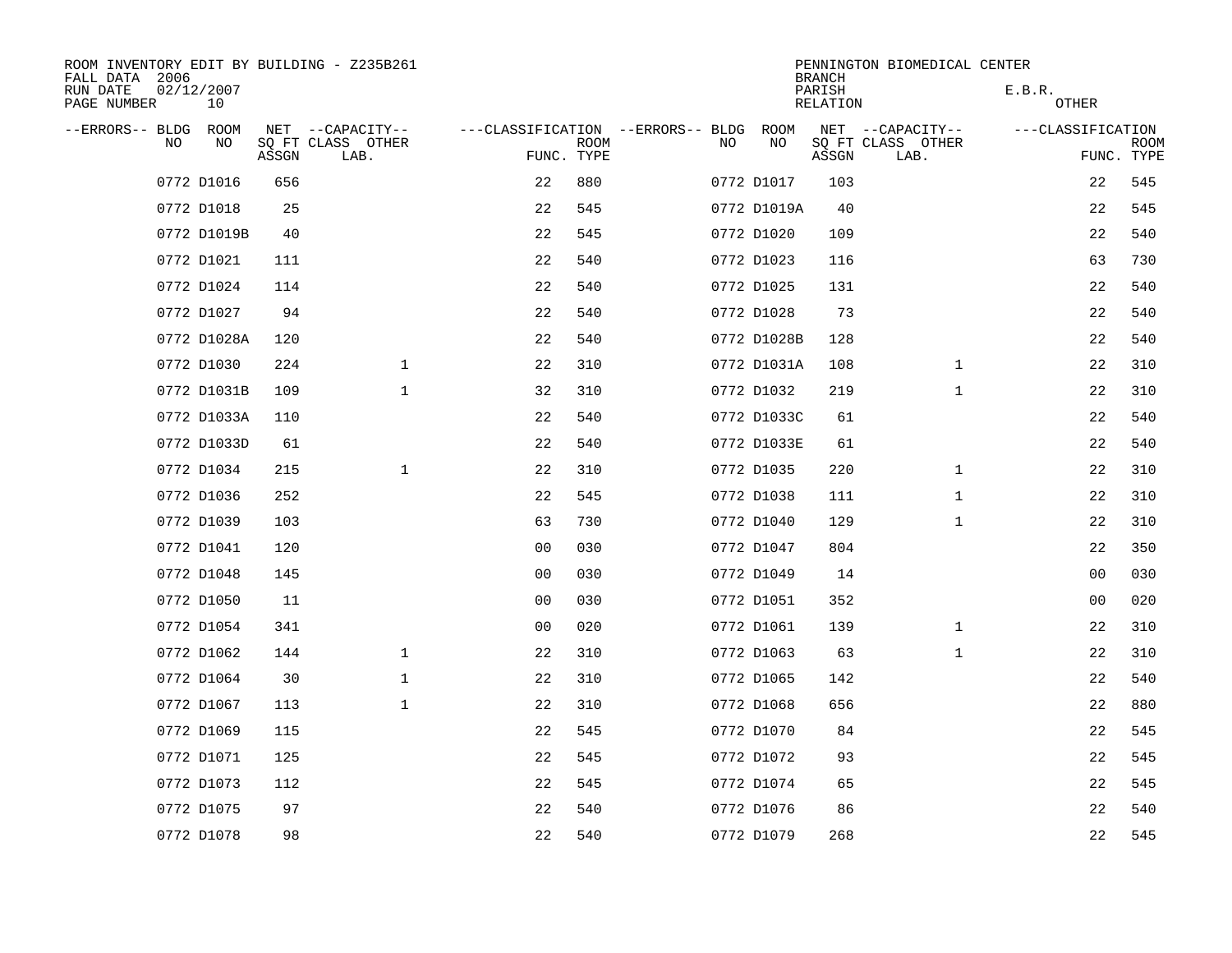| ROOM INVENTORY EDIT BY BUILDING - Z235B261<br>FALL DATA 2006 |                  |       |                           |                                   |             |     |                  | <b>BRANCH</b>      | PENNINGTON BIOMEDICAL CENTER |                   |                           |
|--------------------------------------------------------------|------------------|-------|---------------------------|-----------------------------------|-------------|-----|------------------|--------------------|------------------------------|-------------------|---------------------------|
| RUN DATE<br>PAGE NUMBER                                      | 02/12/2007<br>11 |       |                           |                                   |             |     |                  | PARISH<br>RELATION |                              | E.B.R.<br>OTHER   |                           |
| --ERRORS-- BLDG                                              | ROOM             |       | NET --CAPACITY--          | ---CLASSIFICATION --ERRORS-- BLDG |             |     | ROOM             |                    | NET --CAPACITY--             | ---CLASSIFICATION |                           |
| N <sub>O</sub>                                               | NO.              | ASSGN | SO FT CLASS OTHER<br>LAB. | FUNC. TYPE                        | <b>ROOM</b> | NO. | NO               | ASSGN              | SQ FT CLASS OTHER<br>LAB.    |                   | <b>ROOM</b><br>FUNC. TYPE |
|                                                              | 0772 D1081       | 79    |                           | 63                                | 730         |     | 0772 D1082       | 103                |                              | 63                | 545                       |
|                                                              | 0772 D1083       | 116   | $\mathbf{1}$              | 65                                | 310         |     | 0772 D1085       | 780                |                              | 22                | 630                       |
|                                                              | 0772 D1086       | 244   |                           | 22                                | 630         |     | 0772 D1087       | 244                |                              | 22                | 630                       |
|                                                              | 0772 D1088       | 21350 |                           | 00                                | 020         |     | 0772 D1089 18483 |                    |                              | 0 <sub>0</sub>    | 020                       |
|                                                              | 0772 D2001       | 356   |                           | 22                                | 650         |     | 0772 D2002       | 589                |                              | 0 <sub>0</sub>    | 020                       |
|                                                              | 0772 D2003       | 47    |                           | 0 <sub>0</sub>                    | 030         |     | 0772 D2004       | 13                 |                              | 0 <sub>0</sub>    | 030                       |
|                                                              | 0772 D2005       | 236   |                           | 22                                | 810         |     | 0772 D2006       | 285                |                              | 22                | 810                       |
|                                                              | 0772 D2007       | 39    |                           | 0 <sub>0</sub>                    | 030         |     | 0772 D2009       | 7669               |                              | 0 <sub>0</sub>    | 020                       |
|                                                              | 0772 D2010       | 104   |                           | 22                                | 830         |     | 0772 D2011       | 68                 |                              | 22                | 830                       |
|                                                              | 0772 D2012       | 37    |                           | 63                                | 750         |     | 0772 D2013       | 12                 |                              | 0 <sub>0</sub>    | 030                       |
|                                                              | 0772 D2014       | 37    |                           | 0 <sub>0</sub>                    | 030         |     | 0772 D2015       | 25                 |                              | 0 <sub>0</sub>    | 030                       |
|                                                              | 0772 D2016       | 271   |                           | 22                                | 810         |     | 0772 D2017       | 268                |                              | 22                | 810                       |
|                                                              | 0772 D2018       | 15    |                           | 0 <sub>0</sub>                    | 030         |     | 0772 D2019       | 102                |                              | 63                | 750                       |
|                                                              | 0772 D2021       | 225   |                           | 22                                | 860         |     | 0772 D2022       | 591                |                              | 22                | 540                       |
|                                                              | 0772 D2023       | 96    | $\mathbf{1}$              | 22                                | 310         |     | 0772 D2024       | 384                |                              | 22                | 540                       |
|                                                              | 0772 D2025       | 19    |                           | 0 <sub>0</sub>                    | 030         |     | 0772 D20251      | 9                  |                              | 0 <sub>0</sub>    | 030                       |
|                                                              | 0772 D20252      | 18    |                           | 0 <sub>0</sub>                    | 010         |     | 0772 D20253      | 65                 |                              | 0 <sub>0</sub>    | 030                       |
|                                                              | 0772 D2027       | 100   |                           | 22                                | 730         |     | 0772 D2028       | 208                | 12                           | 22                | 250                       |
|                                                              | 0772 D20281      | 176   | 12                        | 22                                | 250         |     | 0772 D20282      | 179                | 12                           | 22                | 250                       |
|                                                              | 0772 D20283      | 8     |                           | 22                                | 730         |     | 0772 D20284      | 21                 |                              | 22                | 730                       |
|                                                              | 0772 D2030       | 154   | $\mathbf{1}$              | 22                                | 310         |     | 0772 D2031       | 182                |                              | 22                | 540                       |
|                                                              | 0772 D20311      | 49    |                           | 22                                | 730         |     | 0772 D20321      | 62                 | $\mathbf{1}$                 | 22                | 310                       |
|                                                              | 0772 D20322      | 57    | $\mathbf 1$               | 22                                | 310         |     | 0772 D20331      | 129                | 12                           | 22                | 250                       |
|                                                              | 0772 D20332      | 129   | 12                        | 22                                | 250         |     | 0772 D2035       | 266                |                              | 22                | 810                       |
|                                                              | 0772 D20351      | 16    |                           | 0 <sub>0</sub>                    | 030         |     | 0772 D20352      | 22                 |                              | 0 <sub>0</sub>    | 030                       |
|                                                              | 0772 D2037       | 57    |                           | 0 <sub>0</sub>                    | 030         |     | 0772 D2038       | 284                |                              | 22                | 810                       |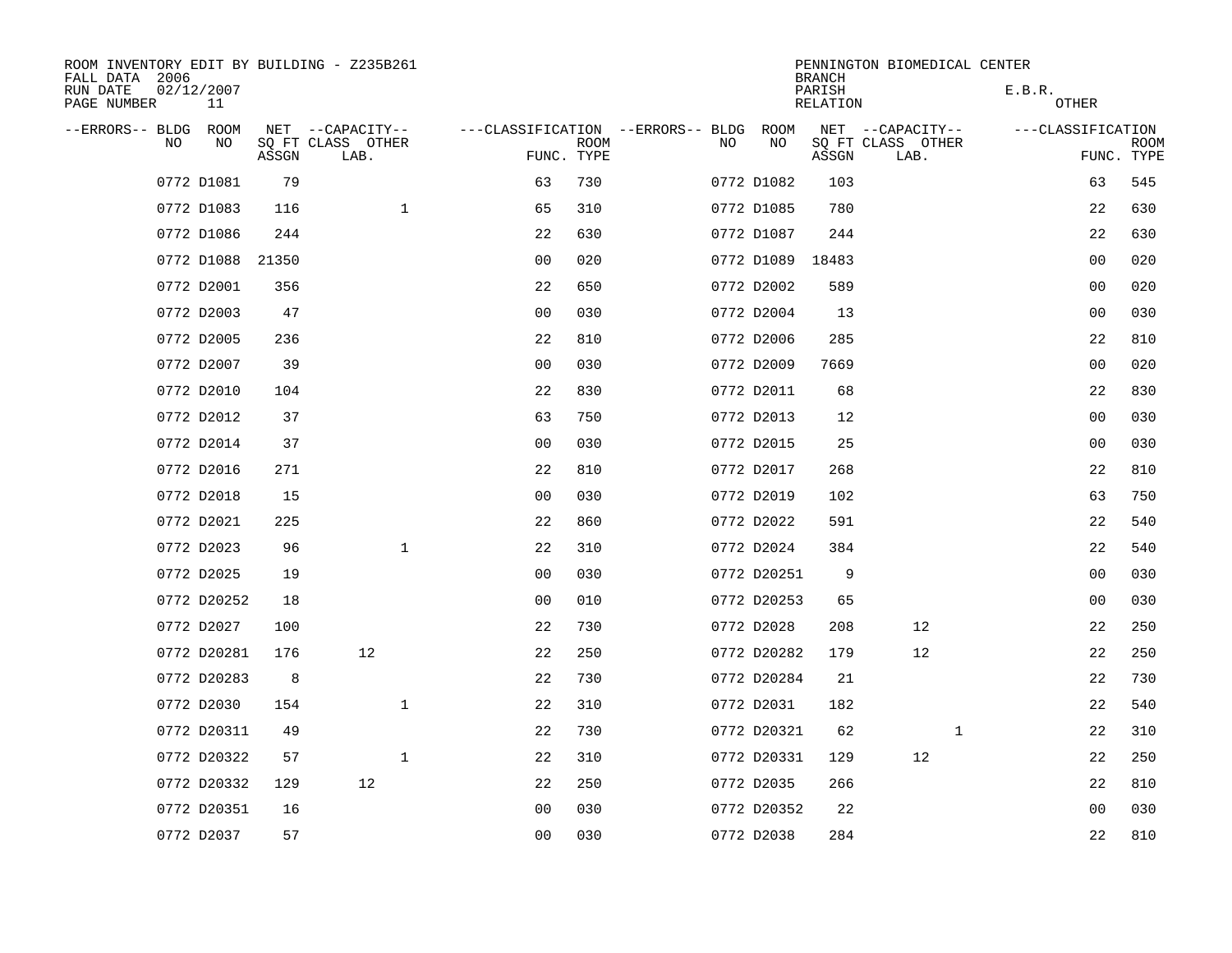| ROOM INVENTORY EDIT BY BUILDING - Z235B261<br>FALL DATA 2006 |                  |                 |                           |              |                                   |             |    |             | <b>BRANCH</b>      | PENNINGTON BIOMEDICAL CENTER |                   |                           |
|--------------------------------------------------------------|------------------|-----------------|---------------------------|--------------|-----------------------------------|-------------|----|-------------|--------------------|------------------------------|-------------------|---------------------------|
| RUN DATE<br>PAGE NUMBER                                      | 02/12/2007<br>12 |                 |                           |              |                                   |             |    |             | PARISH<br>RELATION |                              | E.B.R.<br>OTHER   |                           |
| --ERRORS-- BLDG                                              | ROOM             |                 | NET --CAPACITY--          |              | ---CLASSIFICATION --ERRORS-- BLDG |             |    | ROOM        |                    | NET --CAPACITY--             | ---CLASSIFICATION |                           |
| NO                                                           | NO               | ASSGN           | SQ FT CLASS OTHER<br>LAB. |              | FUNC. TYPE                        | <b>ROOM</b> | NO | NO          | ASSGN              | SQ FT CLASS OTHER<br>LAB.    |                   | <b>ROOM</b><br>FUNC. TYPE |
|                                                              | 0772 D2039       | 25              |                           |              | 22                                | 730         |    | 0772 D2042  | 40                 |                              | 00                | 030                       |
|                                                              | 0772 D2043       | 283             |                           |              | 22                                | 810         |    | 0772 D2044  | 288                |                              | 22                | 730                       |
|                                                              | 0772 D2045       | 123             |                           |              | 22                                | 750         |    | 0772 D2046  | 117                |                              | 22                | 730                       |
|                                                              | 0772 D2049       | 209             |                           | $\mathbf{1}$ | 22                                | 310         |    | 0772 D2051  | 342                | 12                           | 22                | 250                       |
|                                                              | 0772 D2052       | 161             | 12                        |              | 22                                | 250         |    | 0772 D2057  | 102                |                              | 00                | 030                       |
|                                                              | 0772 D2058       | 61              |                           |              | 22                                | 730         |    | 0772 D2060  | 152                |                              | 22                | 730                       |
|                                                              | 0772 D2061       | 284             | 12                        |              | 22                                | 250         |    | 0772 D2062  | 201                |                              | 00                | 030                       |
|                                                              | 0772 D2067       | 186             |                           | $\mathbf{1}$ | 22                                | 310         |    | 0772 D2068  | 137                | 12                           | 22                | 250                       |
|                                                              | 0772 D2069       | 446             | 12                        |              | 22                                | 250         |    | 0772 D2072  | 499                |                              | 22                | 730                       |
|                                                              | 0772 D2073       | 463             |                           |              | 22                                | 630         |    | 0772 D2073K | 128                |                              | 22                | 630                       |
|                                                              | 0772 D20731      | 99              |                           |              | 22                                | 635         |    | 0772 D20732 | 193                |                              | 22                | 635                       |
|                                                              | 0772 D20733      | 96              |                           |              | 22                                | 635         |    | 0772 D20734 | 92                 |                              | 22                | 635                       |
|                                                              | 0772 D2074       | 83              |                           | $\mathbf{1}$ | 22                                | 310         |    | 0772 D20741 | 18                 |                              | 0 <sub>0</sub>    | 020                       |
|                                                              | 0772 D2076       | 44              |                           |              | 0 <sub>0</sub>                    | 010         |    | 0772 D2077  | 247                |                              | 0 <sub>0</sub>    | 030                       |
|                                                              | 0772 D2079       | 82              |                           |              | 22                                | 255         |    | 0772 D2080  | 102                |                              | 22                | 750                       |
|                                                              | 0772 D2081       | 134             |                           |              | 22                                | 730         |    | 0772 D2082  | 62                 |                              | 0 <sub>0</sub>    | 030                       |
|                                                              | 0772 D2083       | 100             |                           |              | 0 <sub>0</sub>                    | 030         |    | 0772 D3001  | 525                |                              | 0 <sub>0</sub>    | 030                       |
|                                                              | 0772 D3002       | 915             |                           |              | 0 <sub>0</sub>                    | 030         |    | 0772 E1001  | 12897              |                              | 00                | 020                       |
|                                                              | 0772 E1002       | 172             |                           | $\mathbf 1$  | 45                                | 310         |    | 0772 E1003  | 172                | $\mathbf{1}$                 | 45                | 310                       |
|                                                              | 0772 E1004       | 180             |                           | $\mathbf{1}$ | 45                                | 310         |    | 0772 E1005  | 535                |                              | 22                | 650                       |
|                                                              | 0772 E1006       | 80              |                           |              | 0 <sub>0</sub>                    | 030         |    | 0772 E1007  | 7                  |                              | 0 <sub>0</sub>    | 030                       |
|                                                              | 0772 E1008       | 148             |                           |              | 0 <sub>0</sub>                    | 030         |    | 0772 E1009  | 148                |                              | 00                | 030                       |
|                                                              | 0772 E1010       | $7\phantom{.0}$ |                           |              | 0 <sup>0</sup>                    | 030         |    | 0772 E1011  | 106                |                              | 0 <sub>0</sub>    | 030                       |
|                                                              | 0772 E1012       | 190             |                           |              | 45                                | 570         |    | 0772 E1013  | 190                |                              | 45                | 570                       |
|                                                              | 0772 E1014       | 185             |                           |              | 45                                | 570         |    | 0772 E1015  | 190                |                              | 45                | 570                       |
|                                                              | 0772 E1016       | 182             |                           |              | 45                                | 570         |    | 0772 E1018  | 371                | 12                           | 45                | 575                       |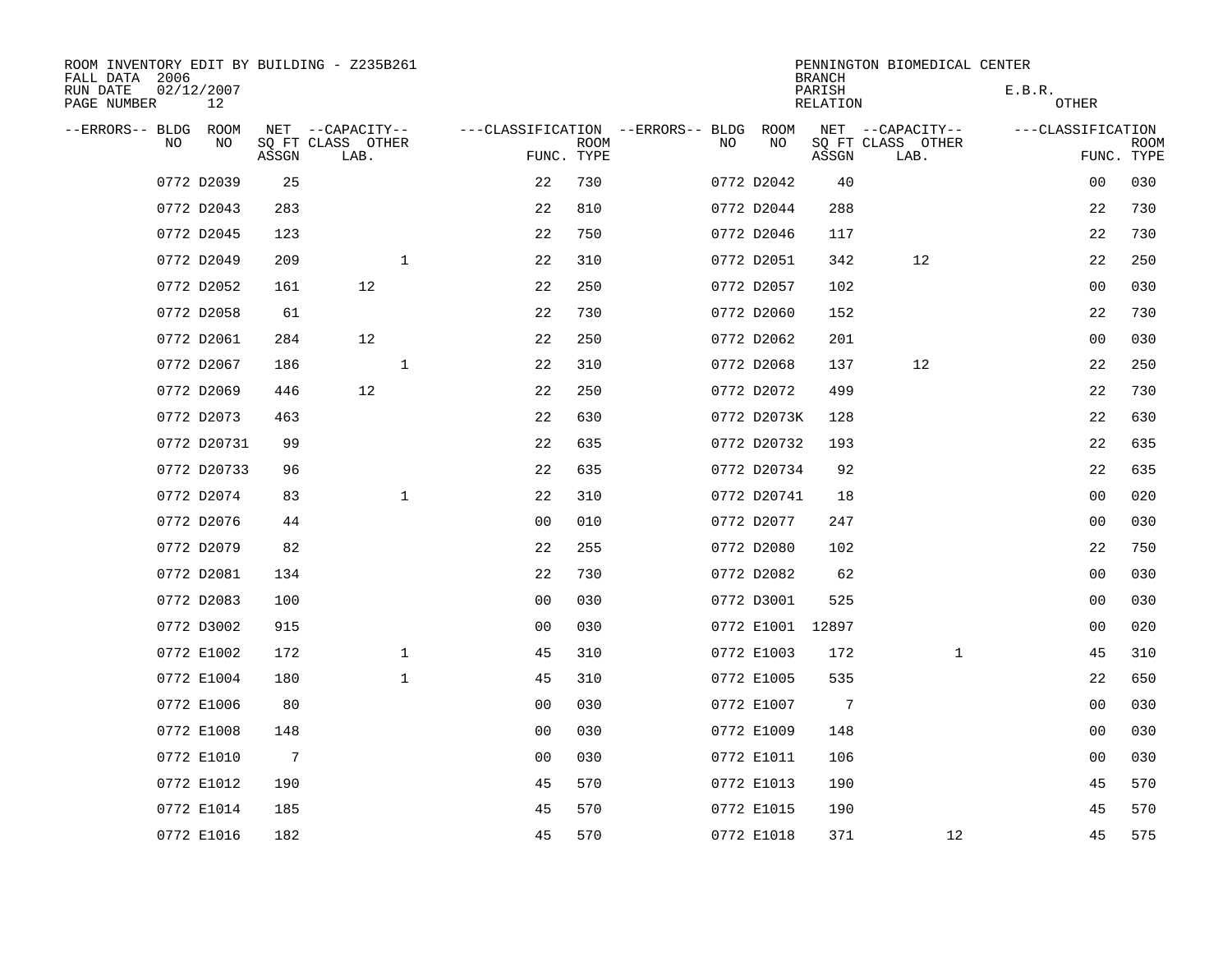| ROOM INVENTORY EDIT BY BUILDING - Z235B261<br>FALL DATA 2006 |                  |       |                           |                |             |                                        |            | <b>BRANCH</b>      | PENNINGTON BIOMEDICAL CENTER |                   |                           |
|--------------------------------------------------------------|------------------|-------|---------------------------|----------------|-------------|----------------------------------------|------------|--------------------|------------------------------|-------------------|---------------------------|
| RUN DATE<br>PAGE NUMBER                                      | 02/12/2007<br>13 |       |                           |                |             |                                        |            | PARISH<br>RELATION |                              | E.B.R.<br>OTHER   |                           |
| --ERRORS-- BLDG ROOM                                         |                  |       | NET --CAPACITY--          |                |             | ---CLASSIFICATION --ERRORS-- BLDG ROOM |            |                    | NET --CAPACITY--             | ---CLASSIFICATION |                           |
| NO.                                                          | NO.              | ASSGN | SQ FT CLASS OTHER<br>LAB. | FUNC. TYPE     | <b>ROOM</b> | NO.                                    | NO         | ASSGN              | SQ FT CLASS OTHER<br>LAB.    |                   | <b>ROOM</b><br>FUNC. TYPE |
|                                                              | 0772 E1019       | 371   |                           | 45             | 570         |                                        | 0772 E1020 | 187                |                              | 45                | 570                       |
|                                                              | 0772 E1021       | 186   |                           | 45             | 570         |                                        | 0772 E1023 | 722                |                              | 45                | 575                       |
|                                                              | 0772 E1026       | 116   |                           | 45             | 730         |                                        | 0772 E1027 | 181                |                              | 45                | 575                       |
|                                                              | 0772 E1028       | 208   |                           | 0 <sub>0</sub> | 020         |                                        | 0772 E1029 | 80                 |                              | 45                | 575                       |
|                                                              | 0772 E1030       | 134   |                           | 45             | 575         |                                        | 0772 E1032 | 195                |                              | 45                | 570                       |
|                                                              | 0772 E1033       | 185   |                           | 45             | 570         |                                        | 0772 E1034 | 185                |                              | 45                | 570                       |
|                                                              | 0772 E1036       | 192   |                           | 45             | 570         |                                        | 0772 E1037 | 192                |                              | 45                | 570                       |
|                                                              | 0772 E1038       | 200   |                           | 45             | 570         |                                        | 0772 E1039 | 22                 |                              | 45                | 730                       |
|                                                              | 0772 E1040       | 383   | 12                        | 45             | 575         |                                        | 0772 E1041 | 190                |                              | 45                | 570                       |
|                                                              | 0772 E1042       | 190   |                           | 45             | 570         |                                        | 0772 E1043 | 190                |                              | 45                | 570                       |
|                                                              | 0772 E1044       | 190   |                           | 45             | 570         |                                        | 0772 E1045 | 190                |                              | 45                | 570                       |
|                                                              | 0772 E1046       | 190   |                           | 45             | 570         |                                        | 0772 E1047 | 380                |                              | 45                | 570                       |
|                                                              | 0772 E1048       | 103   |                           | 45             | 730         |                                        | 0772 E1049 | 200                |                              | 45                | 570                       |
|                                                              | 0772 E1050       | 190   |                           | 45             | 570         |                                        | 0772 E1051 | 200                |                              | 45                | 570                       |
|                                                              | 0772 E1055       | 295   | 12                        | 45             | 575         |                                        | 0772 E1056 | 96                 |                              | 0 <sub>0</sub>    | 030                       |
|                                                              | 0772 E1058       | 25    |                           | 45             | 730         |                                        | 0772 E1059 | 136                |                              | 45                | 575                       |
|                                                              | 0772 E1060       | 196   |                           | 45             | 575         |                                        | 0772 E1061 | 187                |                              | 45                | 575                       |
|                                                              | 0772 E1062       | 379   |                           | 45             | 730         |                                        | 0772 E1063 | 297                |                              | 45                | 575                       |
|                                                              | 0772 E1065       | 189   |                           | 45             | 730         |                                        | 0772 E1066 | 59                 |                              | 0 <sub>0</sub>    | 030                       |
|                                                              | 0772 E1067       | 215   |                           | 45             | 575         |                                        | 0772 E1068 | 390                |                              | 45                | 575                       |
|                                                              | 0772 E1069       | 273   |                           | 45             | 575         |                                        | 0772 E1072 | 124                |                              | 45                | 570                       |
|                                                              | 0772 E1073       | 131   |                           | 45             | 575         |                                        | 0772 E1074 | 114                |                              | 45                | 570                       |
|                                                              | 0772 E1075       | 62    |                           | 45             | 570         |                                        | 0772 E1076 | 53                 |                              | 45                | 570                       |
|                                                              | 0772 E1077       | 59    |                           | 45             | 570         |                                        | 0772 E1078 | 180                |                              | 45                | 570                       |
|                                                              | 0772 E1082       | 263   |                           | 65             | 730         |                                        | 0772 E1083 | 392                |                              | 45                | 570                       |
|                                                              | 0772 E1085       | 402   |                           | 45             | 570         |                                        | 0772 E1086 | 195                |                              | 45                | 570                       |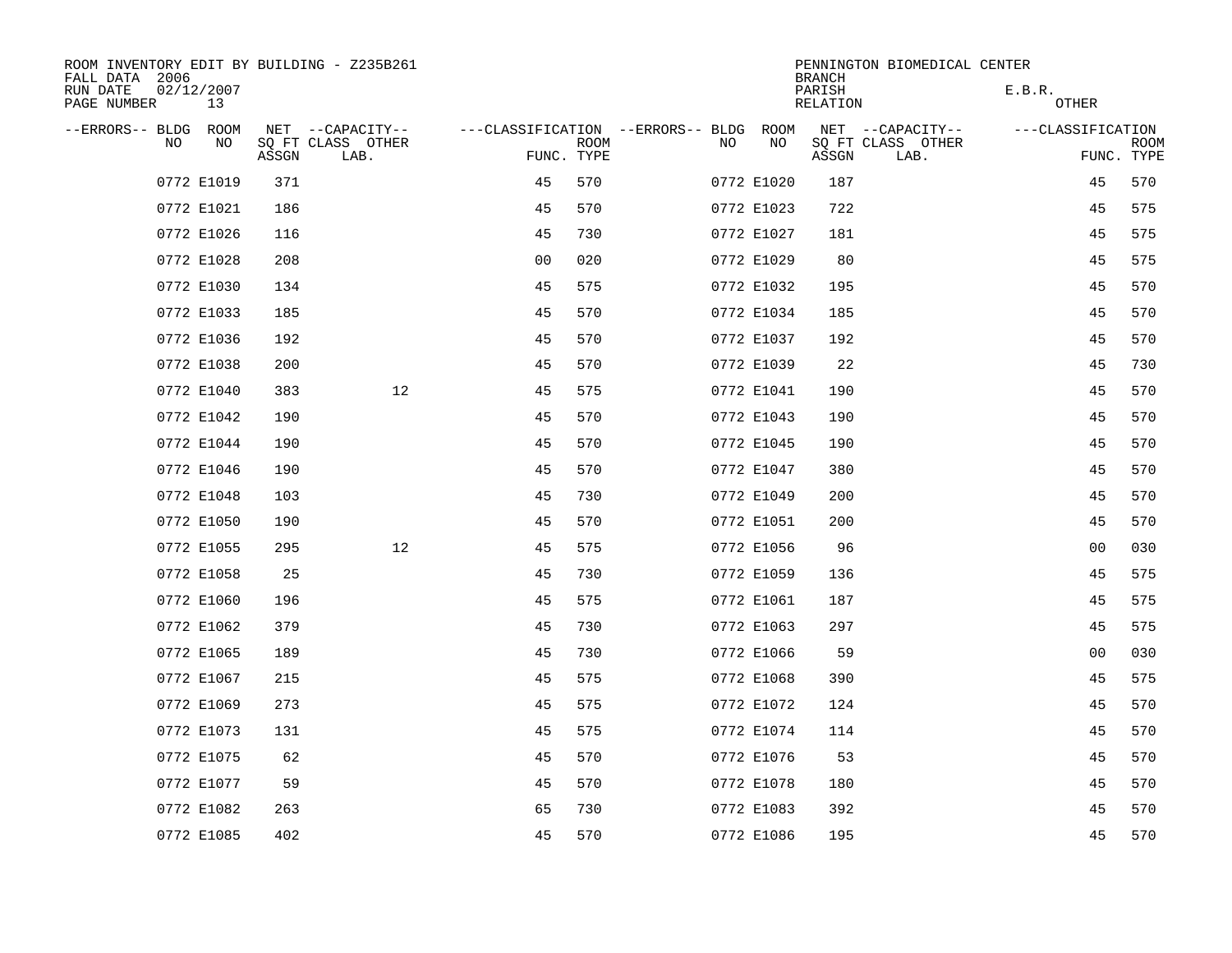| FALL DATA 2006          |     |                  |       | ROOM INVENTORY EDIT BY BUILDING - Z235B261 |                                        |             |     |            | <b>BRANCH</b>      | PENNINGTON BIOMEDICAL CENTER |                   |                           |
|-------------------------|-----|------------------|-------|--------------------------------------------|----------------------------------------|-------------|-----|------------|--------------------|------------------------------|-------------------|---------------------------|
| RUN DATE<br>PAGE NUMBER |     | 02/12/2007<br>14 |       |                                            |                                        |             |     |            | PARISH<br>RELATION |                              | E.B.R.<br>OTHER   |                           |
| --ERRORS-- BLDG ROOM    |     |                  |       | NET --CAPACITY--                           | ---CLASSIFICATION --ERRORS-- BLDG ROOM |             |     |            |                    | NET --CAPACITY--             | ---CLASSIFICATION |                           |
|                         | NO. | NO.              | ASSGN | SQ FT CLASS OTHER<br>LAB.                  | FUNC. TYPE                             | <b>ROOM</b> | NO. | NO         | ASSGN              | SQ FT CLASS OTHER<br>LAB.    |                   | <b>ROOM</b><br>FUNC. TYPE |
|                         |     | 0772 E1087       | 193   |                                            | 45                                     | 570         |     | 0772 E1088 | 219                |                              | 45                | 570                       |
|                         |     | 0772 E1095       | 49    |                                            | 45                                     | 570         |     | 0772 E1096 | 52                 |                              | 45                | 570                       |
|                         |     | 0772 E1097       | 52    |                                            | 45                                     | 570         |     | 0772 E1098 | 51                 |                              | 45                | 570                       |
|                         |     | 0772 E1099       | 49    |                                            | 45                                     | 570         |     | 0772 E1100 | 51                 |                              | 45                | 730                       |
|                         |     | 0772 E1101       | 647   |                                            | 45                                     | 570         |     | 0772 E1103 | 171                |                              | 45                | 570                       |
|                         |     | 0772 E1104       | 172   |                                            | 45                                     | 570         |     | 0772 E1105 | 174                |                              | 65                | 730                       |
|                         |     | 0772 E1107       | 206   |                                            | 45                                     | 575         |     | 0772 E1109 | 97                 |                              | 45                | 570                       |
|                         |     | 0772 E1110       | 95    |                                            | 45                                     | 570         |     | 0772 E1113 | 232                |                              | 45                | 570                       |
|                         |     | 0772 E1115       | 231   |                                            | 45                                     | 570         |     | 0772 E1116 | 250                |                              | 45                | 570                       |
|                         |     | 0772 E1117       | 250   |                                            | 45                                     | 570         |     | 0772 E1118 | 491                |                              | 45                | 575                       |
|                         |     | 0772 E1119       | 109   |                                            | 45                                     | 575         |     | 0772 E1120 | 102                |                              | 45                | 570                       |
|                         |     | 0772 E1121       | 105   |                                            | 45                                     | 570         |     | 0772 E1122 | 105                |                              | 45                | 570                       |
|                         |     | 0772 E1123       | 105   |                                            | 45                                     | 570         |     | 0772 E1124 | 110                |                              | 45                | 570                       |
| 9                       |     | 0772 E1126       | 451   | $\mathbf{1}$                               | 45                                     | 250         |     | 0772 E1128 | 374                |                              | 45                | 570                       |
|                         |     | 0772 E1133       | 190   |                                            | 45                                     | 570         |     | 0772 E1134 | 190                |                              | 45                | 570                       |
|                         |     | 0772 E1135       | 190   |                                            | 45                                     | 570         |     | 0772 E1136 | 190                |                              | 45                | 570                       |
|                         |     | 0772 E1137       | 190   |                                            | 45                                     | 570         |     | 0772 E1138 | 190                |                              | 45                | 570                       |
|                         |     | 0772 E1139       | 190   |                                            | 45                                     | 570         |     | 0772 E1140 | 380                |                              | 64                | 730                       |
|                         |     | 0772 E1141       | 375   |                                            | 64                                     | 570         |     | 0772 E1142 | 375                |                              | 65                | 730                       |
|                         |     | 0772 E1202       | 490   |                                            | 45                                     | 570         |     | 0772 E1203 | 250                |                              | 45                | 570                       |
|                         |     | 0772 E1204       | 246   |                                            | 45                                     | 570         |     | 0772 E1205 | 253                |                              | 45                | 570                       |
|                         |     | 0772 E1207       | 164   |                                            | 45                                     | 570         |     | 0772 E1208 | 155                |                              | 45                | 570                       |
|                         |     | 0772 E1210       | 170   |                                            | 45                                     | 570         |     | 0772 E1211 | 160                |                              | 45                | 570                       |
|                         |     | 0772 E2001       | 3600  |                                            | 0 <sub>0</sub>                         | 030         |     | 0772 E2002 | 3420               |                              | 0 <sub>0</sub>    | 030                       |
|                         |     | 0772 E2003 11100 |       |                                            | 0 <sub>0</sub>                         | 030         |     | 0772 E2054 | 500                |                              | 00                | 020                       |
|                         |     | 0772 E2201       | 522   |                                            | 0 <sub>0</sub>                         | 030         |     | 0772 F1001 | 4700               |                              | 0 <sub>0</sub>    | 030                       |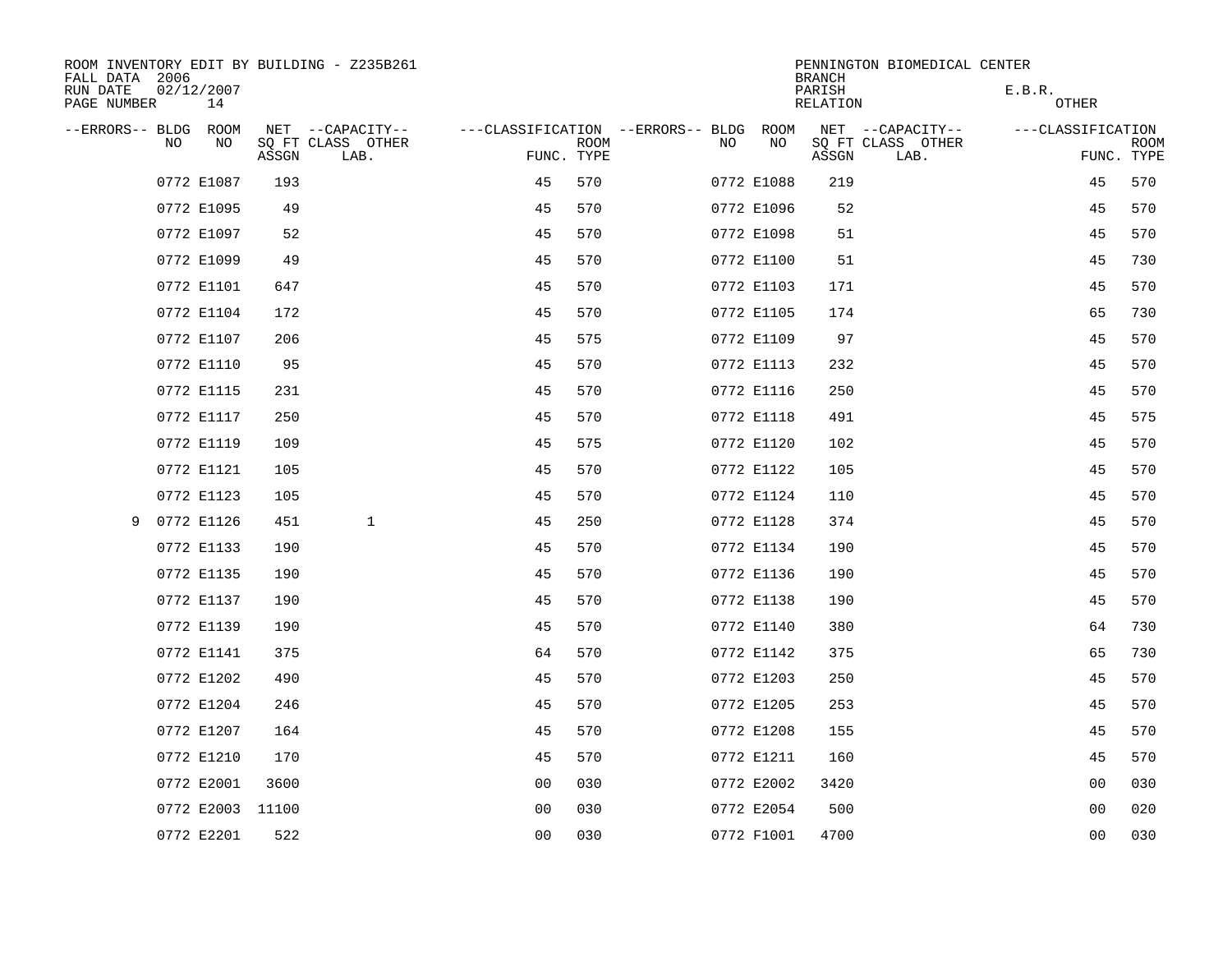| ROOM INVENTORY EDIT BY BUILDING - Z235B261<br>FALL DATA 2006 |                  |       |                           |                                   |             |     |    |             | <b>BRANCH</b>      | PENNINGTON BIOMEDICAL CENTER |                   |                           |
|--------------------------------------------------------------|------------------|-------|---------------------------|-----------------------------------|-------------|-----|----|-------------|--------------------|------------------------------|-------------------|---------------------------|
| RUN DATE<br>PAGE NUMBER                                      | 02/12/2007<br>15 |       |                           |                                   |             |     |    |             | PARISH<br>RELATION |                              | E.B.R.<br>OTHER   |                           |
| --ERRORS-- BLDG ROOM                                         |                  |       | NET --CAPACITY--          | ---CLASSIFICATION --ERRORS-- BLDG |             |     |    | ROOM        |                    | NET --CAPACITY--             | ---CLASSIFICATION |                           |
| NO                                                           | NO               | ASSGN | SQ FT CLASS OTHER<br>LAB. | FUNC. TYPE                        | <b>ROOM</b> |     | NO | NO          | ASSGN              | SQ FT CLASS OTHER<br>LAB.    |                   | <b>ROOM</b><br>FUNC. TYPE |
|                                                              | 0772 F1002       | 3415  |                           | 65                                | 730         |     |    | 0772 F1002A | 171                |                              | 65                | 730                       |
|                                                              | 0772 F1002B      | 270   |                           | 63                                | 730         |     |    | 0772 F1002C | 484                |                              | 45                | 575                       |
|                                                              | 0772 F1003       | 462   |                           | 65                                | 665         |     |    | 0772 F1003A | 2000               |                              | 81                | 081                       |
|                                                              | 0772 F1004       | 208   |                           | 45                                | 660         |     |    | 0772 F1004A | 750                |                              | 45                | 660                       |
|                                                              | 0772 F1005       | 157   |                           | 65                                | 735         |     |    | 0772 F1006  | 151                |                              | 65                | 735                       |
|                                                              | 0772 F1007       | 273   | $\mathbf{1}$              | 65                                | 310         |     |    | 0772 F1008  | 166                |                              | 0 <sub>0</sub>    | 030                       |
|                                                              | 0772 F1009       | 156   |                           | 0 <sub>0</sub>                    | 030         |     |    | 0772 F10121 | 237                | $\mathbf{1}$                 | 65                | 310                       |
|                                                              | 0772 F10122      | 237   | $\mathbf 1$               | 65                                | 310         |     |    | 0772 F1013  | 417                |                              | 65                | 725                       |
|                                                              | 0772 F1015       | 640   |                           | 65                                | 725         |     |    | 0772 F1016  | 380                |                              | 65                | 720                       |
|                                                              | 0772 F1017       | 896   |                           | 65                                | 720         |     |    | 0772 F1018  | 662                |                              | 65                | 720                       |
|                                                              | 0772 F1019       | 98    |                           | 65                                | 730         |     |    | 0772 F1020  | 96                 |                              | 65                | 730                       |
|                                                              | 0772 F1021       | 92    |                           | 65                                | 730         |     |    | 0772 F1022  | 102                |                              | 65                | 730                       |
|                                                              | 0772 F1023       | 639   |                           | 65                                | 720         |     |    | 0772 F1024  | 1373               |                              | 65                | 720                       |
|                                                              | 0772 F1025       | 1360  |                           | 65                                | 720         |     |    | 0772 F1027  | 140                |                              | 45                | 660                       |
|                                                              | 0772 F2001       | 2622  |                           | 45                                | 665         |     |    | 0772 F2002  | 1025               |                              | 65                | 730                       |
|                                                              | 0772 G1001       | 128   | $\mathbf 1$               | 22                                | 310         |     |    | 0772 G1002  | 143                | $\mathbf{1}$                 | 22                | 310                       |
|                                                              | 0772 G1003       | 143   | $\mathbf 1$               | 22                                | 310         |     |    | 0772 G1004  | 143                | $\mathbf{1}$                 | 22                | 310                       |
|                                                              | 0772 G1005       | 143   | $\mathbf{1}$              | 22                                | 310         |     |    | 0772 G1006  | 143                | $\mathbf{1}$                 | 22                | 310                       |
|                                                              | 0772 G1007       | 143   | $\mathbf 1$               | 22                                | 310         |     |    | 0772 G1008  | 143                | $\mathbf{1}$                 | 22                | 310                       |
|                                                              | 0772 G1009       | 132   | $\mathbf{1}$              | 22                                | 310         |     |    | 0772 G1010  | 12198              |                              | 0 <sub>0</sub>    | 020                       |
|                                                              | 0772 G1011       | 22    |                           | 22                                | 730         | 678 |    | 0772 G1012  | 167                |                              | 00                | 000                       |
|                                                              | 0772 G1013       | 171   |                           | 22                                | 315         | 678 |    | 0772 G1014  | 161                |                              | 00                | 000                       |
|                                                              | 0772 G1016       | 143   |                           | 22                                | 315         |     |    | 0772 G1017  | 870                |                              | 22                | 315                       |
|                                                              | 0772 G1019       | 157   | $\mathbf 1$               | 22                                | 310         |     |    | 0772 G1020  | 164                | $\mathbf{1}$                 | 22                | 310                       |
|                                                              | 0772 G1021       | 157   | $\mathbf{1}$              | 22                                | 310         |     |    | 0772 G1023  | 143                | $\mathbf{1}$                 | 22                | 310                       |
|                                                              | 0772 G1024       | 143   | $\mathbf 1$               | 22                                | 310         |     |    | 0772 G1025  | 143                | $\mathbf{1}$                 | 22                | 310                       |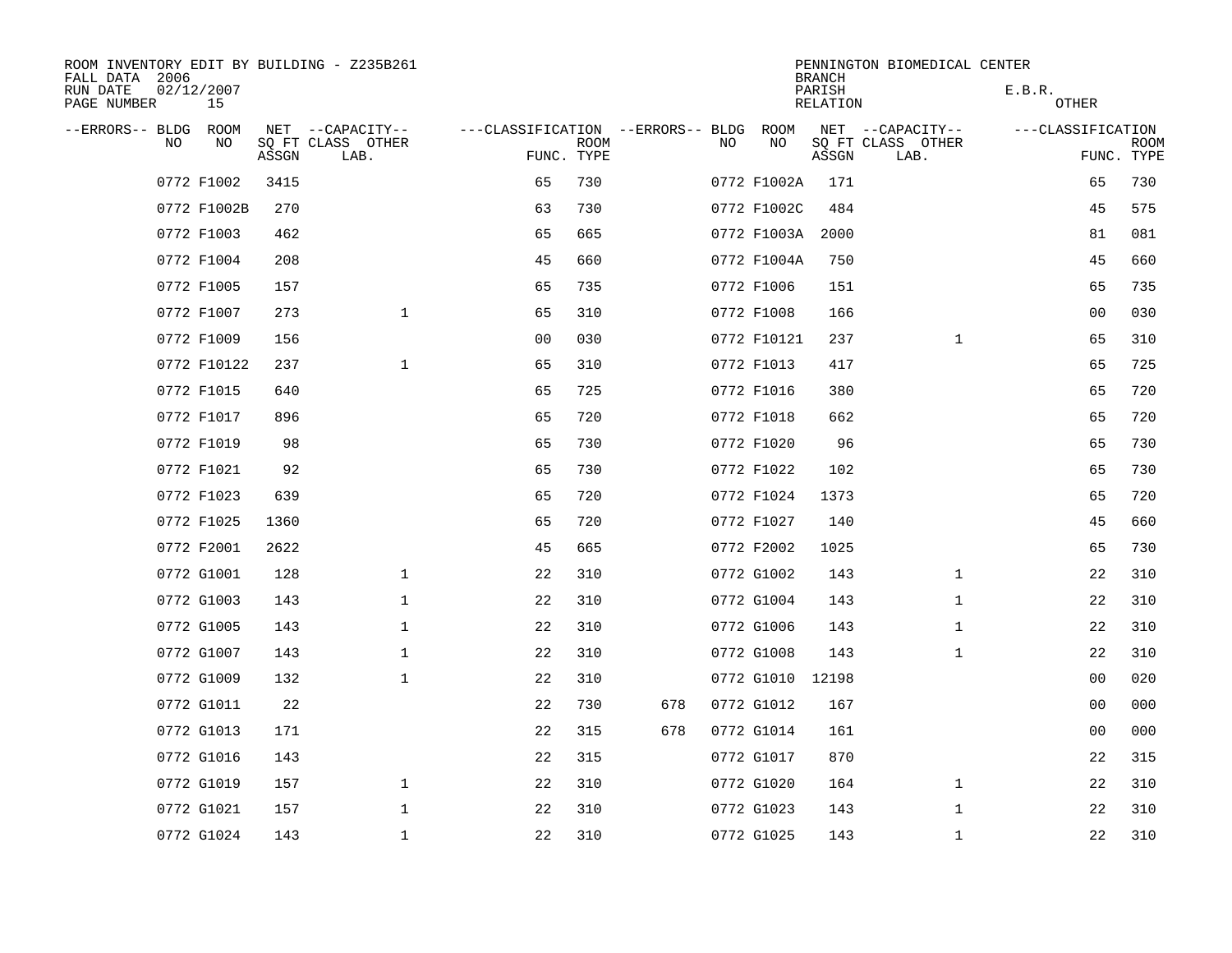| FALL DATA 2006          |    |                  |       | ROOM INVENTORY EDIT BY BUILDING - Z235B261 |                                        |                           |     |    |             | <b>BRANCH</b>             | PENNINGTON BIOMEDICAL CENTER |                        |                           |
|-------------------------|----|------------------|-------|--------------------------------------------|----------------------------------------|---------------------------|-----|----|-------------|---------------------------|------------------------------|------------------------|---------------------------|
| RUN DATE<br>PAGE NUMBER |    | 02/12/2007<br>16 |       |                                            |                                        |                           |     |    |             | PARISH<br><b>RELATION</b> |                              | E.B.R.<br><b>OTHER</b> |                           |
| --ERRORS-- BLDG ROOM    |    |                  |       | NET --CAPACITY--                           | ---CLASSIFICATION --ERRORS-- BLDG ROOM |                           |     |    |             |                           | NET --CAPACITY--             | ---CLASSIFICATION      |                           |
|                         | NO | NO               | ASSGN | SQ FT CLASS OTHER<br>LAB.                  |                                        | <b>ROOM</b><br>FUNC. TYPE |     | NO | NO          | ASSGN                     | SQ FT CLASS OTHER<br>LAB.    |                        | <b>ROOM</b><br>FUNC. TYPE |
|                         |    | 0772 G1026       | 143   | $\mathbf 1$                                | 22                                     | 310                       |     |    | 0772 G1027  | 143                       | $\mathbf{1}$                 | 22                     | 310                       |
|                         |    | 0772 G1028       | 143   | $\mathbf 1$                                | 22                                     | 310                       |     |    | 0772 G1029  | 143                       | $\mathbf{1}$                 | 22                     | 310                       |
|                         |    | 0772 G1030       | 143   | $\mathbf 1$                                | 22                                     | 310                       |     |    | 0772 G1033  | 107                       |                              | 00                     | 030                       |
|                         |    | 0772 G1034       | 238   |                                            | 0 <sub>0</sub>                         | 030                       |     |    | 0772 G1035  | 1539                      |                              | 22                     | 620                       |
|                         |    | 0772 G1036       | 201   |                                            | 0 <sub>0</sub>                         | 030                       |     |    | 0772 G1037  | 107                       |                              | 22                     | 730                       |
|                         |    | 0772 G1039       | 239   |                                            | 71                                     | 315                       |     |    | 0772 G1041  | 149                       | $\mathbf{1}$                 | 71                     | 310                       |
|                         |    | 0772 G1042       | 145   | $\mathbf{1}$                               | 71                                     | 310                       |     |    | 0772 G1043  | 219                       |                              | 71                     | 350                       |
|                         |    | 0772 G1045       | 500   |                                            | 22                                     | 650                       |     |    | 0772 G1046  | 1042                      |                              | 22                     | 680                       |
|                         |    | 0772 G1048       | 282   | $\mathbf{1}$                               | 71                                     | 310                       |     |    | 0772 G1049  | 128                       |                              | 71                     | 655                       |
|                         |    | 0772 G1050       | 102   |                                            | 71                                     | 315                       |     |    | 0772 G1051  | 305                       |                              | 71                     | 315                       |
|                         |    | 0772 G1052       | 155   | $\mathbf 1$                                | 71                                     | 310                       | 678 |    | 0772 G1053  | 153                       |                              | 0 <sub>0</sub>         | 000                       |
| 678                     |    | 0772 G1054       | 173   |                                            | 0 <sub>0</sub>                         | 000                       |     |    | 0772 G1055  | 478                       |                              | 0 <sub>0</sub>         | 030                       |
|                         |    | 0772 G1057       | 50    |                                            | 22                                     | 685                       |     |    | 0772 G2002  | 43                        |                              | 0 <sub>0</sub>         | 030                       |
|                         |    | 0772 G2003       | 46    |                                            | 0 <sub>0</sub>                         | 030                       |     |    | 0772 G2004  | 340                       |                              | 22                     | 315                       |
|                         |    | 0772 G2005       | 235   | $\mathbf{1}$                               | 22                                     | 310                       |     |    | 0772 G2006  | 235                       | $\mathbf{1}$                 | 22                     | 310                       |
|                         |    | 0772 G2007       | 237   | $\mathbf 1$                                | 22                                     | 310                       |     |    | 0772 G2008  | 900                       |                              | 22                     | 315                       |
|                         |    | 0772 G2009       | 173   |                                            | 22                                     | 350                       |     |    | 0772 G2010  | 446                       |                              | 22                     | 315                       |
|                         |    | 0772 G2011       | 168   | $\mathbf 1$                                | 22                                     | 310                       |     |    | 0772 G2012  | 173                       | $\mathbf{1}$                 | 22                     | 310                       |
|                         |    | 0772 G2013       | 173   | $\mathbf 1$                                | 22                                     | 310                       |     |    | 0772 G2014  | 121                       |                              | 22                     | 315                       |
|                         |    | 0772 G2015       | 105   |                                            | 22                                     | 315                       |     |    | 0772 G2017  | 1000                      |                              | 0 <sub>0</sub>         | 020                       |
|                         |    | 0772 G2020       | 620   |                                            | 0 <sub>0</sub>                         | 020                       |     |    | 0772 G2021  | 798                       |                              | 22                     | 730                       |
|                         |    | 0772 G2023       | 453   |                                            | 22                                     | 730                       |     |    | 0772 G2023A | 148                       |                              | 0 <sub>0</sub>         | 030                       |
|                         |    | 0772 G2024       | 5570  |                                            | 65                                     | 680                       |     |    | 0772 G2025  | 878                       |                              | 0 <sub>0</sub>         | 030                       |
|                         |    | 0772 G2027       | 133   | $\mathbf{1}$                               | 22                                     | 310                       |     |    | 0772 G20271 | 31                        |                              | 22                     | 730                       |
|                         |    | 0772 G2028       | 330   |                                            | 22                                     | 315                       |     |    | 0772 G2030  | 159                       |                              | 0 <sub>0</sub>         | 030                       |
|                         |    | 0772 G2031       | 536   |                                            | 63                                     | 635                       |     |    | 0772 G2034  | 329                       |                              | 00                     | 020                       |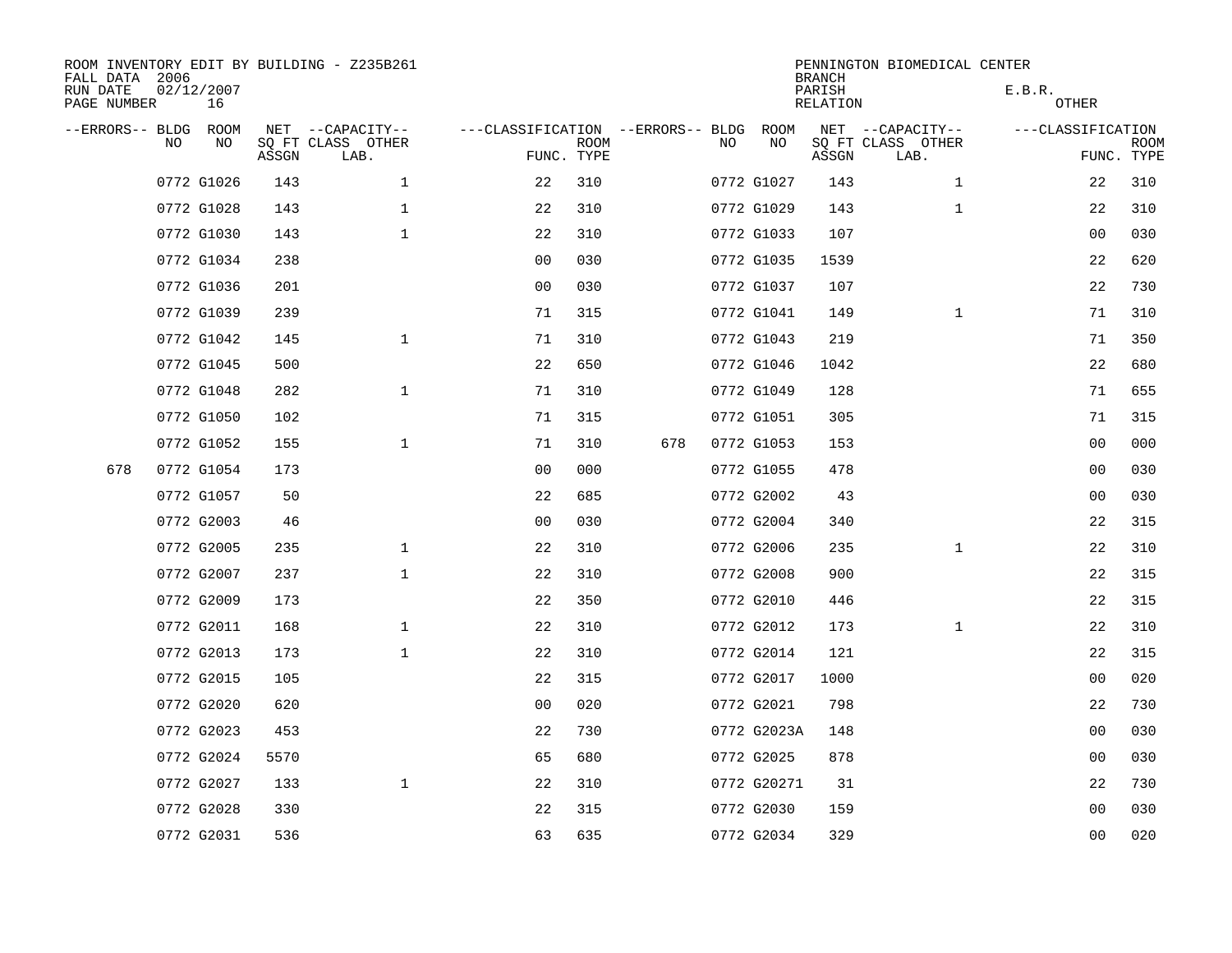| ROOM INVENTORY EDIT BY BUILDING - Z235B261<br>FALL DATA 2006 |                  |                 |                           |                                        |             |     |             | <b>BRANCH</b>      | PENNINGTON BIOMEDICAL CENTER |                   |                           |
|--------------------------------------------------------------|------------------|-----------------|---------------------------|----------------------------------------|-------------|-----|-------------|--------------------|------------------------------|-------------------|---------------------------|
| RUN DATE<br>PAGE NUMBER                                      | 02/12/2007<br>17 |                 |                           |                                        |             |     |             | PARISH<br>RELATION |                              | E.B.R.<br>OTHER   |                           |
| --ERRORS-- BLDG ROOM                                         |                  |                 | NET --CAPACITY--          | ---CLASSIFICATION --ERRORS-- BLDG ROOM |             |     |             |                    | NET --CAPACITY--             | ---CLASSIFICATION |                           |
| NO                                                           | NO               | ASSGN           | SQ FT CLASS OTHER<br>LAB. | FUNC. TYPE                             | <b>ROOM</b> | NO. | NO          | ASSGN              | SQ FT CLASS OTHER<br>LAB.    |                   | <b>ROOM</b><br>FUNC. TYPE |
|                                                              | 0772 G2038       | 40              |                           | 0 <sub>0</sub>                         | 010         |     | 0772 G2041  | 83                 |                              | 72                | 730                       |
|                                                              | 0772 G2042       | 65              |                           | 22                                     | 315         |     | 0772 G2044  | 46                 |                              | 00                | 030                       |
|                                                              | 0772 G2045       | 43              |                           | 0 <sub>0</sub>                         | 030         |     | 0772 G2047  | 471                |                              | 0 <sub>0</sub>    | 020                       |
|                                                              | 0772 G2048       | 67              |                           | 0 <sub>0</sub>                         | 030         |     | 0772 G2049  | 145                | $\mathbf{1}$                 | 71                | 310                       |
|                                                              | 0772 G2050       | 80              |                           | 72                                     | 730         |     | 0772 G2052  | 247                |                              | 22                | 315                       |
|                                                              | 0772 G2053       | 2047            |                           | 0 <sub>0</sub>                         | 030         |     | 0772 G2053A | 184                |                              | 00                | 030                       |
|                                                              | 0772 G2056       | 159             | $\mathbf{1}$              | 22                                     | 310         |     | 0772 G2058  | 700                |                              | 22                | 315                       |
|                                                              | 0772 G2059       | $7\phantom{.0}$ |                           | 22                                     | 730         |     | 0772 G2060  | 114                | $\mathbf{1}$                 | 22                | 310                       |
|                                                              | 0772 G2061       | 194             | $\mathbf 1$               | 22                                     | 310         |     | 0772 G2062  | 112                | $\mathbf{1}$                 | 22                | 310                       |
|                                                              | 0772 G2063       | 107             | $\mathbf 1$               | 22                                     | 310         |     | 0772 G2064  | 112                | $\mathbf{1}$                 | 22                | 310                       |
|                                                              | 0772 G2065       | 109             | $\mathbf 1$               | 22                                     | 310         |     | 0772 G2066  | 109                | $\mathbf{1}$                 | 22                | 310                       |
|                                                              | 0772 G2067       | 228             | $\mathbf 1$               | 22                                     | 310         |     | 0772 G2070  | 266                | $\mathbf{1}$                 | 22                | 310                       |
|                                                              | 0772 G2071       | 228             | $\mathbf 1$               | 22                                     | 310         |     | 0772 G2072  | 109                | $\mathbf{1}$                 | 22                | 310                       |
|                                                              | 0772 G2073       | 109             | $\mathbf 1$               | 22                                     | 310         |     | 0772 G2074  | 112                | $\mathbf{1}$                 | 22                | 310                       |
|                                                              | 0772 G2075       | 107             | $\mathbf{1}$              | 22                                     | 310         |     | 0772 G2076  | 112                | $\mathbf{1}$                 | 22                | 310                       |
|                                                              | 0772 G2077       | 170             | $\mathbf 1$               | 22                                     | 310         |     | 0772 G2078  | 151                | $\mathbf{1}$                 | 22                | 310                       |
|                                                              | 0772 G2079       | 113             |                           | 0 <sub>0</sub>                         | 030         |     | 0772 G2080  | 96                 |                              | 00                | 030                       |
|                                                              | 0772 G2081       | 57              |                           | 0 <sub>0</sub>                         | 020         |     | 0772 G2082  | 67                 |                              | 22                | 315                       |
|                                                              | 0772 G2083       | 57              |                           | 0 <sub>0</sub>                         | 020         |     | 0772 G2084  | 12                 |                              | 22                | 730                       |
|                                                              | 0772 G3001       | 539             |                           | 22                                     | 680         |     | 0772 G3002  | 888                |                              | 22                | 680                       |
|                                                              | 0772 G3003       | 398             |                           | 22                                     | 680         |     | 0772 G3004  | 5626               |                              | 00                | 020                       |
|                                                              | 0772 G3005       | 554             |                           | 0 <sub>0</sub>                         | 030         |     | 0772 G3008  | 497                |                              | 22                | 680                       |
|                                                              | 0772 G3010       | 201             |                           | 22                                     | 680         |     | 0772 G3012  | 883                |                              | 22                | 680                       |
|                                                              | 0772 G3013       | 225             |                           | 22                                     | 680         |     | 0772 G3013A | 83                 |                              | 0 <sub>0</sub>    | 020                       |
|                                                              | 0772 G3013B      | 83              |                           | 0 <sub>0</sub>                         | 020         |     | 0772 G3015  | 92                 |                              | 00                | 030                       |
|                                                              | 0772 G3016       | 99              |                           | 22                                     | 730         |     | 0772 G3017  | 1896               |                              | 22                | 680                       |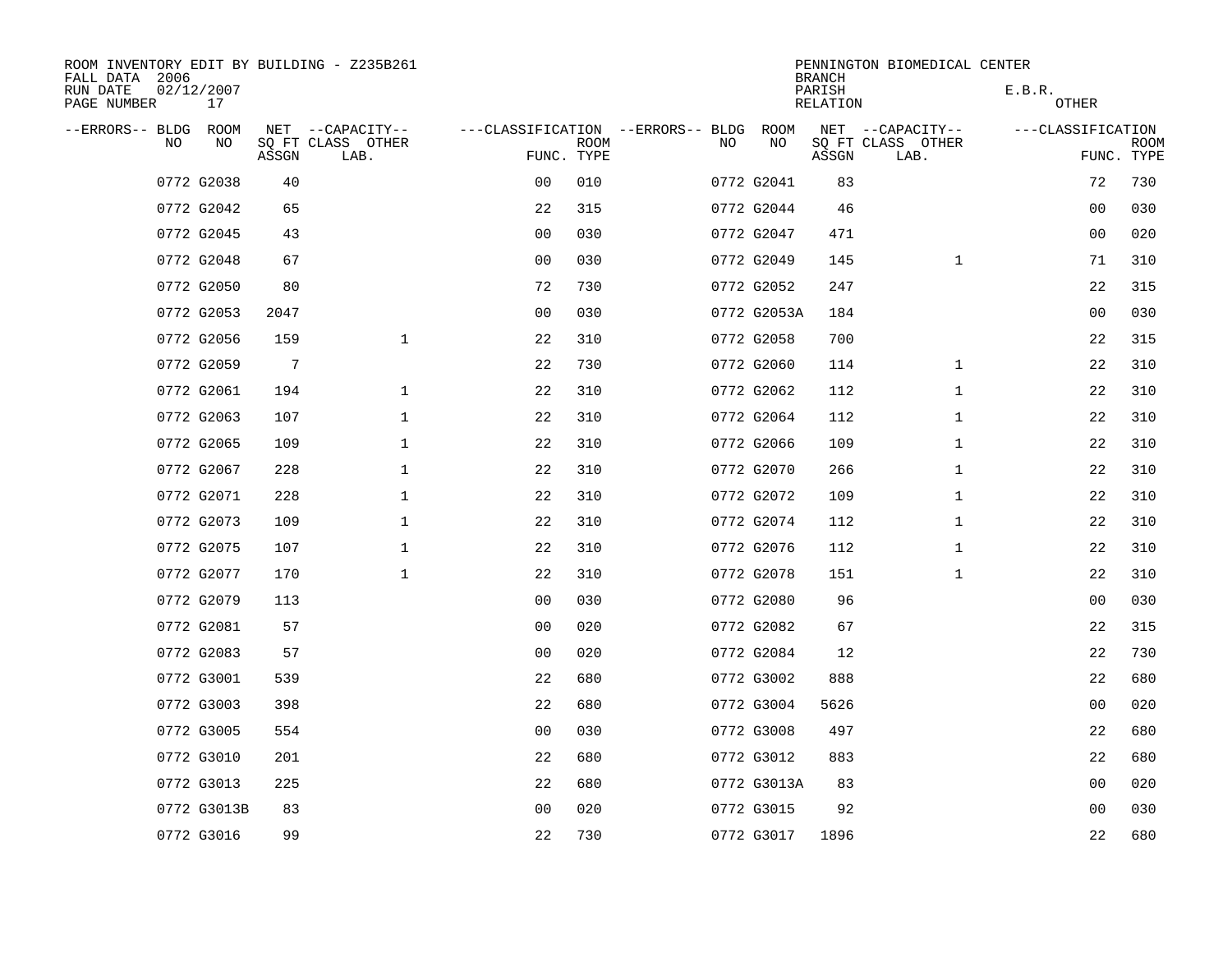| ROOM INVENTORY EDIT BY BUILDING - Z235B261<br>FALL DATA 2006 |                  |       |                           |                |             |                                   |     |            | <b>BRANCH</b>      | PENNINGTON BIOMEDICAL CENTER |                   |                           |
|--------------------------------------------------------------|------------------|-------|---------------------------|----------------|-------------|-----------------------------------|-----|------------|--------------------|------------------------------|-------------------|---------------------------|
| RUN DATE<br>PAGE NUMBER                                      | 02/12/2007<br>18 |       |                           |                |             |                                   |     |            | PARISH<br>RELATION |                              | E.B.R.<br>OTHER   |                           |
| --ERRORS-- BLDG ROOM                                         |                  |       | NET --CAPACITY--          |                |             | ---CLASSIFICATION --ERRORS-- BLDG |     | ROOM       |                    | NET --CAPACITY--             | ---CLASSIFICATION |                           |
| NO.                                                          | NO.              | ASSGN | SQ FT CLASS OTHER<br>LAB. | FUNC. TYPE     | <b>ROOM</b> |                                   | NO. | NO         | ASSGN              | SQ FT CLASS OTHER<br>LAB.    |                   | <b>ROOM</b><br>FUNC. TYPE |
|                                                              | 0772 G3018       | 99    |                           | 22             | 730         |                                   |     | 0772 G3019 | 92                 |                              | 22                | 685                       |
|                                                              | 0772 G3021       | 668   |                           | 22             | 685         |                                   |     | 0772 G3022 | 1612               |                              | 0 <sub>0</sub>    | 030                       |
|                                                              | 0772 G3023       | 1642  |                           | 0 <sub>0</sub> | 030         |                                   |     | 0772 G3024 | 477                |                              | 92                | 315                       |
|                                                              | 0772 G3025       | 238   | $\mathbf 1$               | 92             | 310         |                                   |     | 0772 G3026 | 238                | $\mathbf{1}$                 | 92                | 310                       |
|                                                              | 0772 G3027       | 244   | $\mathbf 1$               | 92             | 310         |                                   |     | 0772 G3028 | 372                | $\mathbf{1}$                 | 92                | 310                       |
|                                                              | 0772 G3029       | 294   | $\mathbf{1}$              | 92             | 310         |                                   |     | 0772 G3030 | 86                 |                              | 00                | 020                       |
|                                                              | 0772 G3032       | 468   | $\mathbf{1}$              | 92             | 310         |                                   |     | 0772 G3033 | 204                |                              | 92                | 730                       |
|                                                              | 0772 G3034       | 68    |                           | 92             | 730         |                                   |     | 0772 G3035 | 593                |                              | 92                | 680                       |
|                                                              | 0772 G3036       | 501   |                           | 92             | 685         |                                   |     | 0772 G3040 | 1376               |                              | 92                | 315                       |
|                                                              | 0772 G3041       | 174   | $\mathbf{1}$              | 92             | 310         |                                   |     | 0772 G3042 | 220                | $\mathbf{1}$                 | 92                | 310                       |
|                                                              | 0772 G3044       | 700   |                           | 22             | 315         |                                   |     | 0772 G3045 | 7                  |                              | 22                | 730                       |
|                                                              | 0772 G3046       | 114   | $\mathbf 1$               | 22             | 310         |                                   |     | 0772 G3047 | 194                | $\mathbf{1}$                 | 22                | 310                       |
|                                                              | 0772 G3048       | 112   | $\mathbf 1$               | 22             | 310         |                                   |     | 0772 G3049 | 107                | $\mathbf{1}$                 | 22                | 310                       |
|                                                              | 0772 G3050       | 112   | $\mathbf 1$               | 22             | 310         |                                   |     | 0772 G3051 | 109                | $\mathbf{1}$                 | 22                | 310                       |
|                                                              | 0772 G3052       | 109   | $\mathbf 1$               | 22             | 310         |                                   |     | 0772 G3053 | 228                | $\mathbf{1}$                 | 22                | 310                       |
|                                                              | 0772 G3054       | 269   | $\mathbf{1}$              | 22             | 310         |                                   |     | 0772 G3056 | 269                | $\mathbf{1}$                 | 22                | 310                       |
|                                                              | 0772 G3057       | 228   | 1                         | 22             | 310         |                                   |     | 0772 G3058 | 109                | $\mathbf{1}$                 | 22                | 310                       |
|                                                              | 0772 G3059       | 109   | $\mathbf 1$               | 22             | 310         |                                   |     | 0772 G3060 | 112                | $\mathbf{1}$                 | 22                | 310                       |
|                                                              | 0772 G3061       | 107   | $\mathbf 1$               | 22             | 310         |                                   |     | 0772 G3062 | 112                | $\mathbf{1}$                 | 22                | 310                       |
|                                                              | 0772 G3063       | 170   | $\mathbf{1}$              | 22             | 310         |                                   |     | 0772 G3064 | 151                | $\mathbf{1}$                 | 22                | 310                       |
|                                                              | 0772 G3065       | 77    |                           | 0 <sub>0</sub> | 030         |                                   |     | 0772 G3066 | 75                 |                              | 0 <sub>0</sub>    | 030                       |
|                                                              | 0772 G3067       | 53    |                           | 0 <sub>0</sub> | 020         |                                   |     | 0772 G3068 | 63                 |                              | 22                | 655                       |
|                                                              | 0772 G3069       | 57    |                           | 0 <sub>0</sub> | 020         |                                   |     | 0772 H1001 | 199                |                              | 92                | 950                       |
|                                                              | 0772 H1002       | 37    |                           | 0 <sub>0</sub> | 020         |                                   |     | 0772 H1003 | 294                |                              | 92                | 950                       |
|                                                              | 0772 H1004       | 68    |                           | 92             | 950         |                                   |     | 0772 H1005 | 61                 |                              | 00                | 020                       |
|                                                              | 0772 H1006       | 221   |                           | 92             | 950         |                                   |     | 0772 H1008 | 222                |                              | 92                | 950                       |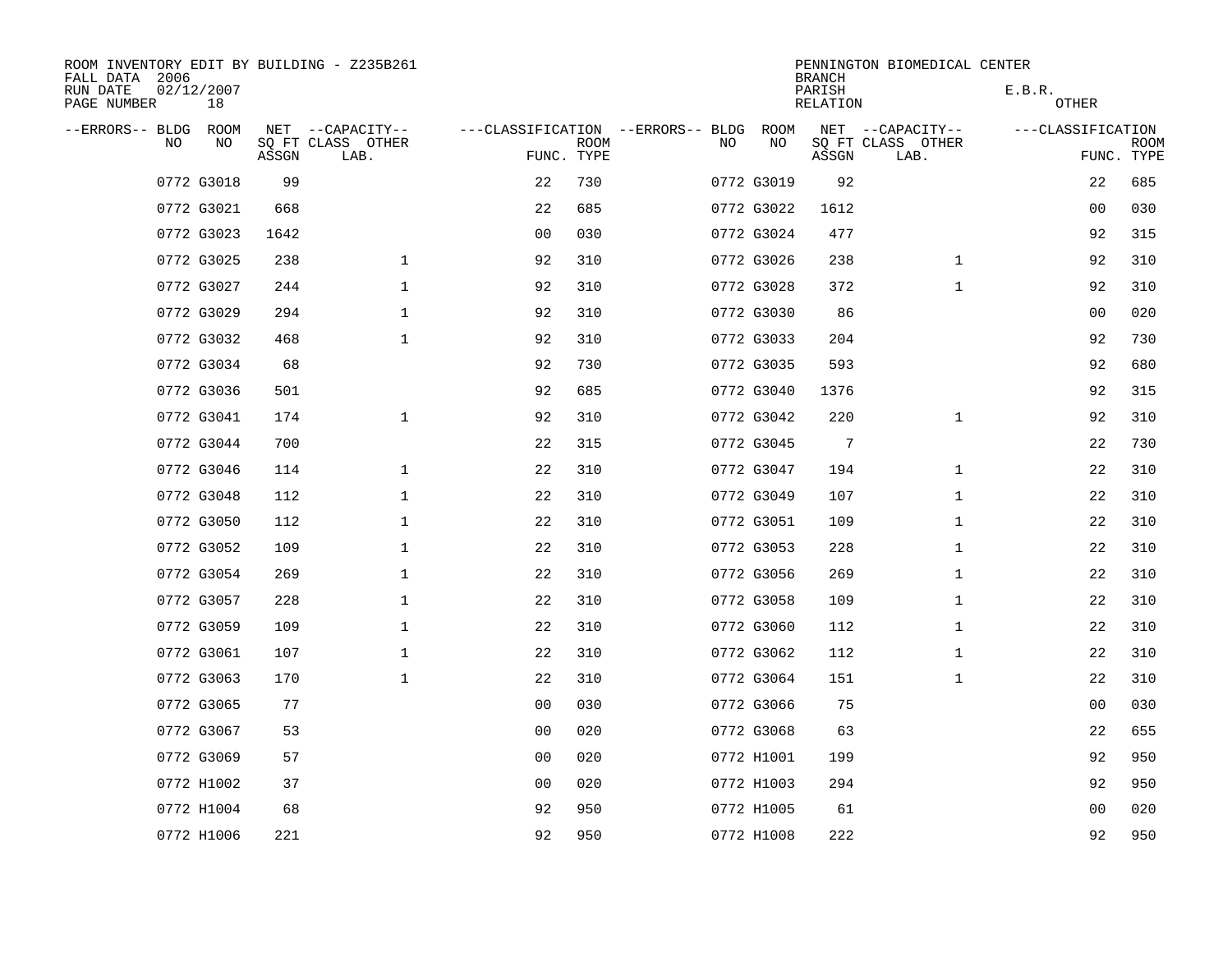| ROOM INVENTORY EDIT BY BUILDING - Z235B261<br>FALL DATA 2006 |                  |       |                           |                |             |                                        |            | <b>BRANCH</b>      | PENNINGTON BIOMEDICAL CENTER |                   |                           |
|--------------------------------------------------------------|------------------|-------|---------------------------|----------------|-------------|----------------------------------------|------------|--------------------|------------------------------|-------------------|---------------------------|
| RUN DATE<br>PAGE NUMBER                                      | 02/12/2007<br>19 |       |                           |                |             |                                        |            | PARISH<br>RELATION |                              | E.B.R.<br>OTHER   |                           |
| --ERRORS-- BLDG ROOM                                         |                  |       | NET --CAPACITY--          |                |             | ---CLASSIFICATION --ERRORS-- BLDG ROOM |            |                    | NET --CAPACITY--             | ---CLASSIFICATION |                           |
| NO                                                           | NO               | ASSGN | SQ FT CLASS OTHER<br>LAB. | FUNC. TYPE     | <b>ROOM</b> | NO                                     | NO         | ASSGN              | SQ FT CLASS OTHER<br>LAB.    |                   | <b>ROOM</b><br>FUNC. TYPE |
|                                                              | 0772 H1009       | 276   |                           | 92             | 950         |                                        | 0772 H1010 | 275                |                              | 92                | 950                       |
|                                                              | 0772 H1011       | 64    |                           | 0 <sub>0</sub> | 020         |                                        | 0772 H1012 | 222                |                              | 92                | 950                       |
|                                                              | 0772 H1013       | 1365  |                           | 0 <sub>0</sub> | 020         |                                        | 0772 H1014 | 345                |                              | 0 <sub>0</sub>    | 030                       |
|                                                              | 0772 H1015       | 47    |                           | 0 <sub>0</sub> | 020         |                                        | 0772 H1016 | 77                 |                              | 92                | 950                       |
|                                                              | 0772 H1017       | 57    |                           | 00             | 020         |                                        | 0772 H1019 | 180                |                              | 00                | 020                       |
|                                                              | 0772 H1020       | 270   | $\mathbf{1}$              | 92             | 310         |                                        | 0772 H1021 | 77                 |                              | 00                | 020                       |
|                                                              | 0772 H1022       | 222   |                           | 92             | 950         |                                        | 0772 H1023 | 276                |                              | 92                | 950                       |
|                                                              | 0772 H1024       | 275   |                           | 92             | 950         |                                        | 0772 H1025 | 222                |                              | 92                | 950                       |
|                                                              | 0772 H1026       | 64    |                           | 0 <sub>0</sub> | 020         |                                        | 0772 H1031 | 850                |                              | 92                | 955                       |
|                                                              | 0772 H2001       | 199   |                           | 92             | 950         |                                        | 0772 H2002 | 37                 |                              | 0 <sub>0</sub>    | 020                       |
|                                                              | 0772 H2003       | 306   |                           | 92             | 950         |                                        | 0772 H2004 | 56                 |                              | 92                | 950                       |
|                                                              | 0772 H2005       | 51    |                           | 0 <sub>0</sub> | 020         |                                        | 0772 H2006 | 221                |                              | 92                | 950                       |
|                                                              | 0772 H2007       | 77    |                           | 92             | 950         |                                        | 0772 H2008 | 222                |                              | 92                | 950                       |
|                                                              | 0772 H2009       | 276   |                           | 92             | 950         |                                        | 0772 H2010 | 275                |                              | 92                | 950                       |
|                                                              | 0772 H2011       | 64    |                           | 0 <sup>0</sup> | 020         |                                        | 0772 H2012 | 222                |                              | 92                | 950                       |
|                                                              | 0772 H2014       | 83    |                           | 92             | 955         |                                        | 0772 H2015 | 59                 |                              | 0 <sub>0</sub>    | 030                       |
|                                                              | 0772 H2016       | 96    |                           | 0 <sub>0</sub> | 030         |                                        | 0772 H2020 | 222                |                              | 00                | 010                       |
|                                                              | 0772 H2021       | 77    |                           | 92             | 950         |                                        | 0772 H2022 | 275                |                              | 00                | 020                       |
|                                                              | 0772 H2023       | 222   |                           | 92             | 950         |                                        | 0772 H2024 | 64                 |                              | 92                | 950                       |
|                                                              | 0772 H2025       | 189   |                           | 92             | 950         |                                        | 0772 H2026 | 60                 |                              | 92                | 950                       |
|                                                              | 0772 H2031       | 63    |                           | 92             | 730         |                                        | 0772 H2032 | 316                |                              | 92                | 950                       |
|                                                              | 0772 H2033       | 191   |                           | 92             | 950         |                                        | 0772 H2035 | 152                |                              | 92                | 950                       |
|                                                              | 0772 H2036       | 46    |                           | 0 <sub>0</sub> | 020         |                                        | 0772 H2037 | 157                |                              | 92                | 950                       |
|                                                              | 0772 H2038       | 67    |                           | 0 <sub>0</sub> | 020         |                                        | 0772 H3001 | 285                |                              | 0 <sub>0</sub>    | 030                       |
|                                                              | 0772 J1001       | 756   |                           | 0 <sub>0</sub> | 030         |                                        | 0772 J1002 | 57                 |                              | 00                | 030                       |
|                                                              | 0772 J1003       | 75    | $\mathbf{1}$              | 22             | 250         |                                        | 0772 J1004 | 92                 |                              | 22                | 255                       |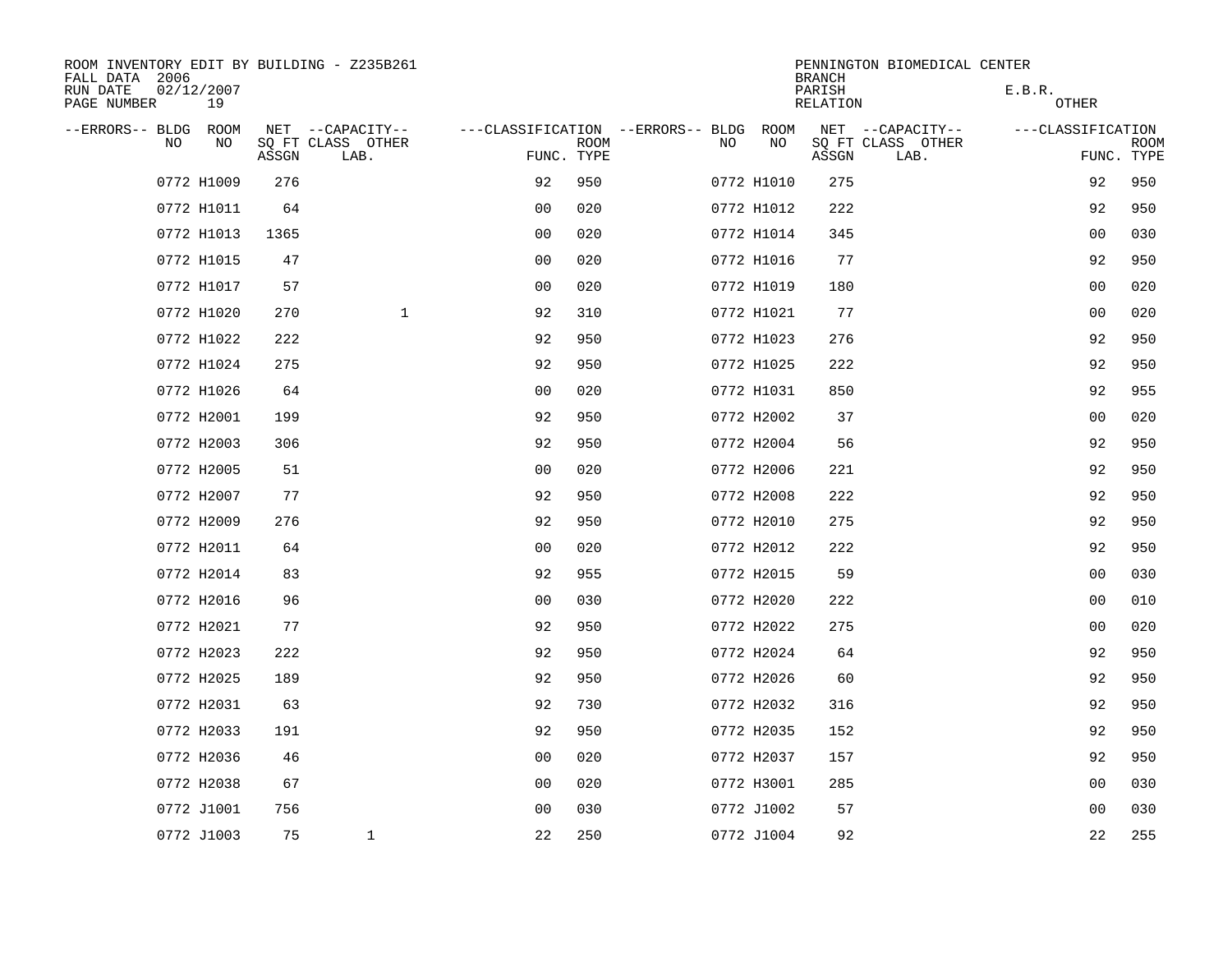| ROOM INVENTORY EDIT BY BUILDING - Z235B261<br>FALL DATA 2006 |      |       |                           |                                   |             |    |             | <b>BRANCH</b>      | PENNINGTON BIOMEDICAL CENTER |                   |                           |
|--------------------------------------------------------------|------|-------|---------------------------|-----------------------------------|-------------|----|-------------|--------------------|------------------------------|-------------------|---------------------------|
| RUN DATE<br>02/12/2007<br>PAGE NUMBER                        | 20   |       |                           |                                   |             |    |             | PARISH<br>RELATION |                              | E.B.R.<br>OTHER   |                           |
| --ERRORS-- BLDG                                              | ROOM |       | NET --CAPACITY--          | ---CLASSIFICATION --ERRORS-- BLDG |             |    | ROOM        |                    | NET --CAPACITY--             | ---CLASSIFICATION |                           |
| NO                                                           | NO   | ASSGN | SQ FT CLASS OTHER<br>LAB. | FUNC. TYPE                        | <b>ROOM</b> | NO | NO          | ASSGN              | SQ FT CLASS OTHER<br>LAB.    |                   | <b>ROOM</b><br>FUNC. TYPE |
| 0772 J1005                                                   |      | 327   |                           | 22                                | 255         |    | 0772 J1006  | 1300               |                              | 0 <sub>0</sub>    | 020                       |
| 0772 J1008                                                   |      | 129   |                           | 22                                | 315         |    | 0772 J1009  | 103                |                              | 00                | 010                       |
| 0772 J1010                                                   |      | 103   |                           | 0 <sub>0</sub>                    | 010         |    | 0772 J1011  | 71                 | $\mathbf{1}$                 | 22                | 310                       |
| 0772 J1012                                                   |      | 71    |                           | 22                                | 315         |    | 0772 J1013  | 185                |                              | 22                | 315                       |
| 0772 J1014                                                   |      | 135   | $\mathbf 1$               | 22                                | 310         |    | 0772 J1015  | 1020               |                              | 22                | 255                       |
| 0772 J1018                                                   |      | 980   |                           | 22                                | 255         |    | 0772 J1019  | 21                 |                              | 00                | 010                       |
| 0772 J1020                                                   |      | 45    |                           | 22                                | 730         |    | 0772 J1022  | 161                |                              | 22                | 255                       |
| 0772 J1023                                                   |      | 161   |                           | 22                                | 255         |    | 0772 J1026  | 400                |                              | 0 <sub>0</sub>    | 020                       |
| 0772 J1027                                                   |      | 400   |                           | 0 <sub>0</sub>                    | 020         |    | 0772 J2001  | 763                |                              | 22                | 730                       |
| 0772 K1001                                                   |      | 1200  | $\mathbf{1}$              | 22                                | 310         |    | 0772 K1002  | 240                |                              | 0 <sub>0</sub>    | 020                       |
| 0772 L1001                                                   |      | 6250  |                           | 0 <sub>0</sub>                    | 020         |    | 0772 L1003  | 1840               |                              | 0 <sub>0</sub>    | 020                       |
| 0772 L1005                                                   |      | 207   |                           | 22                                | 315         |    | 0772 L1005A | 200                |                              | 22                | 315                       |
| 0772 L1005B                                                  |      | 207   | $\mathbf 1$               | 22                                | 310         |    | 0772 L1005C | 207                | $\mathbf{1}$                 | 22                | 310                       |
| 0772 L1005D                                                  |      | 235   | $\mathbf{1}$              | 22                                | 310         |    | 0772 L1006  | 1400               |                              | 22                | 680                       |
| 0772 L1007                                                   |      | 932   |                           | 0 <sub>0</sub>                    | 030         |    | 0772 L1008  | 487                |                              | 0 <sub>0</sub>    | 030                       |
| 0772 L1009                                                   |      | 656   |                           | 0 <sub>0</sub>                    | 030         |    | 0772 L1010  | 275                |                              | 22                | 315                       |
| 0772 L1011                                                   |      | 600   | $\mathbf{1}$              | 22                                | 310         |    | 0772 L1011A | 178                |                              | 22                | 315                       |
| 0772 L1012                                                   |      | 167   |                           | 22                                | 315         |    | 0772 L1012A | 16                 |                              | 22                | 730                       |
| 0772 L1013                                                   |      | 183   | $\mathbf{1}$              | 22                                | 310         |    | 0772 L1014  | 170                | $\mathbf{1}$                 | 22                | 310                       |
| 0772 L1015                                                   |      | 173   | $\mathbf 1$               | 22                                | 310         |    | 0772 L1016  | 200                | $\mathbf{1}$                 | 22                | 310                       |
| 0772 L1017                                                   |      | 200   | $\mathbf 1$               | 22                                | 310         |    | 0772 L1018  | 173                | $\mathbf{1}$                 | 22                | 310                       |
| 0772 L1019                                                   |      | 163   | $\mathbf 1$               | 22                                | 310         |    | 0772 L1020  | 225                | $\mathbf{1}$                 | 22                | 310                       |
| 0772 L1024                                                   |      | 231   | $\mathbf{1}$              | 22                                | 310         |    | 0772 L1025  | 229                | $\mathbf{1}$                 | 22                | 310                       |
| 0772 L1026                                                   |      | 506   |                           | 22                                | 680         |    | 0772 L1027  | 216                |                              | 0 <sub>0</sub>    | 030                       |
| 0772 L1028                                                   |      | 500   |                           | 22                                | 255         |    | 0772 L1029  | 162                |                              | 22                | 255                       |
| 0772 L1030                                                   |      | 190   |                           | 22                                | 255         |    | 0772 L1031  | 452                |                              | 22                | 255                       |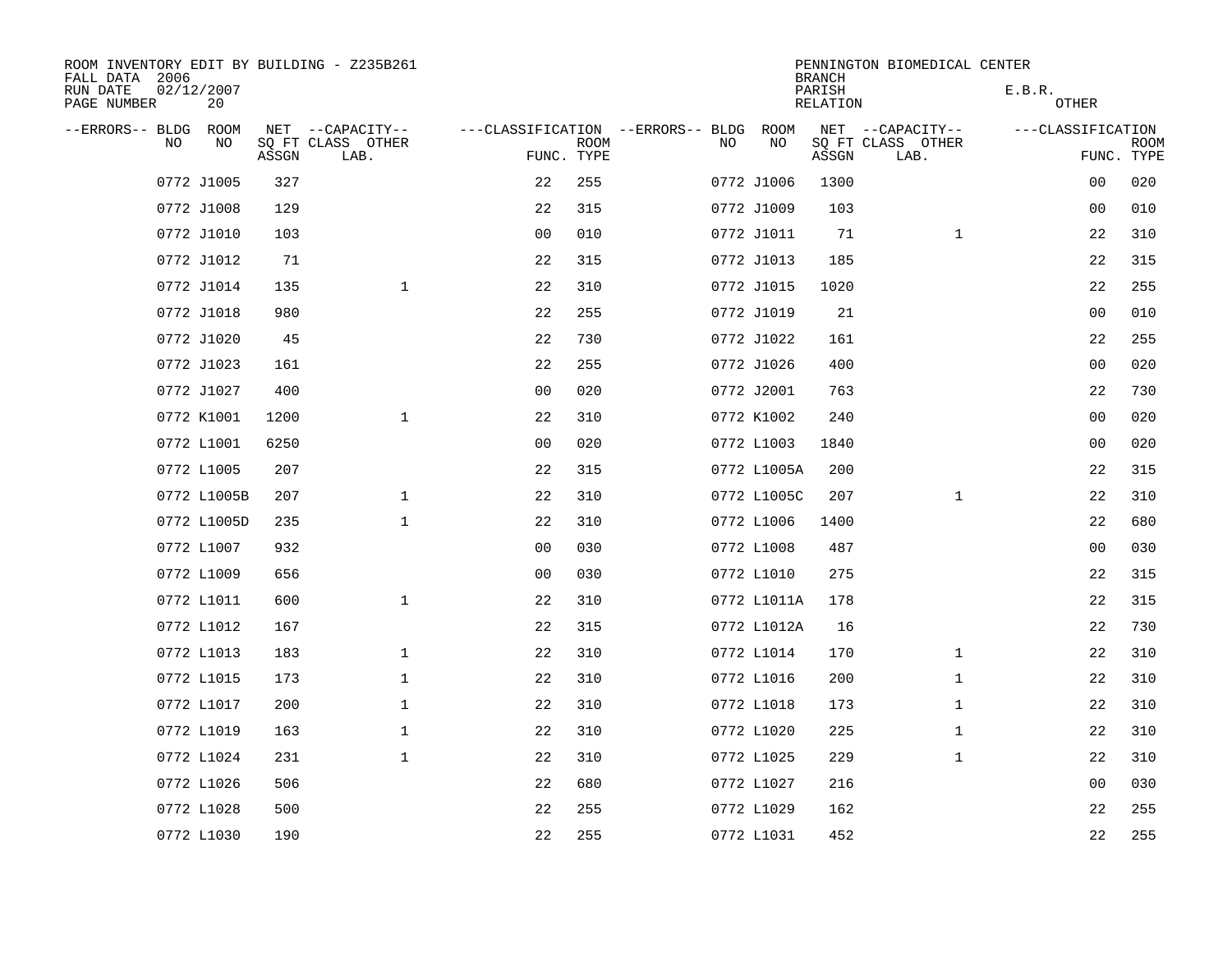| FALL DATA 2006          |                |      |       | ROOM INVENTORY EDIT BY BUILDING - Z235B261 |                                   |             |   |     |             | <b>BRANCH</b>      | PENNINGTON BIOMEDICAL CENTER |                   |                           |
|-------------------------|----------------|------|-------|--------------------------------------------|-----------------------------------|-------------|---|-----|-------------|--------------------|------------------------------|-------------------|---------------------------|
| RUN DATE<br>PAGE NUMBER | 02/12/2007     | 21   |       |                                            |                                   |             |   |     |             | PARISH<br>RELATION |                              | E.B.R.<br>OTHER   |                           |
| --ERRORS-- BLDG         |                | ROOM |       | NET --CAPACITY--                           | ---CLASSIFICATION --ERRORS-- BLDG |             |   |     | ROOM        |                    | NET --CAPACITY--             | ---CLASSIFICATION |                           |
|                         | N <sub>O</sub> | NO.  | ASSGN | SO FT CLASS OTHER<br>LAB.                  | FUNC. TYPE                        | <b>ROOM</b> |   | NO. | NO          | ASSGN              | SQ FT CLASS OTHER<br>LAB.    |                   | <b>ROOM</b><br>FUNC. TYPE |
| 678                     | 0772 L1032     |      | 235   |                                            | 0 <sub>0</sub>                    | 000         |   |     | 0772 L1033  | 30                 |                              | 22                | 730                       |
| 678                     | 0772 L1034     |      | 237   |                                            | 0 <sub>0</sub>                    | 000         |   |     | 0772 L1035  | 458                | $\mathbf{1}$                 | 22                | 310                       |
|                         | 0772 L1035A    |      | 120   | $\mathbf 1$                                | 22                                | 310         |   |     | 0772 L1035B | 120                | $\mathbf{1}$                 | 22                | 310                       |
|                         | 0772 L1035D    |      | 195   | $\mathbf{1}$                               | 22                                | 310         |   |     | 0772 L1035E | 200                | $\mathbf{1}$                 | 22                | 310                       |
|                         | 0772 L1035F    |      | 49    |                                            | 22                                | 730         |   |     | 0772 L1036  | 1764               |                              | 0 <sub>0</sub>    | 020                       |
|                         | 0772 L1037     |      | 538   |                                            | 45                                | 660         |   |     | 0772 L1038  | 600                |                              | 22                | 255                       |
|                         | 0772 L1039     |      | 262   |                                            | 22                                | 255         |   |     | 0772 L1040  | 118                |                              | 0 <sub>0</sub>    | 030                       |
|                         | 0772 L1041     |      | 140   |                                            | 22                                | 255         |   |     | 0772 L1042  | 102                |                              | 22                | 255                       |
|                         | 0772 L1043     |      | 102   |                                            | 22                                | 255         |   |     | 0772 L1045  | 93                 | $\mathbf{1}$                 | 22                | 310                       |
|                         | 0772 L1046     |      | 321   |                                            | 0 <sub>0</sub>                    | 030         |   |     | 0772 L1047  | 119                |                              | 22                | 255                       |
|                         | 0772 L1048     |      | 2330  |                                            | 63                                | 730         |   |     | 0772 L1049  | 718                |                              | 0 <sub>0</sub>    | 030                       |
|                         | 0772 L1052     |      | 1740  |                                            | 45                                | 660         |   |     | 0772 L1053  | 235                | $\mathbf{1}$                 | 45                | 310                       |
|                         | 0772 L1054     |      | 244   | $\mathbf{1}$                               | 45                                | 310         |   |     | 0772 L1055  | 267                |                              | 45                | 315                       |
|                         | 0772 L1056     |      | 188   |                                            | 45                                | 315         |   |     | 0772 L1057  | 2856               |                              | 22                | 255                       |
|                         | 0772 L2001     |      | 5100  |                                            | 0 <sub>0</sub>                    | 020         | 9 |     | 0772 L2004  | 3000               | 1                            | 22                | 250                       |
|                         | 0772 L2005     |      | 182   |                                            | 22                                | 255         |   |     | 0772 L2006  | 192                |                              | 22                | 255                       |
|                         | 0772 L2007     |      | 207   |                                            | 22                                | 255         |   |     | 0772 L2008  | 222                |                              | 22                | 255                       |
|                         | 0772 L2009     |      | 207   |                                            | 22                                | 255         |   |     | 0772 L2010  | 206                |                              | 22                | 255                       |
|                         | 0772 L2011     |      | 143   |                                            | 22                                | 315         |   |     | 0772 L2012  | 1134               | $\mathbf{1}$                 | 22                | 250                       |
|                         | 0772 L2013     |      | 409   |                                            | 22                                | 255         |   |     | 0772 L2014  | 106                |                              | 22                | 255                       |
|                         | 0772 L2015     |      | 338   |                                            | 22                                | 255         |   |     | 0772 L2016  | 327                |                              | 22                | 255                       |
|                         | 0772 L2017     |      | 576   |                                            | 22                                | 315         |   |     | 0772 L2018  | 767                | $\mathbf{1}$                 | 22                | 310                       |
|                         | 0772 L2019     |      | 80    |                                            | 22                                | 315         |   |     | 0772 L2020  | 190                | $\mathbf{1}$                 | 22                | 310                       |
|                         | 0772 L2021     |      | 170   | $\mathbf{1}$                               | 22                                | 310         |   |     | 0772 L2022  | 175                | $\mathbf{1}$                 | 22                | 310                       |
|                         | 0772 L2023     |      | 288   | $\mathbf{1}$                               | 22                                | 310         |   |     | 0772 L2024  | 175                | $\mathbf{1}$                 | 22                | 310                       |
|                         | 0772 L2025     |      | 175   | $\mathbf 1$                                | 22                                | 310         |   |     | 0772 L2026  | 188                | $\mathbf{1}$                 | 22                | 310                       |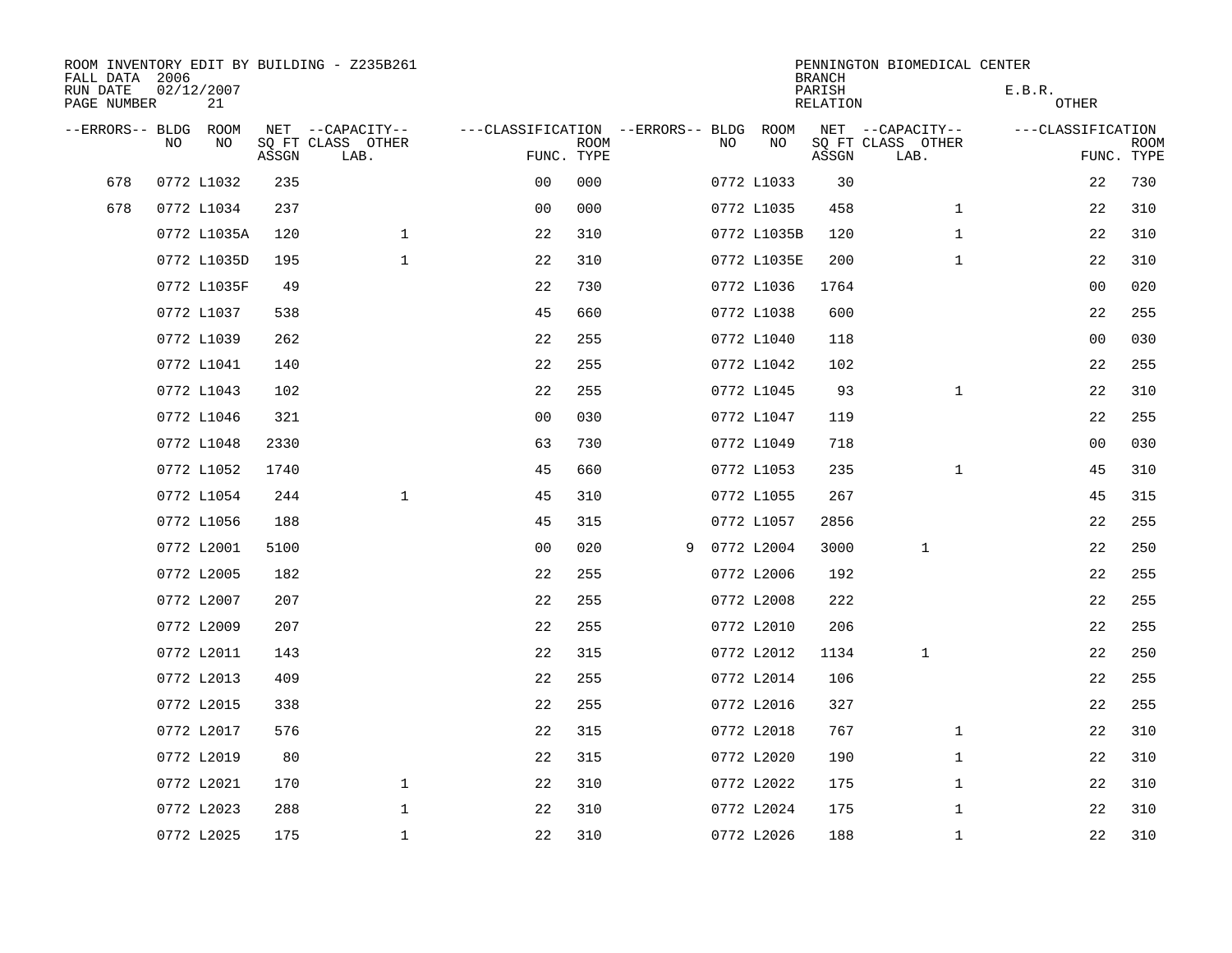| ROOM INVENTORY EDIT BY BUILDING - Z235B261<br>FALL DATA 2006 |             |      |       |                   |              |              |            |             |                                   |    |              | <b>BRANCH</b>      | PENNINGTON BIOMEDICAL CENTER |              |                   |                           |
|--------------------------------------------------------------|-------------|------|-------|-------------------|--------------|--------------|------------|-------------|-----------------------------------|----|--------------|--------------------|------------------------------|--------------|-------------------|---------------------------|
| RUN DATE<br>PAGE NUMBER                                      | 02/12/2007  | 22   |       |                   |              |              |            |             |                                   |    |              | PARISH<br>RELATION |                              |              | E.B.R.<br>OTHER   |                           |
| --ERRORS-- BLDG                                              |             | ROOM |       | NET --CAPACITY--  |              |              |            |             | ---CLASSIFICATION --ERRORS-- BLDG |    | ROOM         |                    | NET --CAPACITY--             |              | ---CLASSIFICATION |                           |
|                                                              | NO          | NO   | ASSGN | SQ FT CLASS OTHER | LAB.         |              | FUNC. TYPE | <b>ROOM</b> |                                   | NO | NO           | ASSGN              | SQ FT CLASS OTHER<br>LAB.    |              |                   | <b>ROOM</b><br>FUNC. TYPE |
|                                                              | 0772 L2027  |      | 75    |                   |              |              | 22         | 730         |                                   |    | 9 0772 L2029 | 3000               | 1                            |              | 22                | 250                       |
|                                                              | 0772 L2030  |      | 380   |                   |              |              | 22         | 255         |                                   |    | 0772 L2031   | 205                |                              |              | 22                | 255                       |
|                                                              | 0772 L2032  |      | 194   |                   |              |              | 22         | 255         |                                   |    | 0772 L2033   | 196                |                              |              | 22                | 255                       |
|                                                              | 0772 L2034  |      | 148   |                   |              |              | 22         | 255         |                                   |    | 0772 L2035   | 191                |                              |              | 0 <sub>0</sub>    | 030                       |
|                                                              | 0772 L2035A |      | 18    |                   |              |              | 22         | 730         |                                   |    | 0772 L2036   | 400                |                              |              | 22                | 255                       |
|                                                              | 0772 L2037  |      | 222   |                   |              |              | 22         | 255         | 678                               |    | 0772 L2038   | 246                |                              |              | 0 <sub>0</sub>    | 000                       |
|                                                              | 0772 L2039  |      | 30    |                   |              |              | 22         | 730         | 678                               |    | 0772 L2040   | 228                |                              |              | 0 <sub>0</sub>    | 000                       |
|                                                              | 0772 L2041  |      | 1188  |                   |              |              | 00         | 020         |                                   |    | 0772 L2042   | 458                |                              |              | 22                | 680                       |
|                                                              | 0772 L2042A |      | 30    |                   |              |              | 22         | 730         |                                   |    | 0772 L2044   | 474                |                              | $\mathbf{1}$ | 22                | 310                       |
|                                                              | 0772 L2044A |      | 30    |                   |              |              | 22         | 730         | 9                                 |    | 0772 L2045   | 3000               | $\mathbf{1}$                 |              | 22                | 250                       |
|                                                              | 0772 L2046  |      | 148   |                   |              |              | 22         | 255         |                                   |    | 0772 L2047   | 224                |                              |              | 22                | 255                       |
|                                                              | 0772 L2048  |      | 210   |                   |              |              | 22         | 255         |                                   |    | 0772 L2049   | 220                |                              |              | 22                | 255                       |
|                                                              | 0772 L2050  |      | 202   |                   |              |              | 22         | 255         |                                   |    | 0772 L2051   | 202                |                              |              | 22                | 255                       |
|                                                              | 0772 L2052  |      | 184   |                   |              |              | 22         | 315         |                                   |    | 0772 L2053   | 330                |                              |              | 22                | 680                       |
|                                                              | 0772 L2054  |      | 342   |                   |              |              | 22         | 255         |                                   |    | 0772 L2055   | 150                |                              |              | 22                | 255                       |
|                                                              | 0772 L2056  |      | 279   |                   |              |              | 22         | 255         |                                   |    | 0772 L2057   | 209                |                              |              | 22                | 255                       |
|                                                              | 0772 L2058  |      | 577   |                   |              |              | 22         | 315         |                                   |    | 0772 L2059   | 780                |                              | $\mathbf{1}$ | 22                | 310                       |
|                                                              | 0772 L2060  |      | 77    |                   |              |              | 22         | 315         |                                   |    | 0772 L2061   | 183                |                              | $\mathbf{1}$ | 22                | 310                       |
|                                                              | 0772 L2062  |      | 168   |                   |              | $\mathbf{1}$ | 22         | 310         |                                   |    | 0772 L2063   | 168                |                              | $\mathbf{1}$ | 22                | 310                       |
|                                                              | 0772 L2064  |      | 285   |                   |              | $\mathbf{1}$ | 22         | 310         |                                   |    | 0772 L2065   | 168                |                              | $\mathbf{1}$ | 22                | 310                       |
|                                                              | 0772 L2066  |      | 168   |                   |              | $\mathbf{1}$ | 22         | 310         |                                   |    | 0772 L2067   | 188                |                              | $\mathbf{1}$ | 22                | 310                       |
| 9                                                            | 0772 L2069  |      | 3000  |                   | $\mathbf{1}$ |              | 22         | 250         |                                   |    | 0772 L2070   | 380                |                              |              | 22                | 255                       |
|                                                              | 0772 L2071  |      | 222   |                   |              |              | 22         | 255         |                                   |    | 0772 L2072   | 197                |                              |              | 22                | 255                       |
|                                                              | 0772 L2073  |      | 188   |                   |              |              | 22         | 255         |                                   |    | 0772 L2074   | 168                |                              |              | 22                | 315                       |
|                                                              | 0772 L2075  |      | 89    |                   |              |              | 22         | 255         |                                   |    | 0772 L2075A  | 14                 |                              |              | 22                | 730                       |
|                                                              | 0772 L2076  |      | 392   |                   |              |              | 22         | 255         |                                   |    | 0772 L2077   | 131                |                              |              | 22                | 255                       |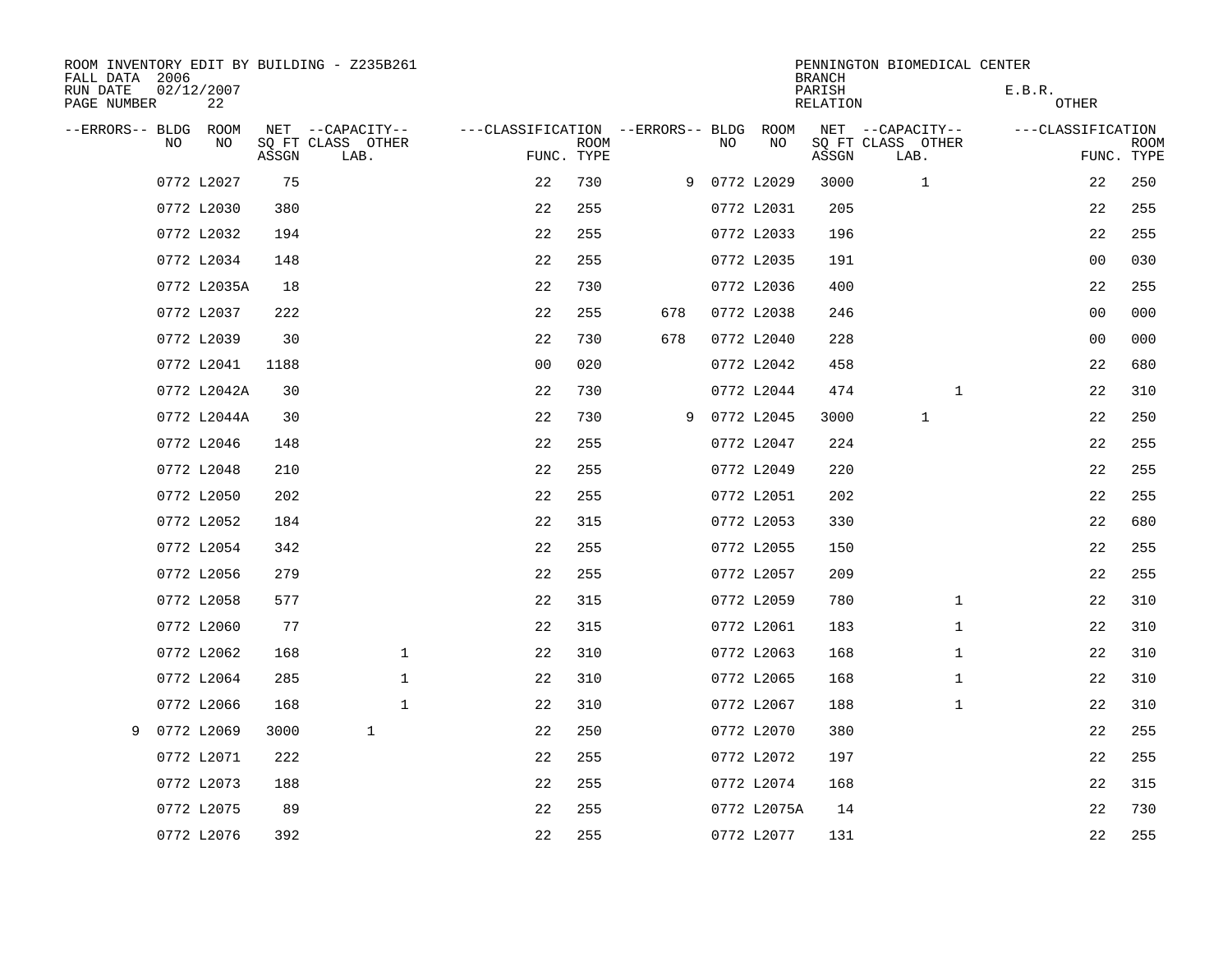| FALL DATA 2006          |                  |       | ROOM INVENTORY EDIT BY BUILDING - Z235B261 |                                   |             |    |              | <b>BRANCH</b>             | PENNINGTON BIOMEDICAL CENTER |                   |                           |
|-------------------------|------------------|-------|--------------------------------------------|-----------------------------------|-------------|----|--------------|---------------------------|------------------------------|-------------------|---------------------------|
| RUN DATE<br>PAGE NUMBER | 02/12/2007<br>23 |       |                                            |                                   |             |    |              | PARISH<br><b>RELATION</b> |                              | E.B.R.<br>OTHER   |                           |
| --ERRORS-- BLDG ROOM    |                  |       | NET --CAPACITY--                           | ---CLASSIFICATION --ERRORS-- BLDG |             |    | ROOM         |                           | NET --CAPACITY--             | ---CLASSIFICATION |                           |
| NO                      | NO               | ASSGN | SQ FT CLASS OTHER<br>LAB.                  | FUNC. TYPE                        | <b>ROOM</b> | NO | NO           | ASSGN                     | SQ FT CLASS OTHER<br>LAB.    |                   | <b>ROOM</b><br>FUNC. TYPE |
|                         | 0772 L3001       | 3490  |                                            | 0 <sub>0</sub>                    | 020         |    | 0772 L3003   | 1450                      |                              | 00                | 030                       |
|                         | 0772 L3004       | 7470  |                                            | 0 <sup>0</sup>                    | 030         |    | 0772 L3005   | 155                       |                              | 22                | 315                       |
|                         | 0772 L3005A      | 48    |                                            | 22                                | 730         |    | 0772 L3006   | 400                       |                              | 22                | 315                       |
|                         | 0772 L3007       | 2590  | $\mathbf{1}$                               | 22                                | 310         |    | 0772 L3008   | 8                         |                              | 22                | 730                       |
|                         | 0772 L3009       | 35    |                                            | 22                                | 730         |    | 0772 L3010   | 33                        |                              | 22                | 730                       |
|                         | 0772 L3011       | 8     |                                            | 22                                | 730         |    | 0772 L3013   | 2550                      |                              | 00                | 030                       |
|                         | 0772 L3014       | 200   |                                            | 0 <sub>0</sub>                    | 030         |    | 0772 L3015   | 2550                      |                              | 0 <sub>0</sub>    | 030                       |
|                         | 0772 L3016       | 2550  |                                            | 0 <sub>0</sub>                    | 030         |    | 0772 L3018   | 2550                      |                              | 00                | 030                       |
|                         | 0772 L3019       | 200   |                                            | 22                                | 315         |    | 0772 L3020   | 400                       |                              | 22                | 315                       |
|                         | 0772 L3021       | 2500  | $\mathbf{1}$                               | 22                                | 310         |    | 0772 L3022   | 9                         |                              | 22                | 730                       |
|                         | 0772 L3023       | 36    |                                            | 22                                | 730         |    | 0772 L3024   | 34                        |                              | 22                | 730                       |
|                         | 0772 L3025       | 9     |                                            | 22                                | 730         |    | 0772 L3027   | 1450                      |                              | 0 <sub>0</sub>    | 030                       |
|                         | 0772 L3031       | 1300  |                                            | 0 <sub>0</sub>                    | 030         |    | 0772 L3032   | 1400                      |                              | 0 <sub>0</sub>    | 030                       |
|                         | 0772 L4001       | 4600  |                                            | 0 <sub>0</sub>                    | 020         |    | 9 0772 L4003 | 2973                      | $\mathbf 1$                  | 22                | 250                       |
|                         | 0772 L4004       | 173   |                                            | 22                                | 255         |    | 0772 L4005   | 215                       |                              | 22                | 255                       |
|                         | 0772 L4006       | 211   |                                            | 22                                | 255         |    | 0772 L4007   | 225                       |                              | 22                | 255                       |
|                         | 0772 L4008       | 198   |                                            | 22                                | 255         |    | 0772 L4009   | 212                       |                              | 22                | 255                       |
|                         | 0772 L4010       | 143   |                                            | 22                                | 315         |    | 9 0772 L4011 | 886                       | 1                            | 22                | 250                       |
|                         | 0772 L4012       | 80    |                                            | 22                                | 255         |    | 0772 L4013   | 88                        |                              | 22                | 255                       |
|                         | 0772 L4014       | 90    |                                            | 22                                | 255         |    | 0772 L4015   | 413                       |                              | 22                | 255                       |
|                         | 9 0772 L4016     | 448   | $\mathbf{1}$                               | 22                                | 250         |    | 0772 L4017   | 325                       |                              | 22                | 255                       |
|                         | 0772 L4018       | 622   |                                            | 22                                | 315         |    | 0772 L4019   | 752                       | $\mathbf{1}$                 | 22                | 310                       |
|                         | 0772 L4020       | 82    |                                            | 22                                | 255         |    | 0772 L4021   | 185                       | $\mathbf{1}$                 | 22                | 310                       |
|                         | 0772 L4022       | 170   | $\mathbf 1$                                | 22                                | 310         |    | 0772 L4023   | 175                       | $\mathbf{1}$                 | 22                | 310                       |
|                         | 0772 L4024       | 289   | $\mathbf 1$                                | 22                                | 310         |    | 0772 L4025   | 172                       | $\mathbf{1}$                 | 22                | 310                       |
|                         | 0772 L4026       | 170   | $\mathbf{1}$                               | 22                                | 310         |    | 0772 L4027   | 187                       | $\mathbf{1}$                 | 22                | 310                       |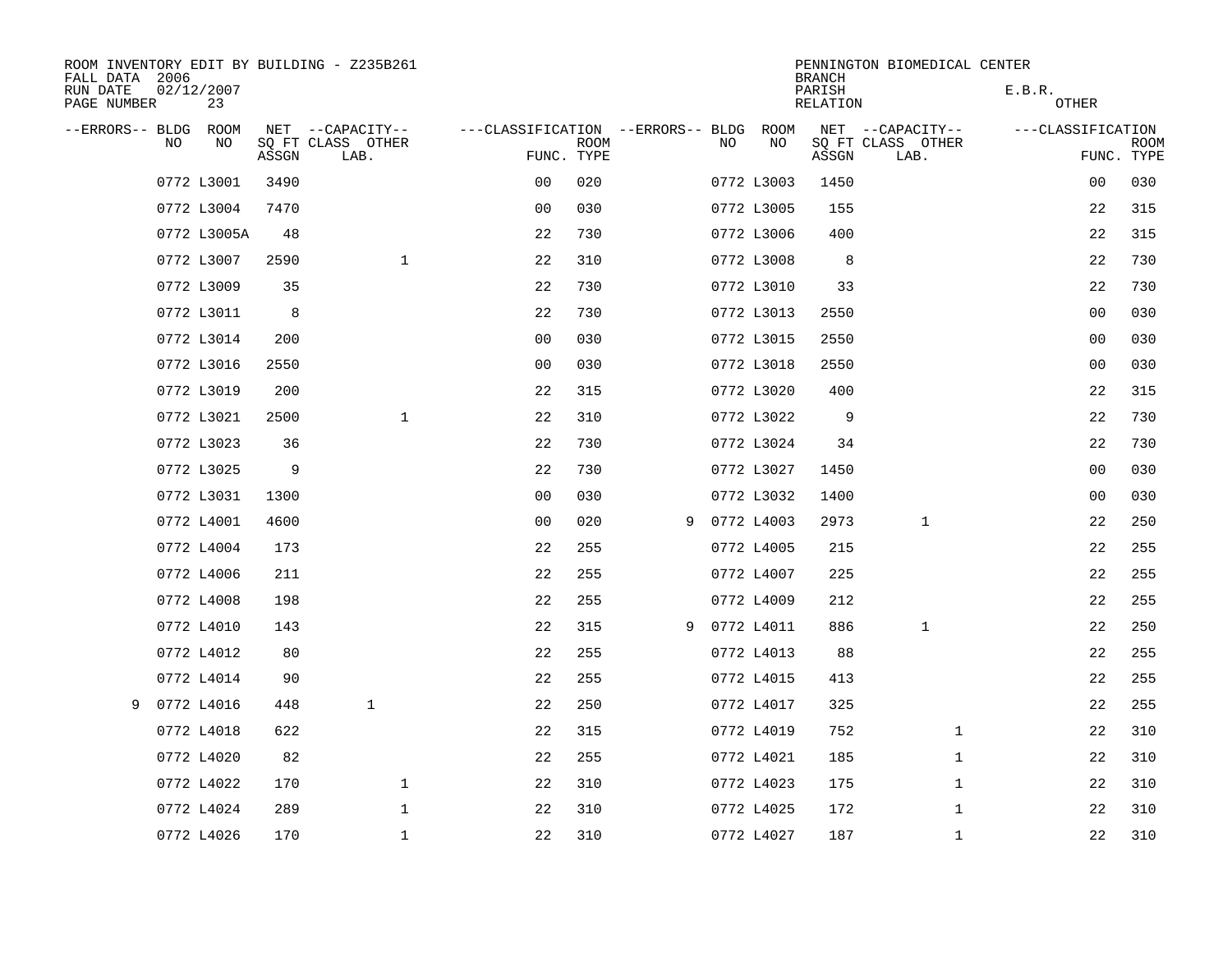| ROOM INVENTORY EDIT BY BUILDING - Z235B261<br>FALL DATA 2006 |              |                  |       |                   |              |              |                |             |                                   |    |              | <b>BRANCH</b>             | PENNINGTON BIOMEDICAL CENTER |              |                   |                           |
|--------------------------------------------------------------|--------------|------------------|-------|-------------------|--------------|--------------|----------------|-------------|-----------------------------------|----|--------------|---------------------------|------------------------------|--------------|-------------------|---------------------------|
| RUN DATE<br>PAGE NUMBER                                      |              | 02/12/2007<br>24 |       |                   |              |              |                |             |                                   |    |              | PARISH<br><b>RELATION</b> |                              |              | E.B.R.<br>OTHER   |                           |
| --ERRORS-- BLDG                                              |              | ROOM             |       | NET --CAPACITY--  |              |              |                |             | ---CLASSIFICATION --ERRORS-- BLDG |    | ROOM         |                           | NET --CAPACITY--             |              | ---CLASSIFICATION |                           |
|                                                              | NO.          | NO.              | ASSGN | SO FT CLASS OTHER | LAB.         |              | FUNC. TYPE     | <b>ROOM</b> |                                   | NO | NO           | ASSGN                     | SQ FT CLASS OTHER<br>LAB.    |              |                   | <b>ROOM</b><br>FUNC. TYPE |
|                                                              |              | 0772 L4028       | 75    |                   |              |              | 22             | 730         |                                   |    | 9 0772 L4030 | 2853                      | $\mathbf 1$                  |              | 22                | 250                       |
|                                                              |              | 0772 L4031       | 366   |                   |              |              | 22             | 255         |                                   |    | 0772 L4032   | 200                       |                              |              | 22                | 255                       |
|                                                              |              | 0772 L4033       | 210   |                   |              |              | 22             | 255         |                                   |    | 0772 L4034   | 195                       |                              |              | 22                | 255                       |
|                                                              |              | 0772 L4035       | 141   |                   |              |              | 22             | 255         |                                   |    | 0772 L4036   | 195                       |                              |              | 0 <sub>0</sub>    | 030                       |
|                                                              |              | 0772 L4037       | 15    |                   |              |              | 22             | 730         |                                   |    | 0772 L4038   | 404                       |                              |              | 22                | 255                       |
|                                                              |              | 0772 L4039       | 210   |                   |              |              | 22             | 255         | 678                               |    | 0772 L4040   | 233                       |                              |              | 0 <sub>0</sub>    | 000                       |
|                                                              |              | 0772 L4041       | 28    |                   |              |              | 0 <sub>0</sub> | 010         | 678                               |    | 0772 L4042   | 251                       |                              |              | 0 <sub>0</sub>    | 000                       |
|                                                              |              | 0772 L4043       | 1150  |                   |              |              | 0 <sub>0</sub> | 020         |                                   |    | 0772 L4044   | 464                       |                              |              | 22                | 680                       |
|                                                              |              | 0772 L4046       | 470   |                   |              |              | 22             | 680         |                                   |    | 0772 L4046A  | 27                        |                              |              | 22                | 730                       |
| 9                                                            |              | 0772 L4047       | 2960  |                   | $\mathbf 1$  |              | 22             | 250         |                                   |    | 0772 L4048   | 142                       |                              |              | 22                | 255                       |
|                                                              |              | 0772 L4049       | 210   |                   |              |              | 22             | 255         |                                   |    | 0772 L4050   | 206                       |                              |              | 22                | 255                       |
|                                                              |              | 0772 L4051       | 217   |                   |              |              | 22             | 255         |                                   |    | 0772 L4052   | 210                       |                              |              | 22                | 255                       |
|                                                              |              | 0772 L4053       | 196   |                   |              |              | 22             | 255         |                                   |    | 0772 L4054   | 196                       |                              |              | 22                | 315                       |
|                                                              |              | 0772 L4055       | 265   |                   |              |              | 22             | 255         |                                   |    | 0772 L4056   | 207                       |                              |              | 22                | 255                       |
|                                                              |              | 0772 L4057       | 560   |                   |              |              | 22             | 315         |                                   |    | 0772 L4058   | 771                       |                              | $\mathbf{1}$ | 22                | 310                       |
|                                                              |              | 0772 L4059       | 73    |                   |              |              | 22             | 315         |                                   |    | 0772 L4060   | 188                       |                              | $\mathbf{1}$ | 22                | 310                       |
|                                                              |              | 0772 L4061       | 169   |                   |              | $\mathbf{1}$ | 22             | 310         |                                   |    | 0772 L4062   | 168                       |                              | $\mathbf{1}$ | 22                | 310                       |
|                                                              |              | 0772 L4063       | 281   |                   |              | $\mathbf{1}$ | 22             | 310         |                                   |    | 0772 L4064   | 168                       |                              | $\mathbf{1}$ | 22                | 310                       |
|                                                              |              | 0772 L4065       | 158   |                   |              | $\mathbf{1}$ | 22             | 310         |                                   |    | 0772 L4066   | 190                       |                              | $\mathbf{1}$ | 22                | 310                       |
|                                                              | 9 0772 L4068 |                  | 2991  |                   | $\mathbf{1}$ |              | 22             | 250         |                                   |    | 0772 L4069   | 373                       |                              |              | 22                | 255                       |
|                                                              |              | 0772 L4071       | 214   |                   |              |              | 22             | 255         |                                   |    | 0772 L4072   | 195                       |                              |              | 22                | 255                       |
|                                                              |              | 0772 L4073       | 195   |                   |              |              | 22             | 255         |                                   |    | 0772 L4074   | 172                       |                              |              | 22                | 255                       |
|                                                              |              | 0772 L4075       | 397   |                   |              |              | 22             | 255         |                                   |    | 0772 L4076   | 310                       | $\mathbf 1$                  |              | 22                | 250                       |
|                                                              |              | 0772 L4077       | 137   |                   |              |              | 22             | 255         |                                   |    | 0772 L4078   | 75                        |                              |              | 22                | 255                       |
|                                                              |              | 0772 L4079       | 139   |                   |              |              | 22             | 255         |                                   |    | 0772 L4080   | 273                       |                              |              | 22                | 255                       |
|                                                              |              | 0772 L4081       | 74    |                   |              |              | 22             | 255         |                                   |    | 0772 L4082   | 64                        |                              |              | 22                | 255                       |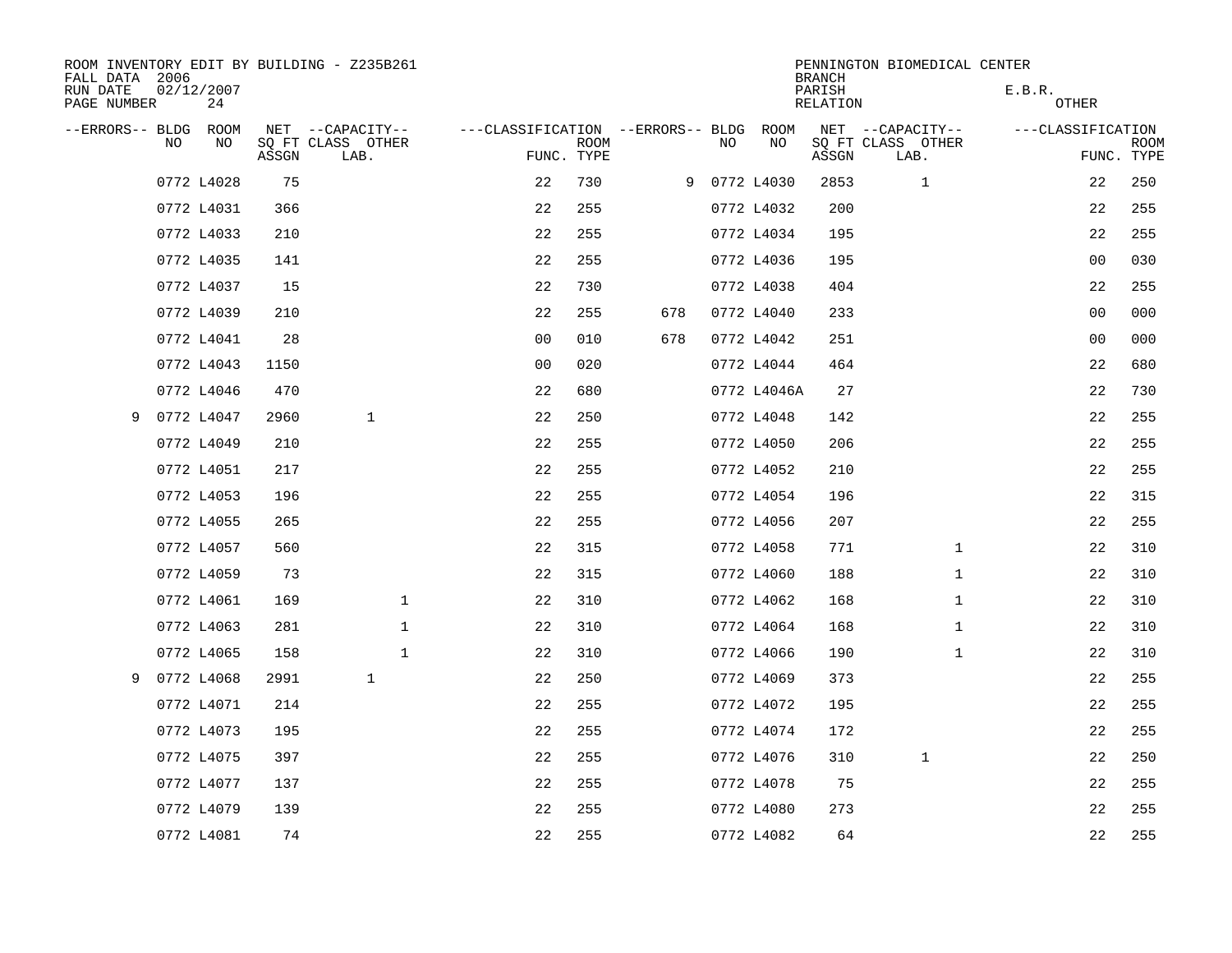| ROOM INVENTORY EDIT BY BUILDING - Z235B261<br>2006<br>FALL DATA |                  |       |                                               |                |             |                                         |            | PENNINGTON BIOMEDICAL CENTER<br><b>BRANCH</b>           |                                                                        |                                 |             |  |  |
|-----------------------------------------------------------------|------------------|-------|-----------------------------------------------|----------------|-------------|-----------------------------------------|------------|---------------------------------------------------------|------------------------------------------------------------------------|---------------------------------|-------------|--|--|
| RUN DATE<br>PAGE NUMBER                                         | 02/12/2007<br>25 |       |                                               |                |             |                                         |            | PARISH<br>RELATION                                      |                                                                        | E.B.R.<br><b>OTHER</b>          |             |  |  |
| --ERRORS-- BLDG<br>NO.                                          | ROOM<br>NO       | ASSGN | NET --CAPACITY--<br>SQ FT CLASS OTHER<br>LAB. | FUNC. TYPE     | <b>ROOM</b> | ---CLASSIFICATION --ERRORS-- BLDG<br>NO | ROOM<br>NO | ASSGN                                                   | NET --CAPACITY--<br>SQ FT CLASS OTHER<br>LAB.                          | ---CLASSIFICATION<br>FUNC. TYPE | <b>ROOM</b> |  |  |
|                                                                 | 0772 L4082A      | 14    |                                               | 22             | 730         |                                         | 0772 L5001 | 3440                                                    |                                                                        | 0 <sub>0</sub>                  | 020         |  |  |
|                                                                 | 0772 L5003       | 1450  |                                               | 00             | 0.30        |                                         | 0772 L5004 | 7470                                                    |                                                                        | 0 <sub>0</sub>                  | 030         |  |  |
|                                                                 | 0772 L5005       | 160   |                                               | 22             | 315         |                                         | 0772 L5006 | 400                                                     |                                                                        | 22                              | 315         |  |  |
|                                                                 | 0772 L5007       | 2590  | $\mathbf 1$                                   | 22             | 310         |                                         | 0772 L5008 | 8                                                       |                                                                        | 22                              | 730         |  |  |
|                                                                 | 0772 L5009       | 8     |                                               | 22             | 730         |                                         | 0772 L5011 | 2510                                                    |                                                                        | 0 <sub>0</sub>                  | 030         |  |  |
|                                                                 | 0772 L5012       | 205   |                                               | 00             | 030         |                                         | 0772 L5016 | 2550                                                    |                                                                        | 0 <sub>0</sub>                  | 030         |  |  |
|                                                                 | 0772 L5017       | 111   |                                               | 22             | 315         |                                         | 0772 L5018 | 400                                                     |                                                                        | 22                              | 315         |  |  |
|                                                                 | 0772 L5019       | 2500  | $\mathbf{1}$                                  | 22             | 310         |                                         | 0772 L5020 | 8                                                       |                                                                        | 22                              | 730         |  |  |
|                                                                 | 0772 L5021       | 8     |                                               | 22             | 730         |                                         | 0772 L5023 | 1450                                                    |                                                                        | 0 <sub>0</sub>                  | 030         |  |  |
|                                                                 | 0772 L5027       | 1300  |                                               | 0 <sub>0</sub> | 030         |                                         | 0772 L5029 | 1400                                                    |                                                                        | 0 <sub>0</sub>                  | 030         |  |  |
|                                                                 | 0772 L5032       | 2550  |                                               | 0 <sub>0</sub> | 030         |                                         | 0772 L5033 | 2550                                                    |                                                                        | 0 <sub>0</sub>                  | 030         |  |  |
|                                                                 | 0772 L6001       | 633   |                                               | 0 <sub>0</sub> | 030         |                                         | 0772 L6002 | 544                                                     |                                                                        | 0 <sub>0</sub>                  | 030         |  |  |
|                                                                 | 0772 L6003       | 671   |                                               | 0 <sub>0</sub> | 020         |                                         | 0772 L6004 | 302<br>TOTAL NUMBER CLASSROOMS<br>TOTAL NUMBER LABS 210 | TOTAL NET ASSIGN SO. FT. IN ROOM FILE<br>TOTAL NUMBER SPECIAL LABS 220 | 00 <sup>o</sup><br>263,948      | 030         |  |  |